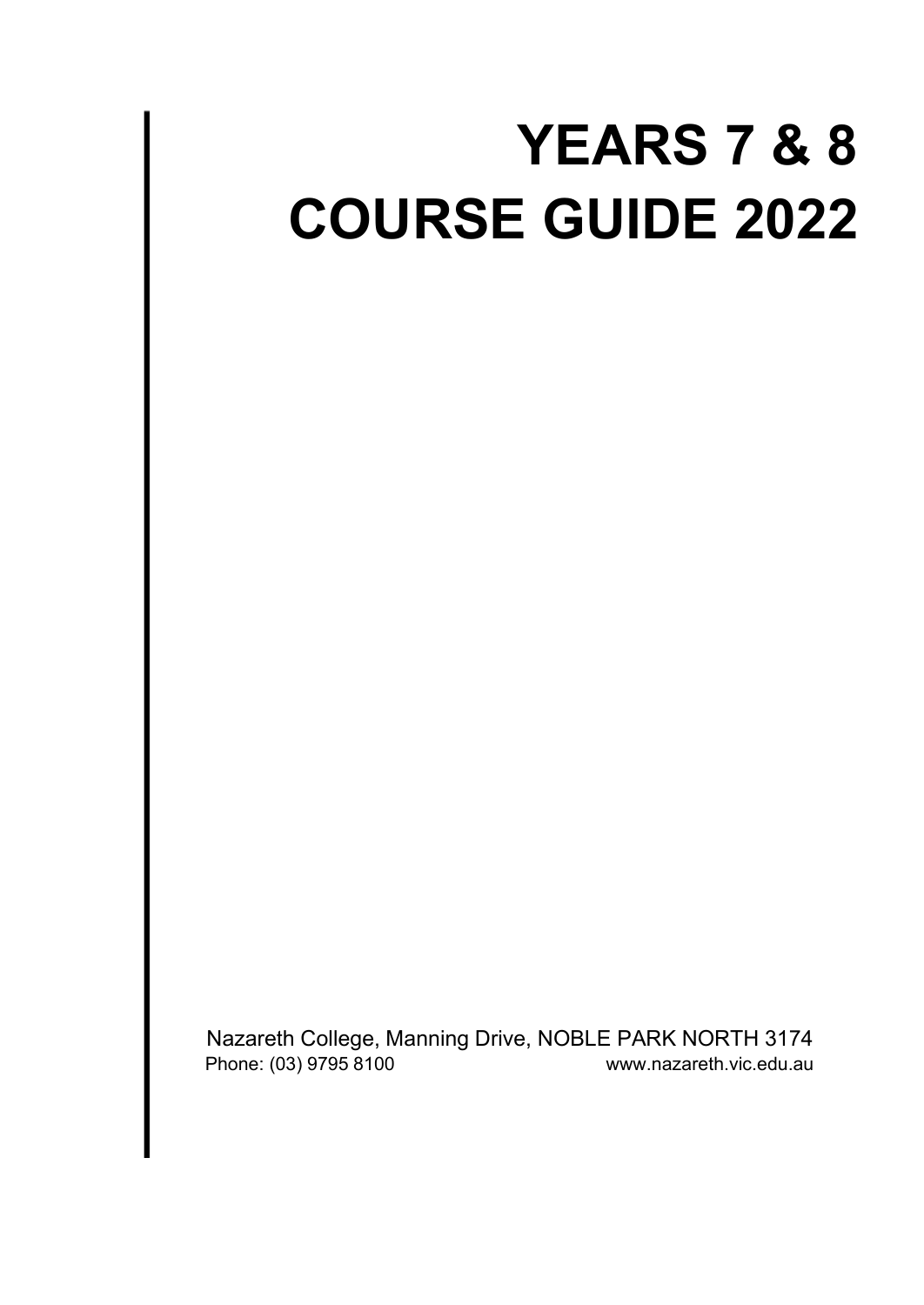

## **NAZARETH COLLEGE**

### **VISION STATEMENT**

Nazareth College is a **Catholic Co-educational Regional Secondary College** Est. 1986

"And He returned to Nazareth, and became strong, filled with wisdom; and the favour of God was upon Him."

(Luke 2:40)

Nazareth College is a learning community centred on the person of Jesus Christ.

Through learning and teaching in the Catholic tradition we foster a culture of faith, wisdom and knowledge.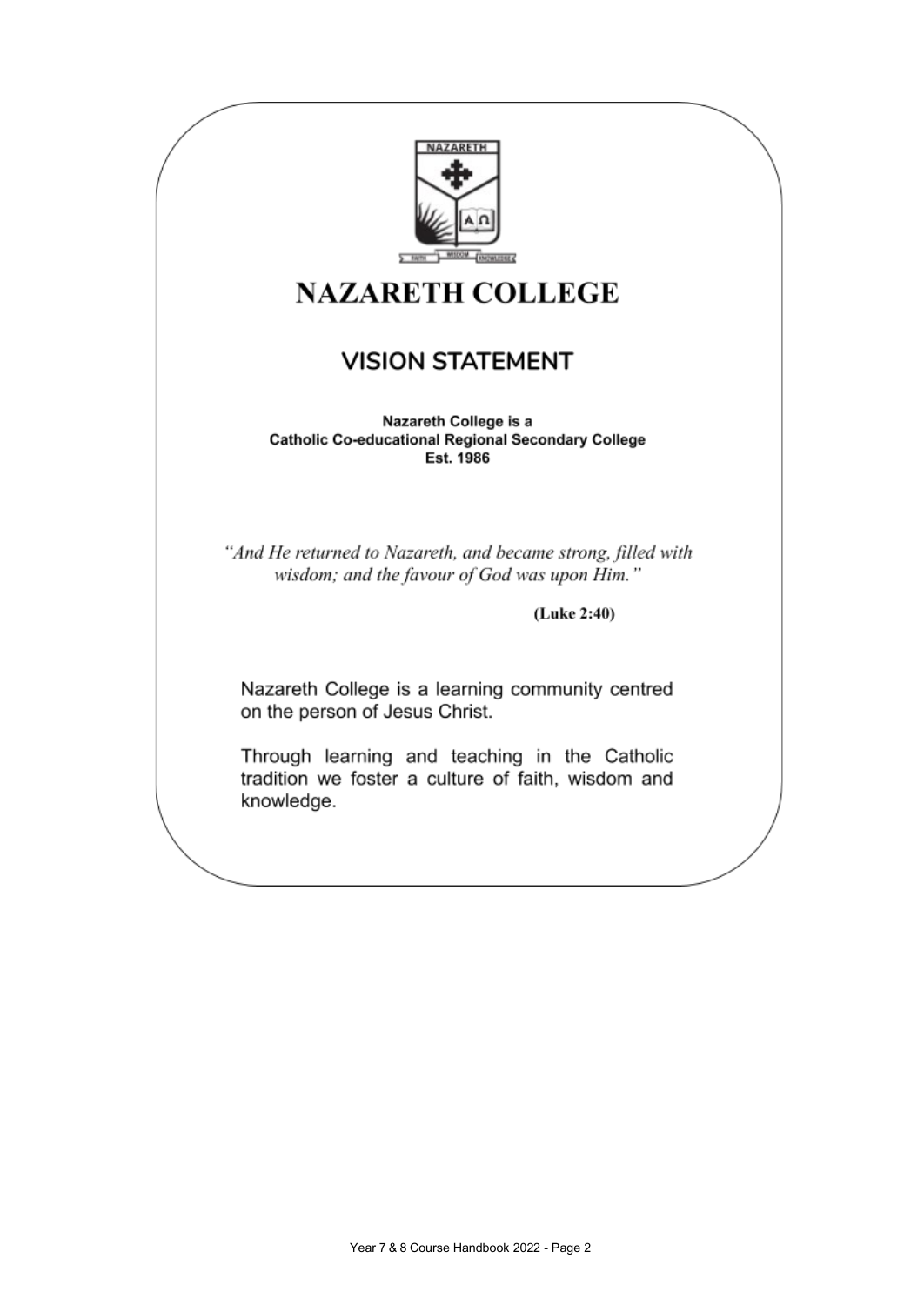## **CONTENTS**

| <b>CURRICULUM</b>                                 | 5  |
|---------------------------------------------------|----|
| <b>2022 CURRICULUM OVERVIEW</b>                   | 8  |
| <b>HIGH ACHIEVER PROGRAM</b>                      | 10 |
| <b>CONTACTS FOR FURTHER INFORMATION</b>           | 12 |
| <b>OVERVIEW OF YEAR &amp; 8 ACADEMIC PROGRAMS</b> | 13 |
| <b>YEAR 7</b>                                     | 14 |
| <b>RELIGIOUS EDUCATION</b>                        | 16 |
| <b>RELIGIOUS EDUCATION - YEAR 7</b>               | 16 |
| <b>ENGLISH</b>                                    | 17 |
| <b>ENGLISH - YEAR 7</b>                           | 17 |
| <b>LITERACY SUPPORT - YEAR 7</b>                  | 18 |
| <b>HEALTH &amp; PHYSICAL EDUCATION</b>            | 19 |
| <b>HEALTH &amp; PHYSICAL EDUCATION - YEAR 7</b>   | 19 |
| <b>THE HUMANITIES</b>                             | 21 |
| THE HUMANITIES - YEAR 7                           | 21 |
| <b>LANGUAGES</b>                                  | 22 |
| <b>ITALIAN - YEAR 7</b>                           | 22 |
| JAPANESE - YEAR 7                                 | 24 |
| <b>MATHEMATICS</b>                                | 25 |
| <b>MATHEMATICS - YEAR 7</b>                       | 25 |
| <b>SCIENCE</b>                                    | 26 |
| <b>SCIENCE – YEAR 7</b>                           | 26 |
| <b>SCIENCE - YEAR 7 LAUREL</b>                    | 28 |
| <b>THE ARTS</b>                                   | 31 |
| ART - YEAR 7                                      | 31 |
| <b>MUSIC – YEAR 7</b>                             | 32 |
| <b>TECHNOLOGY</b>                                 | 33 |
| <b>INFORMATION TECHNOLOGY - YEAR 7</b>            | 33 |
| <b>TEXTILES TECHNOLOGY - YEAR 7</b>               | 34 |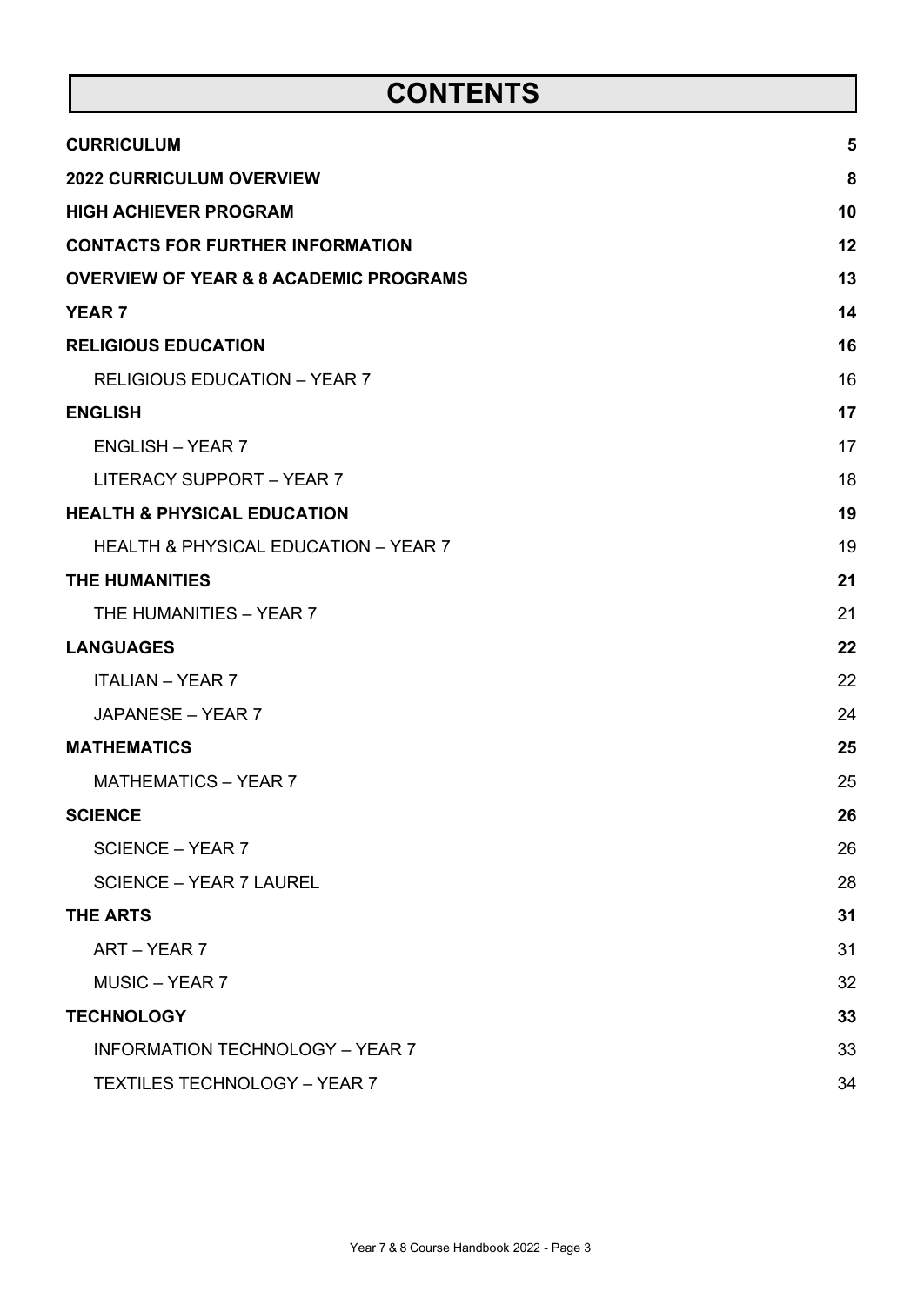| <b>YEAR 8</b>                                   | 35 |
|-------------------------------------------------|----|
| <b>RELIGIOUS EDUCATION</b>                      | 37 |
| <b>RELIGIOUS EDUCATION - YEAR 8</b>             | 37 |
| <b>ENGLISH</b>                                  | 38 |
| <b>ENGLISH - YEAR 8</b>                         | 38 |
| LITERACY SUPPORT - YEAR 8                       | 39 |
| <b>HEALTH &amp; PHYSICAL EDUCATION</b>          | 40 |
| <b>HEALTH &amp; PHYSICAL EDUCATION - YEAR 8</b> | 40 |
| <b>THE HUMANITIES</b>                           | 42 |
| THE HUMANITIES - YEAR 8                         | 42 |
| <b>LANGUAGES</b>                                | 43 |
| <b>ITALIAN - YEAR 8</b>                         | 43 |
| JAPANESE - YEAR 8                               | 44 |
| <b>MATHEMATICS</b>                              | 45 |
| <b>MATHEMATICS - YEAR 8</b>                     | 45 |
| <b>SCIENCE</b>                                  | 46 |
| <b>SCIENCE - YEAR 8</b>                         | 46 |
| YEAR 8 LAUREL SCIENCE                           | 48 |
| <b>PERFORMING ARTS</b>                          | 50 |
| DRAMA - YEAR 8                                  | 50 |
| <b>YEAR 8 MUSIC</b>                             | 51 |
| <b>VISUAL ARTS</b>                              | 52 |
| <b>VISUAL COMMUNICATION - YEAR 8</b>            | 52 |
| <b>TECHNOLOGY</b>                               | 53 |
| FOOD TECHNOLOGY STUDIES - YEAR 8                | 53 |
| <b>WOOD TECHNOLOGY - YEAR 8</b>                 | 54 |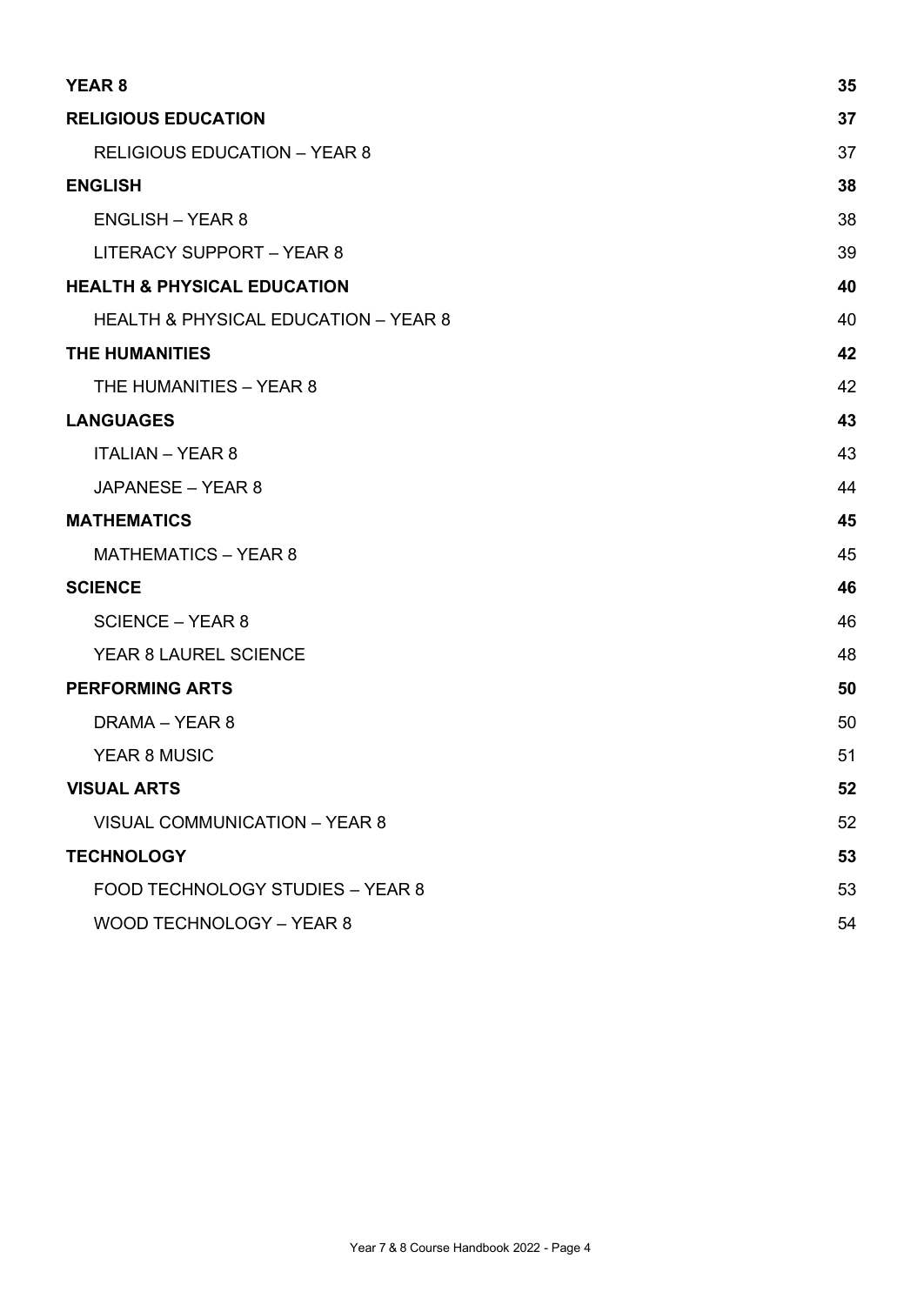## **CURRICULUM**

Year 7 and Year 8 are crucial periods of learning for all students, as the foundations are developed for an effective and successful education in senior years.

Literacy and numeracy are two key elements for optimal learning outcomes for students, and the College provides strong programs in these key areas to ensure that each student reaches their maximum potential in all areas of study.

Students are exposed to a wide variety of subjects in Years 7 and 8 across all disciplinary strands within the Victorian Curriculum, in order to provide students with breadth of curriculum. Students complete studies in the core subjects of Religion, English, Mathematics, Science, Humanities, Languages, and Physical Education. In Year 7 students choose the Languages they wish to continue studying in Year 8 and beyond. Additionally, students study electives in the areas of Arts and Technology.

In Year 9, students are then able to start making informed decisions about subjects they wish to pursue in more depth. They study the same group of core subjects in addition to electives chosen by students from the areas of Languages, Technology, Arts and Literature. Students in Year 9 also have the opportunity to participate in the 'City Learning Experiences'.

### **ASSESSMENT**

### **Some Definitions**

Assessment – is the term typically used to describe activities undertaken by a teacher to obtain information about the knowledge, skills and attitude of students in relation to the learning process. This includes assessment for, as and of learning.

Outcomes – all work must be completed, e.g. classwork, topic tests, essays, assignments, practical work, etc. so as to obtain expected levels of achievement, skills and understanding within the Victorian **Curriculum** 

Assessment Task – a task that is measured for a standard (Assessed as a percentile mark or UG if under 35%).

Testing – As part of the ongoing assessment that is conducted in these year levels, topic tests, short answer responses, multiple choice questions, practical assessment and aural/tests (Languages) all contribute to the assessment process. PAT (Progressive Achievement Test) testing provide preteaching assessment information. Year 9 students will also complete semester exams in selected subjects.

Reporting- is the communication of clear and comprehensive information regarding student progress and achievement on what has been assessed. Online feedback provided for Continuous Reporting on assessment tasks (accessible to parents via **PAM)** indicates what the student has achieved, ways to improve performance and overcome difficulties, as well as communicating observed behaviours and attitudes. A summary report of all assessed tasks and Victorian Curriculum standards achieved is produced at the end of each semester. These are then enhanced by Student Progress Meetings twice a year.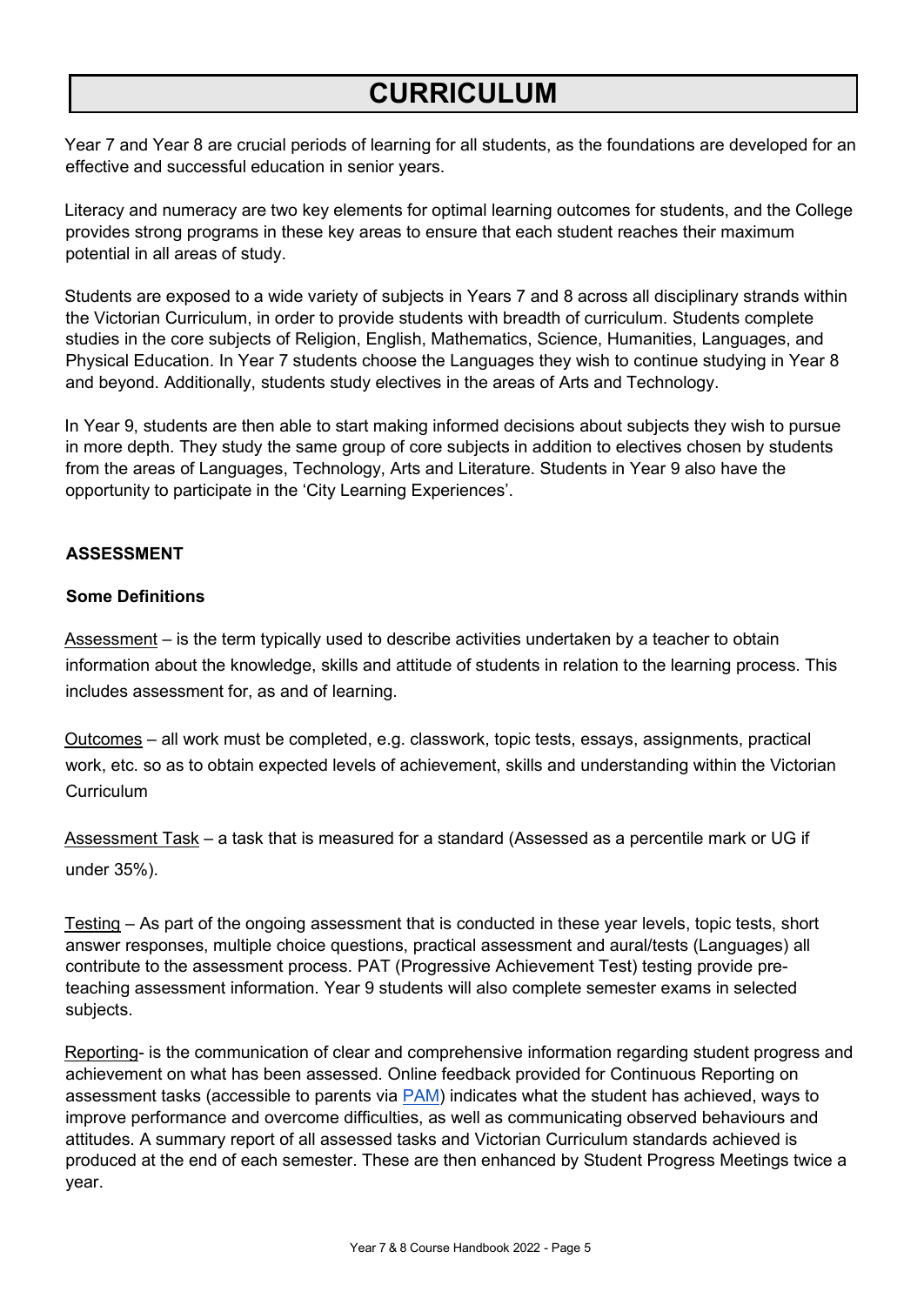### **Submission of Work**

Students are expected to submit work on the due date and penalties will be incurred for those who do not. Effective use should be made of the Student Organiser and students should organise themselves so that work is submitted on time.

Students submitting work on time will be rewarded with a prompt, full assessment, indicating a percentile mark or UG (under 35% on an attempted task but not within assessable grades) or S (Satisfactory), N (Not Satisfactory).

If a student has a valid reason for not submitting work on the due date, they will need to negotiate an approved extension with their subject teacher before the due date. (The extension time would not normally be more than five (5) school days). Such work will be assessed with no penalty.

### **Late Submissions**

### Step 1

If the designated Assessment Task is not submitted by the due date, a Homework Recovery session will be issued and parents will be informed via PAM. A revised due date will be set by the teacher.

Late work, i.e. work submitted by the revised date will be corrected and marked as either (S) Satisfactory or (NS) Not Satisfactory. The student report will record NG Not Graded – work submitted past the due date.

### Step 2

If a student does not submit an assessment task by the new due date, a NS – Not Submitted grade is entered and appropriate comments are recorded in the report.

Students will still be required to complete the task to a satisfactory standard at a time determined by the Head of House.

### **AUTHENTICATION OF WORK**

Years 7 and 8 students must submit for assessment only work that is their own. This includes ALL assessment tasks including end of semester examinations. Any assistance received by the student in producing the work (where this is appropriate), must be acknowledged and be obvious to the reader.

Students must be responsible for ensuring that the teacher has no difficulty in authenticating their work. They should understand that teachers cannot authenticate work about which they have doubts until further evidence is provided. The teacher may consider it appropriate to ask the student to demonstrate their understanding of the task at or about the time of submission of the work.

The work will be assessed only if the teacher can attest that, to the best of their knowledge, all unacknowledged work is the student's own.

Teachers must satisfy themselves about the authenticity of any student work if that work:

- Is not typical of other work provided by the student
- Is inconsistent with the teacher's knowledge of the student's ability
- Contains unacknowledged material
- Has not been sighted and monitored by the teacher during its development

Teachers should not assess such work until sufficient evidence is available to show that the work is the student's own.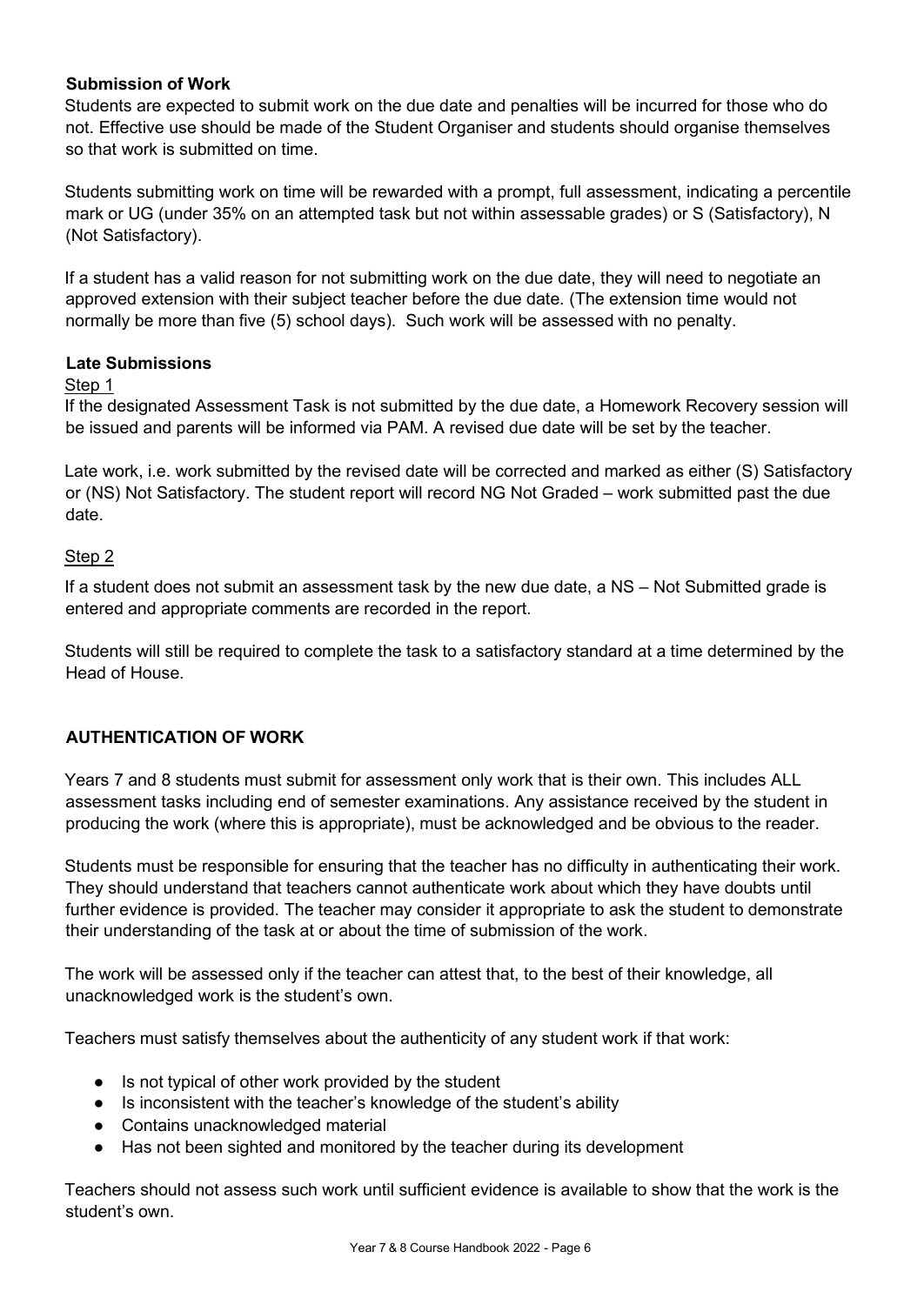In cases where authenticity of work has been breached (including cheating on tests and examinations), the Subject Teacher has the power to:

- Reprimand a student **OR**
- Refuse to accept some of all of the work depending on the particular circumstances of the situation.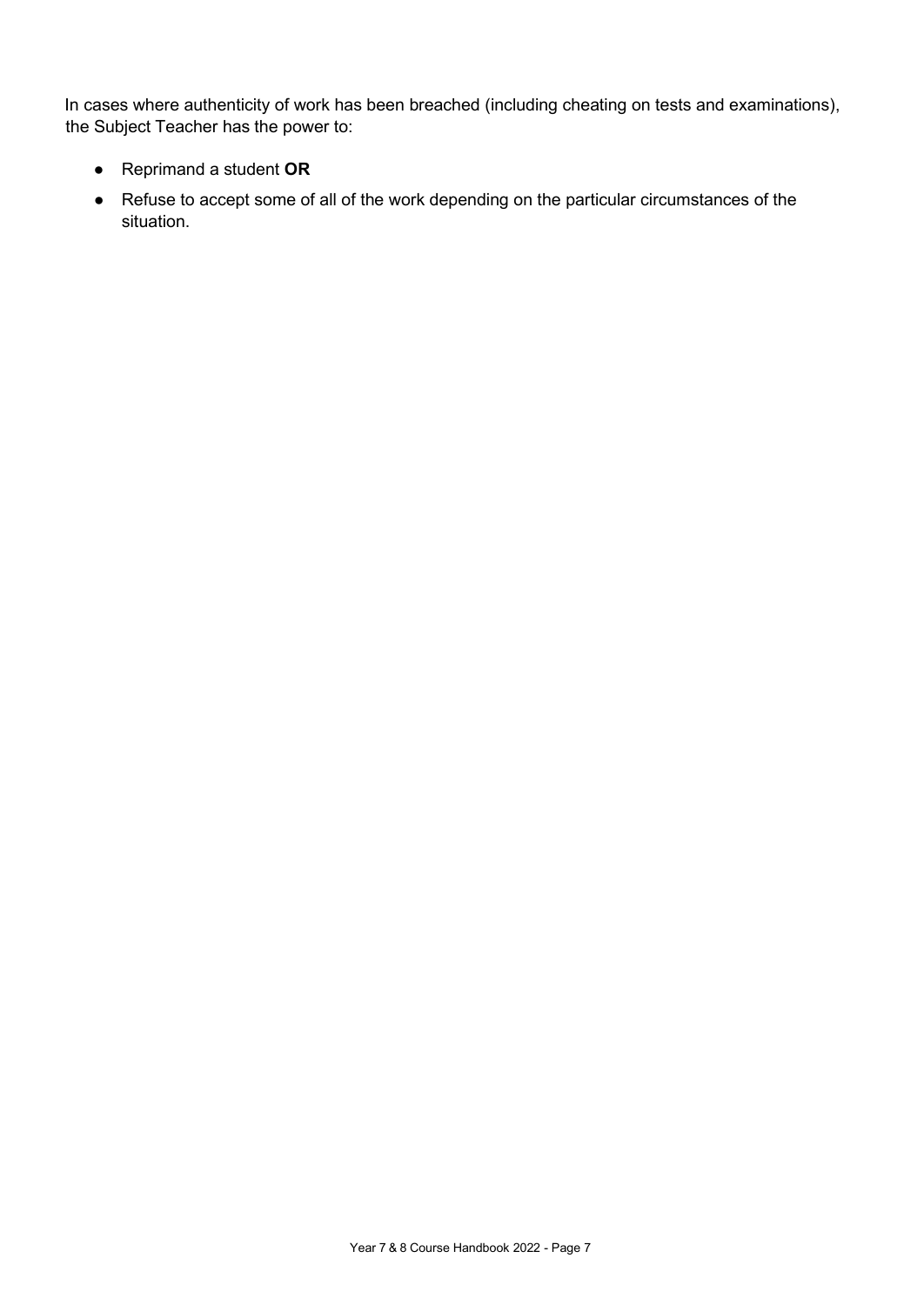## **2022 CURRICULUM OVERVIEW**

| <b>LEARNING AREA</b>                                     | <b>YEAR 7</b>                                                             | <b>YEAR 8</b>                                                                                 | <b>YEAR 9</b>                                                                                                                                                                                                     |
|----------------------------------------------------------|---------------------------------------------------------------------------|-----------------------------------------------------------------------------------------------|-------------------------------------------------------------------------------------------------------------------------------------------------------------------------------------------------------------------|
| <b>RELIGIOUS</b><br><b>EDUCATION</b>                     | Religious Education #                                                     | Religious Education #                                                                         | Religious Education #                                                                                                                                                                                             |
| <b>ENGLISH</b>                                           | English#                                                                  | English#                                                                                      | English#<br>Literature elective                                                                                                                                                                                   |
| <b>MATHEMATICS</b>                                       | Mathematics #                                                             | Mathematics #                                                                                 | Mathematics #                                                                                                                                                                                                     |
| <b>HEALTH AND</b><br><b>PHYSICAL</b><br><b>EDUCATION</b> | Physical Education #                                                      | Physical Education #                                                                          | Physical Education #<br>or<br>Year 9 Soccer Education #<br>or<br>Year 9 Basketball Education #                                                                                                                    |
| <b>SCIENCE</b>                                           | Science #                                                                 | Science #                                                                                     | Science #<br><b>STEM</b> elective                                                                                                                                                                                 |
| <b>HUMANITIES</b>                                        | Humanities #<br>Civics & Citizenship<br>Economics<br>Geography<br>History | Humanities #<br>Civics & Citizenship<br>Economics<br>Geography<br>History                     | Humanities #<br>Civics & Citizenship<br>Economics<br>Geography<br>History                                                                                                                                         |
| <b>LANGUAGES</b>                                         | Italian #<br>or<br>Japanese #                                             | Italian #<br>or<br>Japanese #                                                                 | Italian #<br>or<br>Japanese #                                                                                                                                                                                     |
| THE ARTS -<br><b>PERFORMIN AND</b><br><b>VISUAL</b>      | Art *<br>Music *                                                          | <b>Visual Communication</b><br>Drama *<br>or<br>Music * (for those<br>continuing from Year 7) | <b>Performing Arts</b><br>Dance<br>Drama<br>Music<br><b>Visual Arts</b><br>Art<br>Digital Art<br>Media<br><b>Visual Communication</b>                                                                             |
| <b>TECHNOLOGY</b><br><b>STUDIES</b>                      | Information Technology *<br>Textiles Technology *                         | Food Technology *<br>Wood Technology *                                                        | Food Technology<br>Information Technology<br><b>Robotics</b><br>Design & Technologies<br><b>Textiles Technology</b><br>Wood Technology                                                                            |
| <b>ELECTIVE</b><br><b>SUBJECTS</b>                       | N/A                                                                       | N/A                                                                                           | CHOOSE 6 ELECTIVE UNITS<br>(INCLUDING A LANGUAGE WHICH IS 2 UNITS)<br>from:<br>The Arts, Technology, Languages, Health &<br>Physical Education and Literature.<br>(Each elective is for one semester's duration). |

- **# CORE**
	- **\* 1 UNIT OF EACH AT THIS YEAR LEVEL**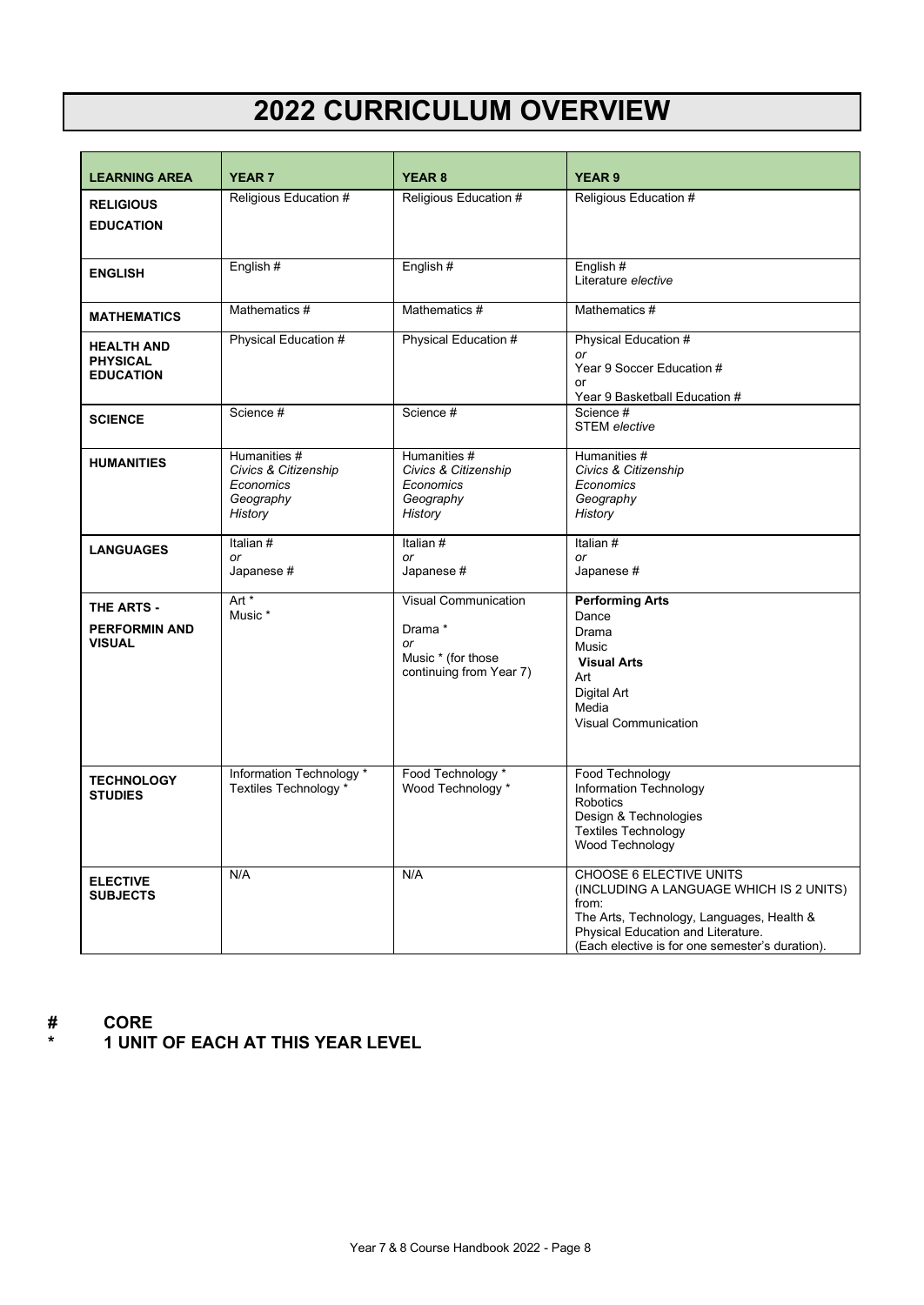## **2022 CURRICULUM OVERVIEW**

| <b>LEARNING AREA</b>                                                                    | <b>YEAR 10</b>                                                 | <b>YEAR 11 (VCE Units 1 &amp; 2)</b>                    | <b>YEAR 12 (VCE Units 3 &amp; 4)</b>                             |
|-----------------------------------------------------------------------------------------|----------------------------------------------------------------|---------------------------------------------------------|------------------------------------------------------------------|
| <b>RELIGIOUS EDUCATION #</b>                                                            | Religious Education                                            |                                                         | <b>VCE Religion &amp; Society</b>                                |
|                                                                                         | or                                                             | or                                                      | or                                                               |
|                                                                                         | Youth Ministry                                                 | Youth Ministry (CSYMI/ACU                               | Religious Education                                              |
|                                                                                         |                                                                | Youth Academy)                                          | or<br>Youth Ministry (CSYMI/ACU                                  |
|                                                                                         |                                                                |                                                         | Youth Academy)                                                   |
| <b>ENGLISH#</b>                                                                         | # One of:                                                      | # One or more of:                                       | One or more of:                                                  |
|                                                                                         | English                                                        | <b>VCE English</b>                                      | <b>VCE English</b>                                               |
|                                                                                         | <b>EAL English</b><br>Literature                               | <b>VCE EAL English</b><br><b>VCE Literature</b>         | <b>VCE EAL English</b><br><b>VCE Literature</b>                  |
|                                                                                         | <b>Foundation English</b>                                      | VCE English Language                                    | <b>VCE English Language</b>                                      |
| <b>MATHEMATICS</b>                                                                      |                                                                | <b>VCE General Mathematics</b>                          |                                                                  |
|                                                                                         | # One of:<br><b>Mathematics</b>                                | <b>VCE Mathematical Methods</b>                         | <b>VCE Further Mathematics</b>                                   |
|                                                                                         | <b>Advanced Mathematics</b>                                    | <b>VCE Specialist Mathematics</b>                       | <b>VCE Mathematical Methods</b>                                  |
|                                                                                         | Mathematics - Foundation                                       | <b>VCE Foundation</b>                                   | <b>VCE Specialist Mathematics</b>                                |
|                                                                                         |                                                                | <b>Mathematics</b>                                      |                                                                  |
| <b>HEALTH AND PHYSICAL</b><br><b>EDUCATION</b>                                          | # One or more of:                                              | VCE Health & Human                                      | VCE Health & Human                                               |
|                                                                                         | <b>Physical Education</b><br>Sports Science                    | Development<br><b>VCE Physical Education</b>            | Development                                                      |
|                                                                                         | <b>Health Education</b>                                        | VCE Outdoor &                                           | <b>VCE Physical Education</b>                                    |
|                                                                                         | Duke of Edinburgh                                              | <b>Environmental Studies</b>                            |                                                                  |
| <b>SCIENCE</b>                                                                          | # One or more of:                                              | <b>VCE Biology</b>                                      | <b>VCE Biology</b>                                               |
|                                                                                         | Core Science                                                   | <b>VCE Chemistry</b>                                    | <b>VCE Chemistry</b>                                             |
|                                                                                         | <b>Environmental Chemistry</b>                                 | <b>VCE Environmental Science</b>                        | <b>VCE Environmental Science</b>                                 |
|                                                                                         | Life Within Us                                                 | <b>VCE Physics</b>                                      | <b>VCE Physics</b>                                               |
| <b>LANGUAGES</b>                                                                        | <b>Mission to Mars</b><br>Chinese (First Language)             | <b>VCE Psychology</b>                                   | <b>VCE Psychology</b>                                            |
|                                                                                         | Italian - Language & Culture                                   | <b>VCE Chinese (First</b>                               | <b>VCE Chinese (First</b>                                        |
|                                                                                         | Italian - Prerequisite for VCE                                 | Language)                                               | Language)                                                        |
|                                                                                         | Italian                                                        | <b>VCE Italian</b><br>VCE Japanese (Second              | <b>VCE Italian</b><br><b>VCE Japanese (Second</b>                |
|                                                                                         | Japanese (Second                                               | Language)                                               | Language)                                                        |
|                                                                                         | Language)                                                      |                                                         |                                                                  |
| <b>HUMANITIES</b>                                                                       | # One or more of:<br>Legal Studies & Economics                 | <b>VCE Accounting</b><br><b>VCE Business Management</b> | <b>VCE Accounting</b><br><b>VCE Business Management</b>          |
|                                                                                         | <b>Business Management &amp;</b>                               | <b>VCE Economics</b>                                    | <b>VCE Economics</b>                                             |
|                                                                                         | Accounting                                                     | <b>VCE Legal Studies</b><br><b>VCE Legal Studies</b>    |                                                                  |
|                                                                                         | History                                                        | VCE 20th Century History                                | <b>VCE History: Revolutions</b>                                  |
| THE VISUAL ARTS                                                                         | Media                                                          | <b>VCE Media</b>                                        | <b>VCE Media</b>                                                 |
|                                                                                         | Studio Art                                                     | <b>VCE Studio Arts</b>                                  | <b>VCE Studio Arts</b>                                           |
|                                                                                         | <b>Visual Communication</b>                                    | <b>VCE Visual Communication</b>                         | <b>VCE Visual Communication</b>                                  |
| THE PERFORMING ARTS                                                                     | Design<br>Drama & Theatre Studies                              | Design<br><b>VCE Theatre Studies</b>                    | Design<br><b>VCE Theatre Studies</b>                             |
|                                                                                         | Dance                                                          | <b>VET Dance II</b>                                     | VET Dance III                                                    |
|                                                                                         | Music                                                          | <b>VET Music Certificate II</b>                         | <b>VET Music Certificate III</b>                                 |
| <b>TECHNOLOGY</b>                                                                       | Food Technology                                                | <b>VCE Food Studies</b>                                 | <b>VCE Food Studies</b>                                          |
| <b>STUDIES</b>                                                                          | Information Technology                                         | <b>VCE Applied Computing</b>                            | <b>VCE Data Analytics</b>                                        |
|                                                                                         | Wood Technology - Build a                                      | VCE Product Design &                                    | VCE Product Design &                                             |
|                                                                                         | Ukulele<br>Design & Technologies                               | Technology: Wood<br>VCE Product Design &                | Technology: Wood<br>VCE Product Design &                         |
|                                                                                         | <b>Textiles Technology</b>                                     | <b>Technology: Textiles</b>                             | Technology: Textiles                                             |
| <b>ELECTIVE</b>                                                                         | CHOOSE 8 ELECTIVE                                              |                                                         |                                                                  |
| <b>SUBJECTS</b>                                                                         | UNITS (including 1 from                                        | CHOOSE 14 SEMESTER                                      | <b>CHOOSE 12 SEMESTER</b>                                        |
|                                                                                         | each of Humanities, Health &                                   | UNITS (including 2 from<br>English and RE)              | UNITS (including 2 from<br>each of English and RE)               |
|                                                                                         | PE and Science)                                                |                                                         |                                                                  |
|                                                                                         |                                                                |                                                         |                                                                  |
| <b>VET in VCE Courses</b><br>These courses are all off-campus and are also available in |                                                                |                                                         | For a full listing of the wide range of VET courses available to |
| VCAL and to select LEAP students who are certain of the                                 |                                                                |                                                         | Nazareth College students, please see the VET Subjects list in   |
|                                                                                         | career path they wish to trial and have demonstrated maturity, | the VCE, VCAL and VET Course Guide 2022.                |                                                                  |
|                                                                                         | independence and a commitment to complete the year's VET       |                                                         |                                                                  |
| study half a day a week.                                                                |                                                                |                                                         |                                                                  |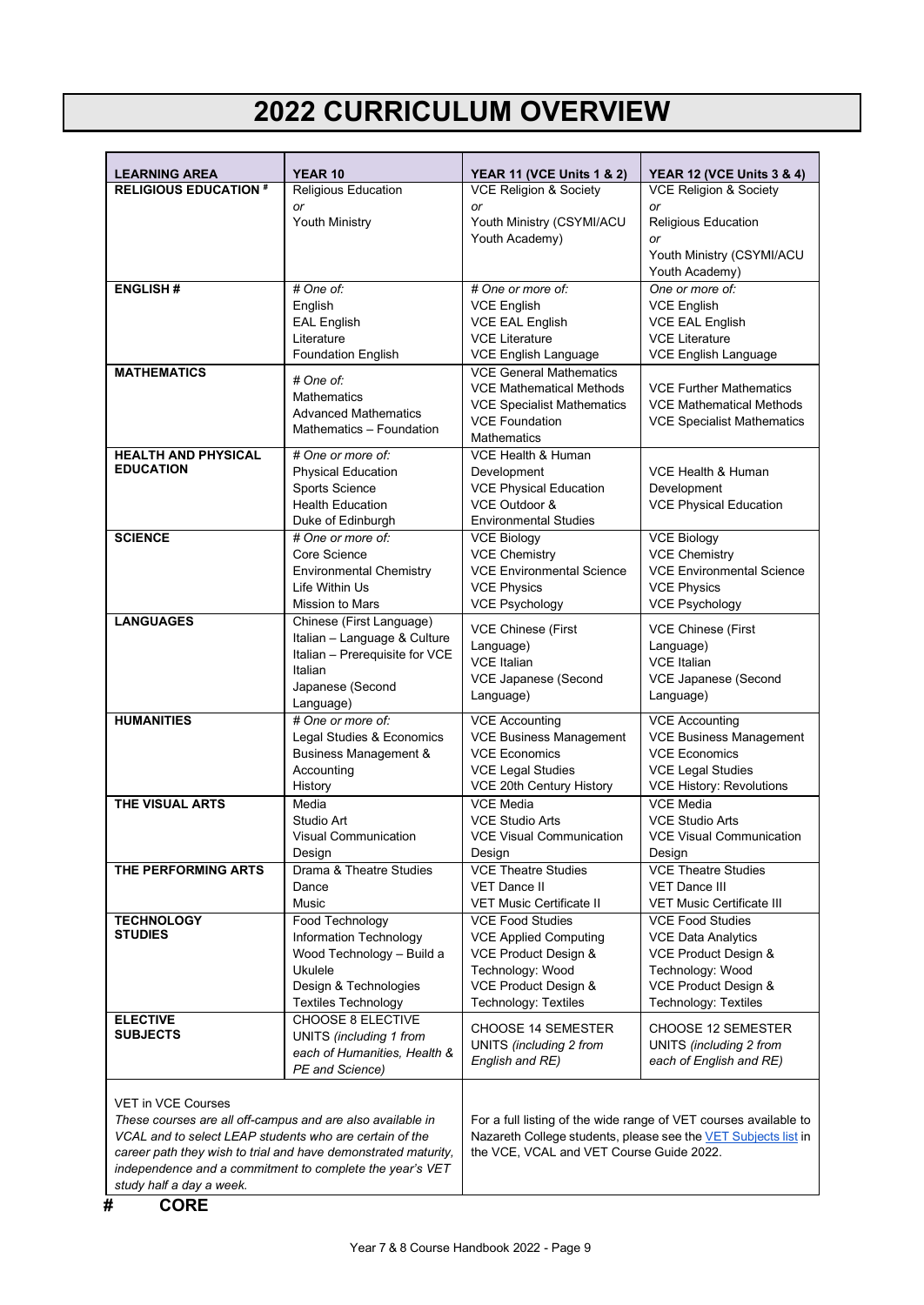## **HIGH ACHIEVERS PROGRAM**

Nazareth College prides itself in catering to the needs of high achievers. Since 2015, we have delivered the Laurel program for high achievers. High achievers are identified by the use of NAPLAN, PAT and reporting data. Laurel high achievers in English and Maths are invited to be part of the Knowledge stream in our flexible Year 7 and 8 Program for differentiated learning. The Year 7 and 8 English and Maths program allows students to choose their own level of learning for units of work so that learning is personalized. Students who achieve good academic results are then offered the opportunity to participate in Year 9 Laurel English or Maths, and to accelerate in Year 10. High achievers in Science are invited to be a part of the separate Laurel Science class from Year 7 to 9. These classes undertake the Science curriculum at a faster pace, allowing for acceleration right through to VCE. Students also participate in STEM/ Science-based extracurricular activities.

Successful completion of all Year 9 Laurel Subjects may place students in a position to accelerate into one or two appropriate VCE Units 1 & 2 subjects in Year 10. The Laurel Program will enable completion of up to two VCE Units 3 & 4 subjects in Year 11, allowing students to undertake University Enhancement courses in Year 12 as both an early start to Tertiary Studies and additional ATAR boost. Continued good academic performance is necessary for students to remain in the Laurel Program. Acceleration in a VCE subject is reliant on students achieving high academic results across subject areas.

Please see the pathways diagram on the next page for recommended VCE Acceleration Subjects.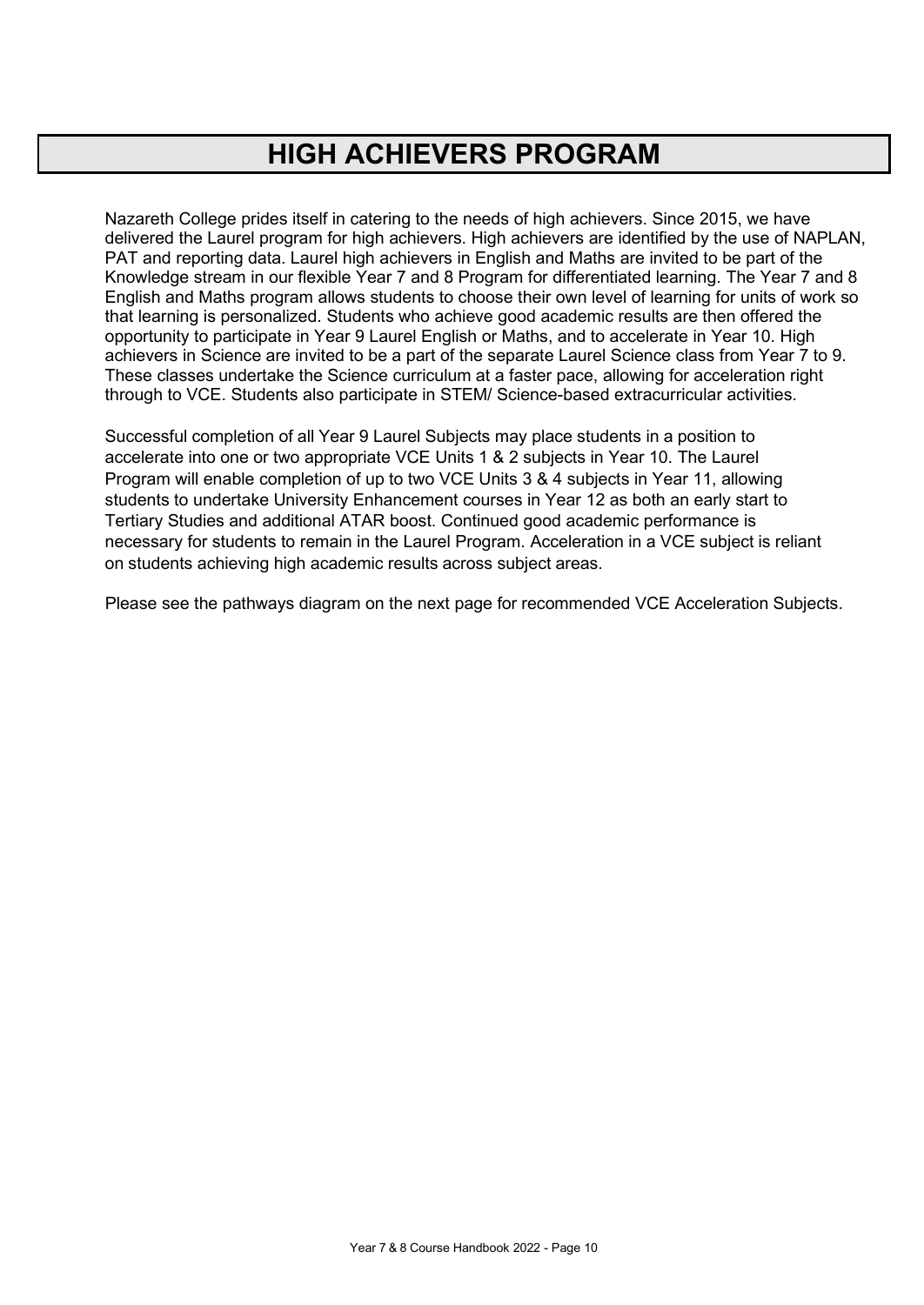## **HIGH ACHIEVERS PROGRAM**

**The diagram below shows the possible pathways for Year 9 Laurel students; conditional on successful completion of Year 9 Laurel courses.**

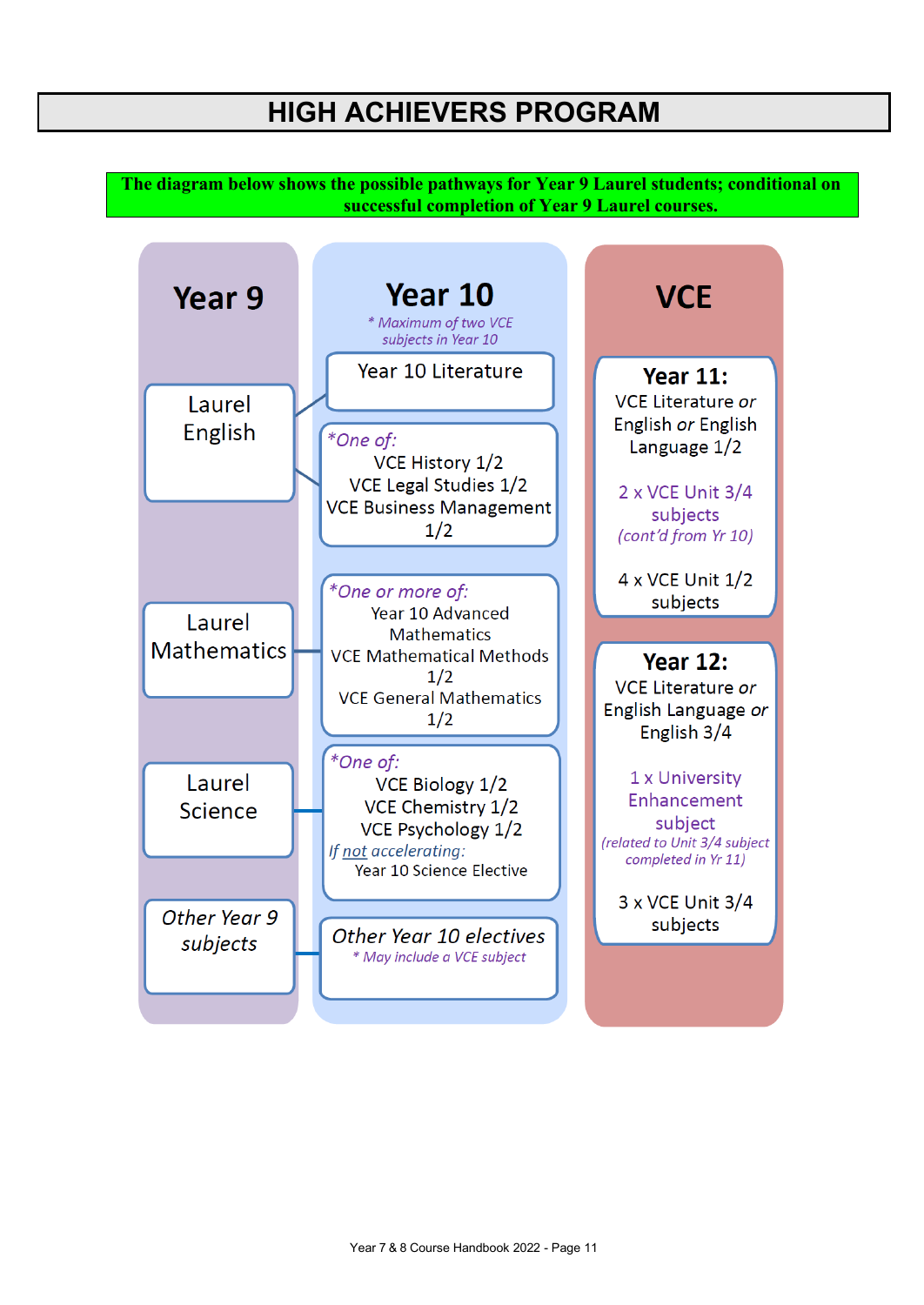## **CONTACTS FOR FURTHER INFORMATION**

Should you have further questions about courses after reading this course guide, you may contact either your child's subject teachers or the relevant 2021 Learning Leader, as listed below.

### **Instructional Leaders**

| <b>Applied Learning</b>                 | Ms Caitlin Mackay Caitlin.Mackay@nazareth.vic.edu.au         |  |
|-----------------------------------------|--------------------------------------------------------------|--|
| English                                 | Mr Mark O'Sullivan Mark.OSullivan@nazareth.vic.edu.au        |  |
| Health & Physical Education             | Ms Emily Morris Emily.Morris@nazareth.vic.edu.au             |  |
| <b>Humanities</b>                       | Ms Donna Watts Donna. Watts@nazareth.vic.edu.au              |  |
| Languages                               | Ms Joanna Marletta Joanna.Marletta@nazareth.vic.edu.au       |  |
| Learning Enhancement                    | Ms Emma Wray Emma. Wray@nazareth.vic.edu.au                  |  |
| <b>Mathematics</b>                      | Ms Shelley Pendlebury Shelley.Pendlebury@nazareth.vic.edu.au |  |
| Performing Arts                         | Ms Amanda Mauceri Amanda.Mauceri@nazareth.vic.edu.au         |  |
| <b>Religious Education</b>              | Mr Peter Nathan Peter.Nathan@nazareth.vic.edu.au             |  |
| Science                                 | Ms Heather Murtagh Heather.Murtagh@nazareth.vic.edu.au       |  |
| Visual Arts & Technology                | Ms Christine Vaughan Christine. Vaughan@nazareth.vic.edu.au  |  |
| <b>Careers and Pathways Coordinator</b> | Mrs Elena Flodstrom Elena. Flodstrom@nazareth.vic.edu.au     |  |

### **Heads of House**

| Ms Deirdre Hughes<br>Head of House<br>Chisholm<br>Deirdre.Hughes@nazareth.vic.edu.au     | Mr Rodney Diaz Head of<br>House Knox<br>Rodney.Diaz@nazareth.vic.edu.au                    |
|------------------------------------------------------------------------------------------|--------------------------------------------------------------------------------------------|
| Mr Victor Brusco<br>Head of House MacKillop<br>Victor.Brusco@nazareth.vic.edu.au         | Mr Brendan McAleer Head<br>of House Mannix<br>Brendan.Mcaleer@nazareth.vic.edu.au          |
| Ms Marjoleine Dekker<br>Head of House<br>McAuley<br>Marjoline.Dekker@nazareth.vic.edu.au | Mrs Barbara Murphy<br><b>Head of House McCormack</b><br>Barbara.Murphy@nazareth.vic.edu.au |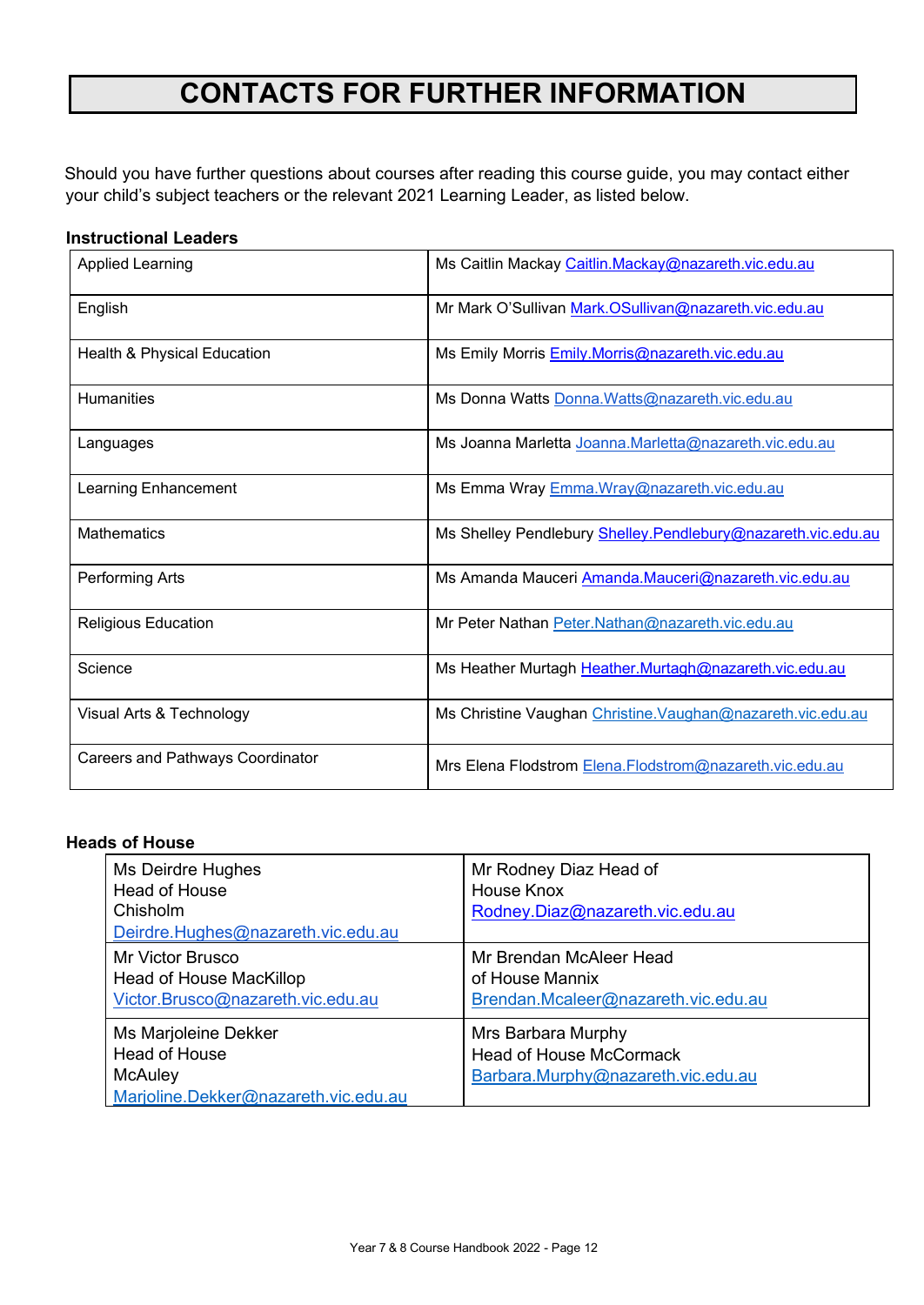## **OVERVIEW OF YEAR 7 & 8 ACADEMIC PROGRAMS**

Students at Years 7 and 8 will undertake the following studies:

### *CORE SUBJECTS*

These subjects are taken over two semesters:

- Religious Education
- English
- Mathematics
- Science
- Health & Physical Education
- Humanities Civics & Citizenship, Economics, History, Geography

### **ELECTIVE SUBJECTS**

Semester length units to be studied from the list below.

| Year 7                        | Year 8                               |  |
|-------------------------------|--------------------------------------|--|
| <b>The Arts</b>               | <b>The Arts</b>                      |  |
| $\bullet$ Music               | Music or Drama                       |  |
| $\bullet$ Art                 | <b>Visual Communication</b>          |  |
| <b>Technology</b>             | <b>Technology</b>                    |  |
| • Information Technology      | • Food Technology                    |  |
| <b>Textiles Technology</b>    | <b>Wood Technology</b>               |  |
| $\bullet$                     | $\bullet$                            |  |
| Languages                     | <b>Languages</b>                     |  |
| Students study one Language*: | Students study one Language for both |  |
| Italian                       | semesters*:                          |  |
| $\bullet$                     | Italian                              |  |
| Japanese                      | Japanese                             |  |
| * or Literacy Support         | * or Literacy Support                |  |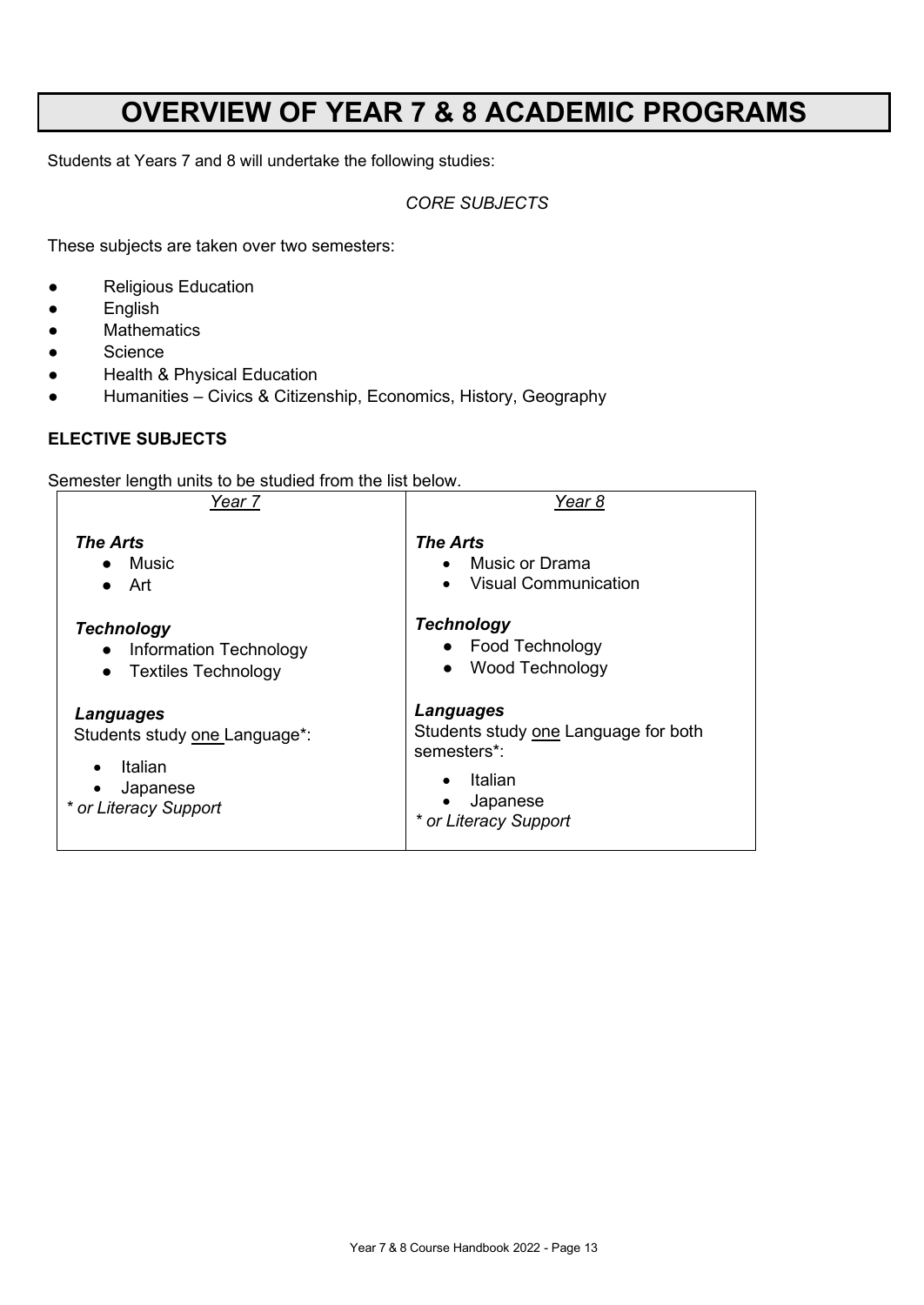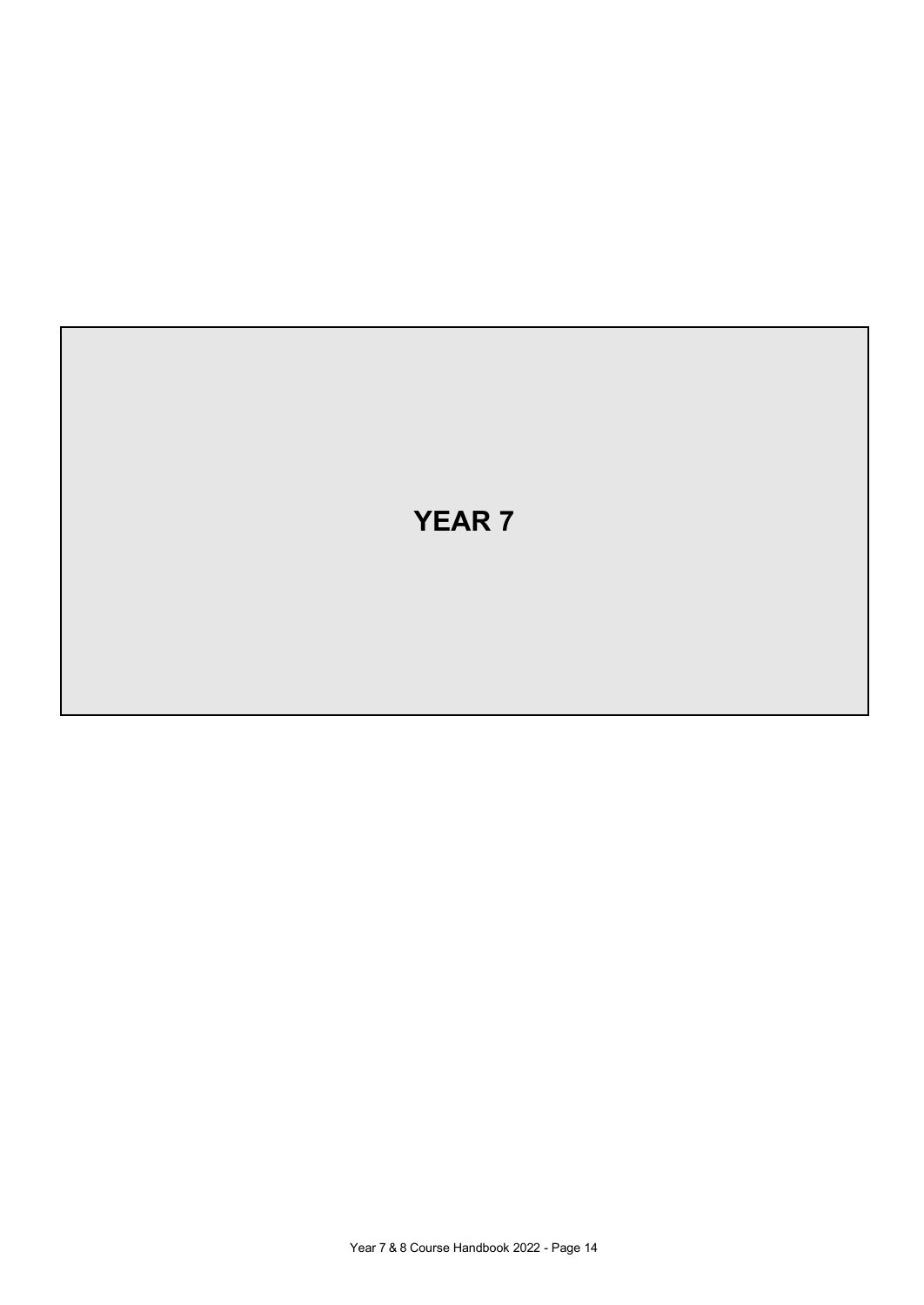## **YEAR 7**

The transition from Primary School to Secondary College is a challenging experience for all students. New surroundings, new peers, and a new learning structure are just a few of the changes to which each student must acclimatize. The staff at Nazareth College understand this challenge for students and are actively supportive of all individuals new to the College.

The Pastoral House system allows students to initiate and maintain new friendships with their peers both older and the same age, and to build a positive and trusting relationship with their Pastoral teacher. The Pastoral teacher also teaches the Pastoral Program, which encompasses a wide range of topics, including pastoral care, house activities, organisational skills, friendships and anti-bullying programs.

Year 7 students participate in a four-day camp, which allows students and teachers time away from the College to bond and foster new friendships.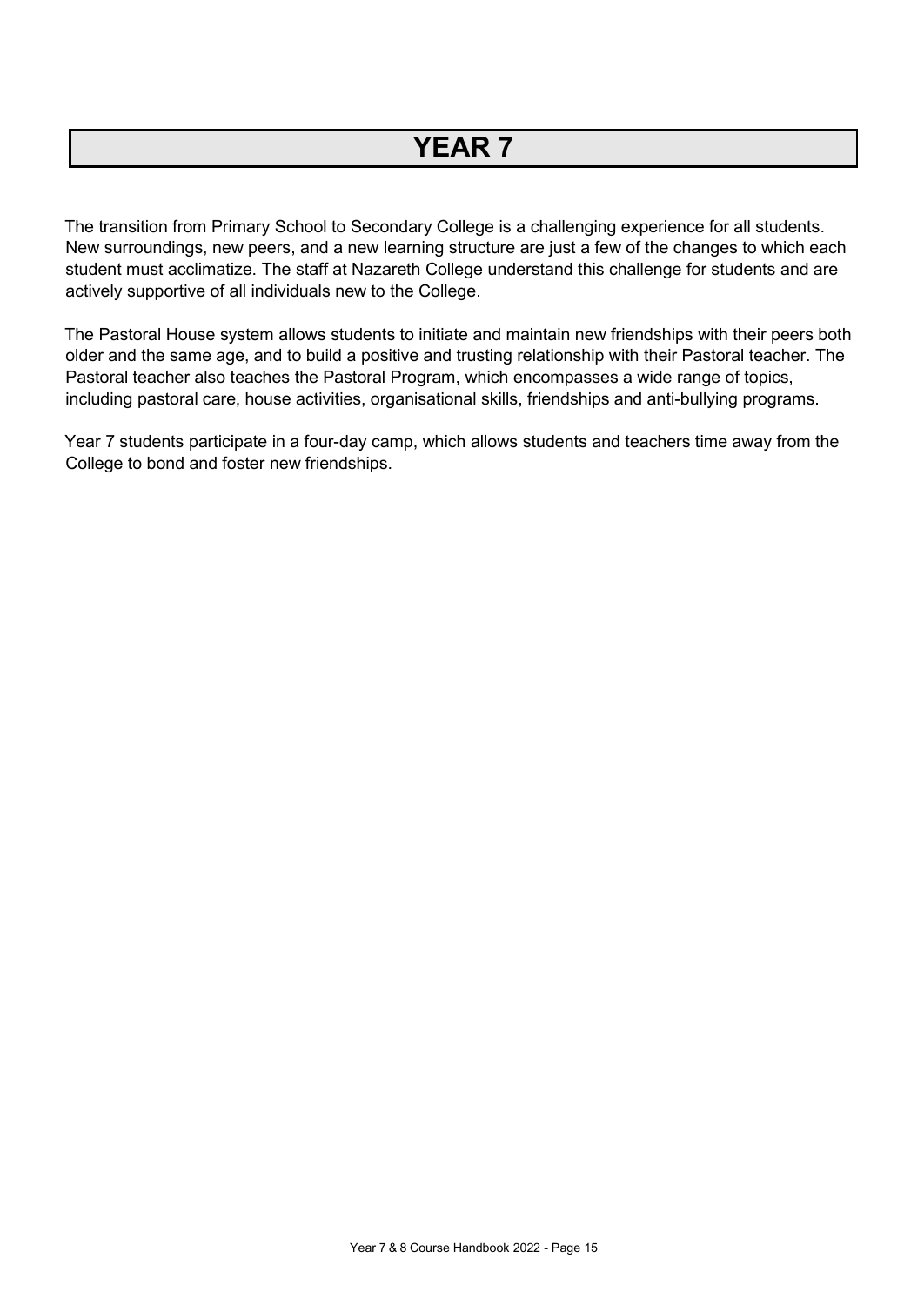## **RELIGIOUS EDUCATION**

### **RELIGIOUS EDUCATION – YEAR 7**

CORE SUBJECT – TWO SEMESTERS

<span id="page-15-0"></span>In Religious Education the five Catholic Education Melbourne strands are covered each year in Years 7- 10. They are:

- Scripture and Jesus
- Church and Community
- God, Religion and Life
- Sacrament, Prayer and Liturgy
- **Morality and Justice**

Victorian Curriculum Capability Standards are also incorporated into the units of work that the students will study, recognising that Religious Education has the ability to be of benefit across all areas of the College's academic and faith life.

In Year 7 the topics studied include units of work on Parish and School Communities, The Season of Lent, Foundational Catholic Beliefs, The Eucharist, The Bible, Caring for Creation and Advent. Once a fortnight, students participate in tutored singing lessons to develop knowledge of liturgical and other related music. Students are offered many opportunities to develop and practice their faith throughout each semester, including liturgical and sacramental events, nursing home visits and membership to the Nazareth Mini Vinnies conference.

### *Dimensions:*

- Knowledge and Understanding
- Reasoning and Responding
- Personal and Communal Engagement

- Short and Extended responses
- Assignments
- **Oral Presentations**
- **Tests**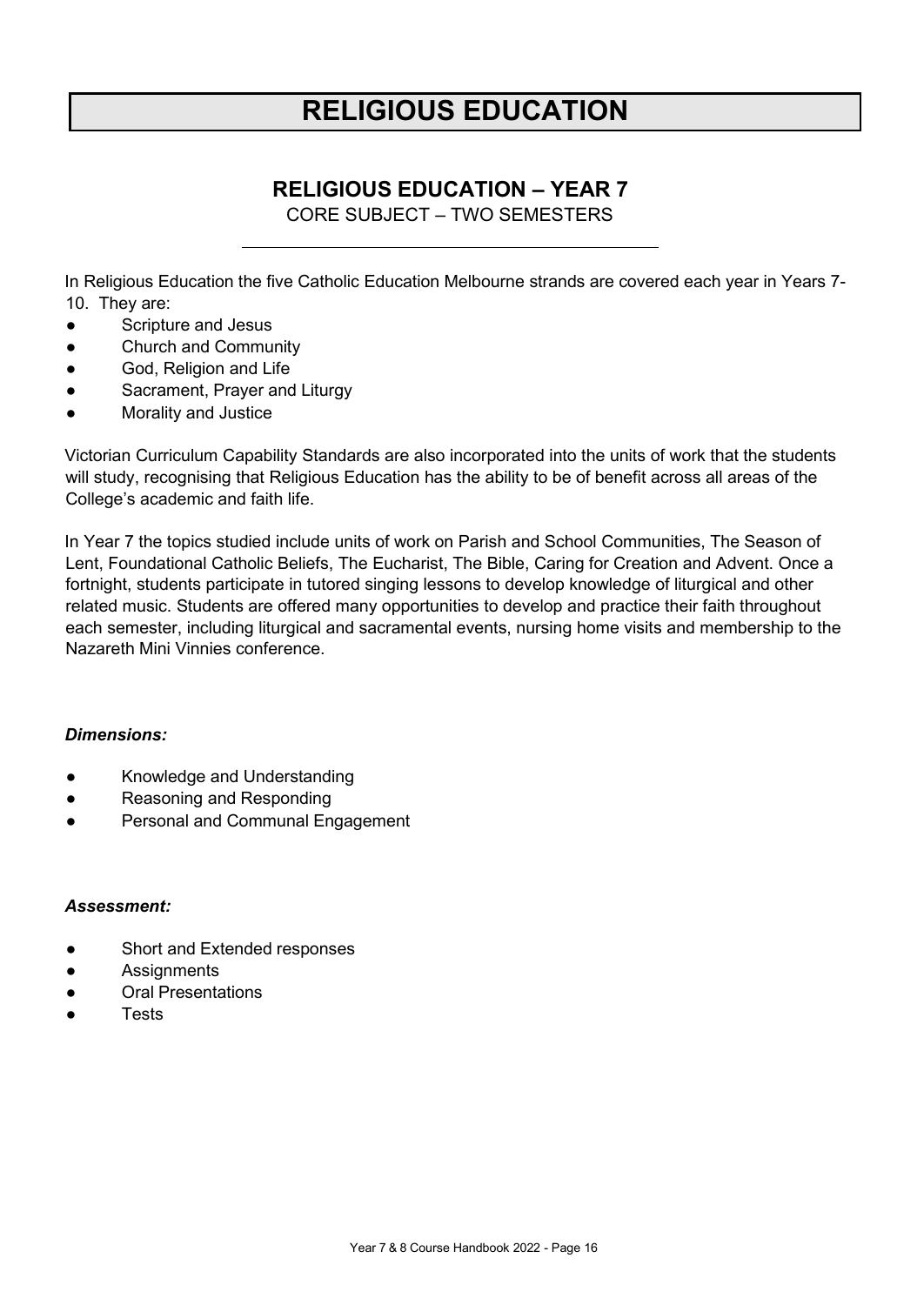## **ENGLISH**

English in Years 7 to 10 is organised into three strands that support students' growing understanding and use of Standard Australian English (English).

The three strands are:

- *Language*: knowing about the English language
- *Literature*: understanding, appreciating, responding to, analysing and creating literature
- <span id="page-16-0"></span>• *Literacy*: expanding the repertoire of English usage.

### **ENGLISH – YEAR 7** CORE SUBJECT – TWO SEMESTERS

### *Learning Focus:*

In Semester 1:

- Students undertake an oral task
- Students study persuasive writing.
- Students undertake the Cars and Stars Comprehension Program.
- Students study a variety of support texts.

### In Semester 2:

- Students continue to undertake the Cars and Stars Comprehension Program.
- Students undertake the unit "Effective Speeches".
- Students respond to the novel Trash by Andy Mulligan

### *Victorian Curriculum Strands*

- *Language*: knowing about the English language
- *Literature*: understanding, appreciating, responding to, analysing and creating literature
- Literacy: expanding the repertoire of English usage.

- Text response essays
- **Writing pieces**
- Oral presentations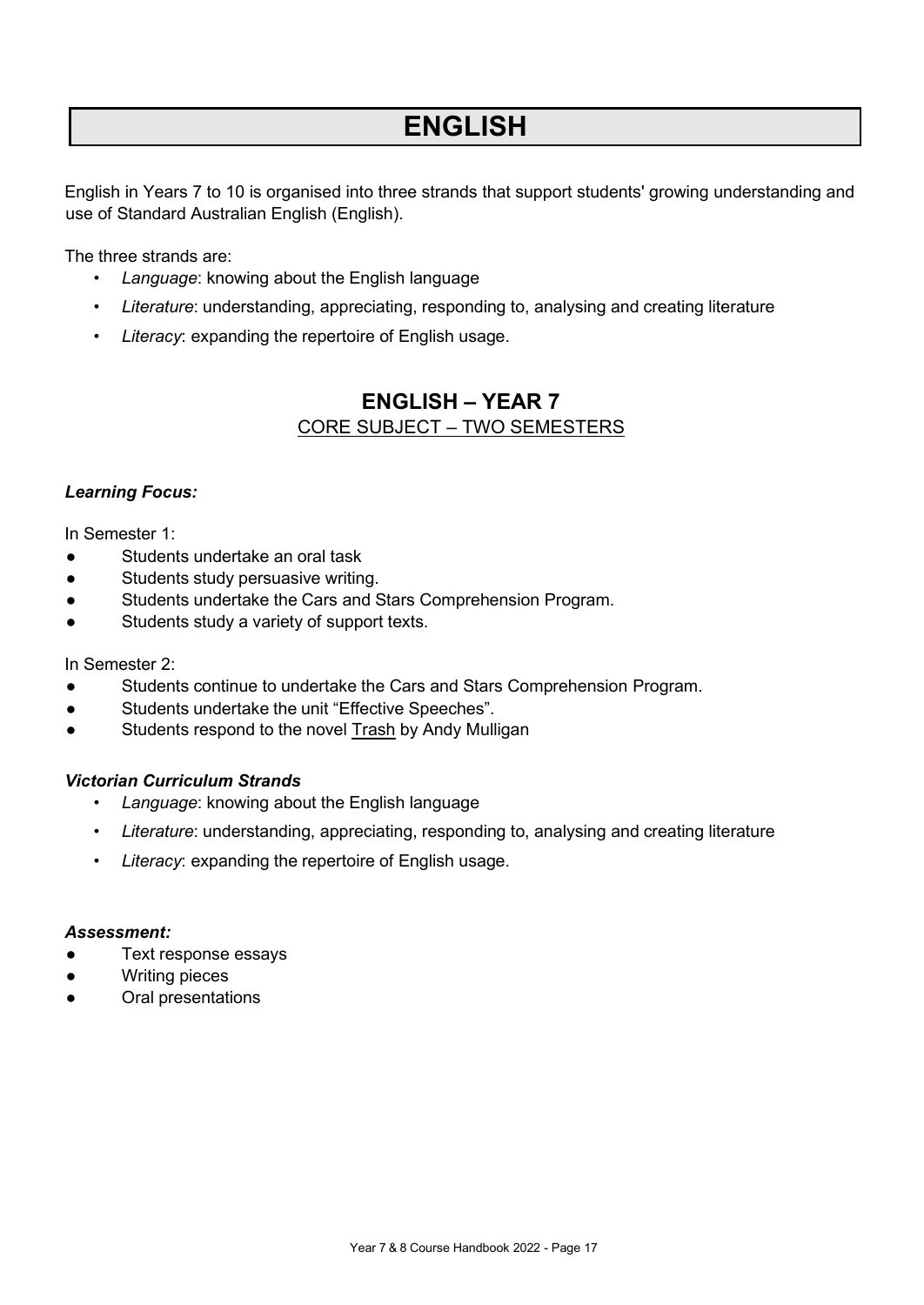## **ENGLISH**

### **LITERACY SUPPORT – YEAR 7**

CORE SUBJECT – TWO SEMESTERS

### <span id="page-17-0"></span>*N.B. This subject is by invitation only. Only students identified by the College as having significant Literacy Learning Support needs will be offered a place in this subject.*

### *Learning Focus:*

The Year 7 Literacy Support group has been developed for students who find some difficulty with writing and interpreting text. As an alternative to a Languages subject, the curriculum is designed to support understanding of text also improve the students' ability to express their thoughts in writing.

### *Victorian Curriculum Strands:*

The program has a focus on grammar, spelling, listening and writing skills to enhance the students' learning and self-expression.

Initially the program is English-based, but then progresses into other subjects like Science and Humanities in which the language-specific vocabulary may be confusing and complex.

The students are taught to decode the information in the text books and gain a better understanding of the course content being taught in these classrooms. This supports their learning in the subjects studied so they are able to achieve better outcomes across a range of curriculum areas.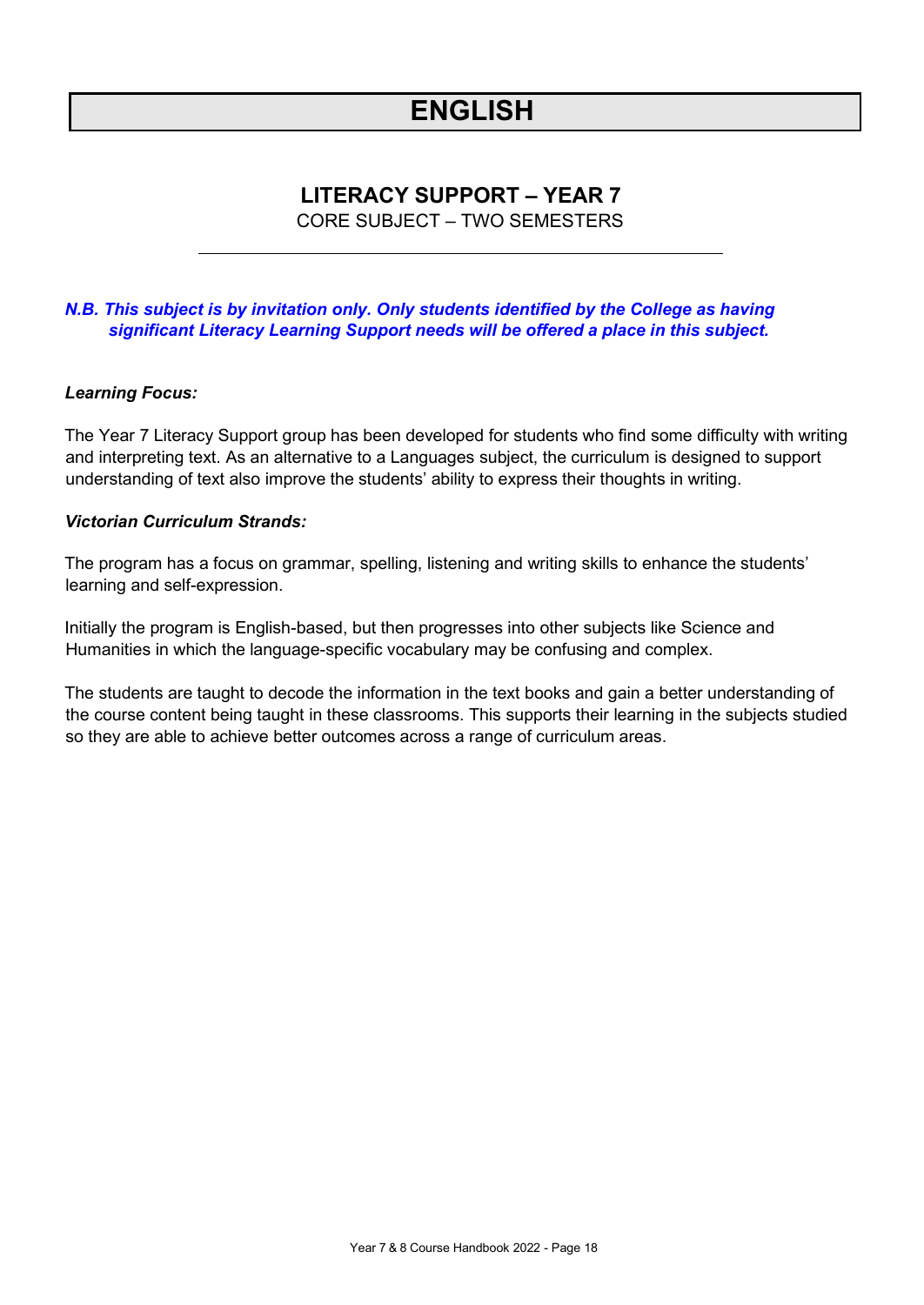## **HEALTH & PHYSICAL EDUCATION**

## **HEALTH & PHYSICAL EDUCATION – YEAR 7**

CORE SUBJECT – TWO SEMESTERS

### <span id="page-18-0"></span>*Learning Focus:*

In Year 7, students develop their skills through the Sports of Dance, Athletics, Ball Handling and Hand Eye Coordination games. Students will also have the opportunity to enhance their water safety skills, survival and stroke technique in the Swimming unit. Students will engage in fitness testing, and undertake Semester pre, mid and post testing, as well as learn to develop and undertake tailored warm-ups to improve on one fitness component during each semester.

Health and Physical Education in Year 7 allows students to refine a range of specialised knowledge, understanding and skills in relation to their health, safety, wellbeing, and movement competence and confidence. Students develop specialised movement skills and understanding in a range of physical activitysettings. Students analyse how body control and coordination influence movement composition and performance and learn to transfer movement skills and concepts to a variety of physical activities. Students explore the role that games and sports, outdoor recreation, lifelong physical activities, and rhythmic and expressive movement activities play in shaping cultures and identities. Students reflect on andrefine personal and social skills as they participate in a range of physical activities.

### *Victorian Curriculum Strands at Level 7:*

The Health and Physical Education discipline is organised into two strands, each with their own strands:

- ➢ Personal, Social and Community Health
- Being healthy, safe and active
- Communicating and interacting for health and well being
- Contributing to healthy and active communities
- ➢ Movement and Physical Activity
- Moving the body
- Understanding movement
- Learning through movement

#### **Unit Focus Area**

In Year 7 Health & Physical Education students will study a full year of Physical Education in both Semester One and Two

### **Semester One:**

Practical Units Topic 1: Fitness Topic 2: Ball Handling (Downball, Spikeball, Minor Games) Topic 3: Athletics Topic 4: Dance

### **Semester One: Theory Units**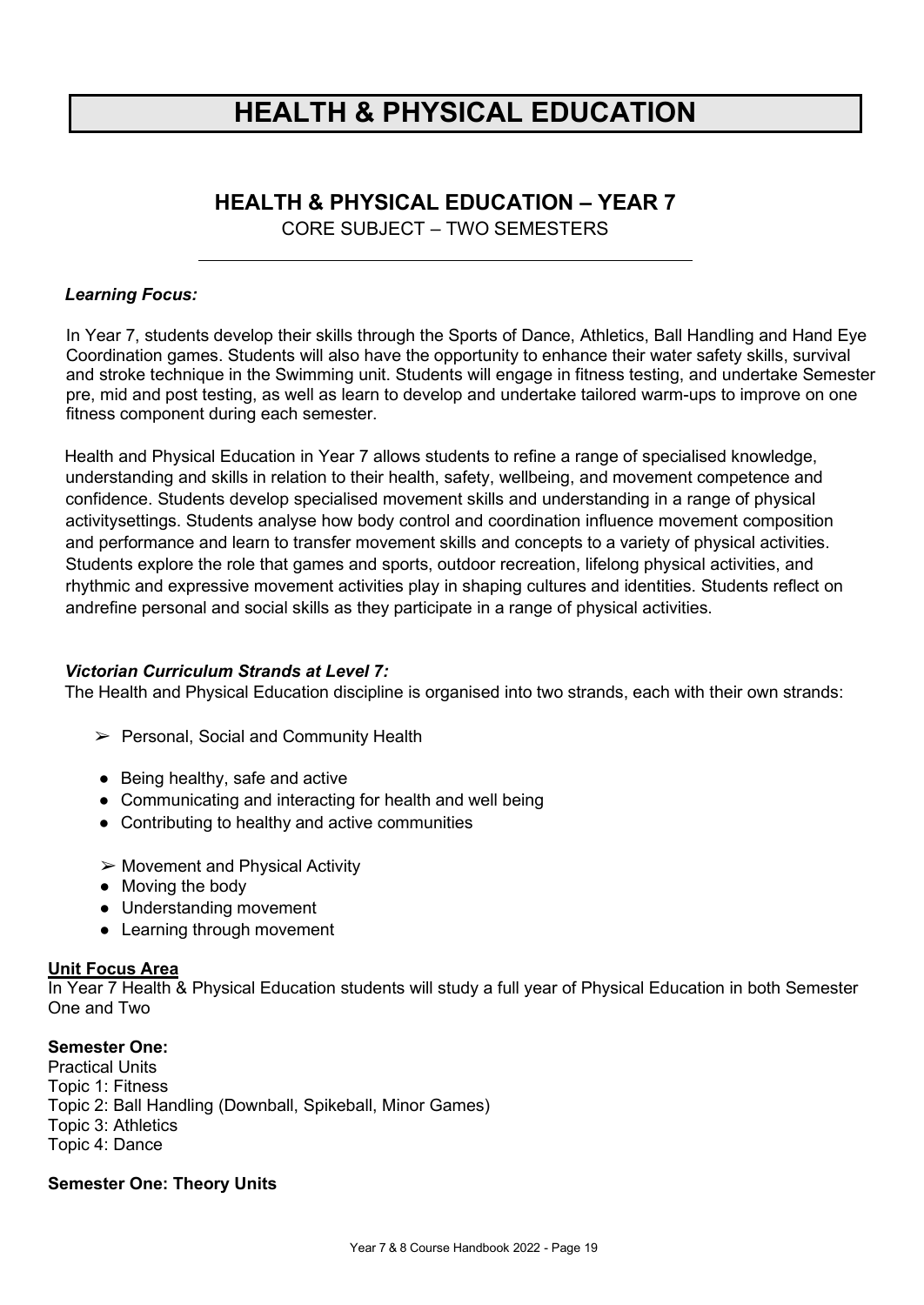Topic 1: Valuing Diversity Chapter 1 Topic 2: Developing Positive Relationships Chapter 2 **Semester Two:** Practical Units Topic 1: Fitness Topic 2: Gymnastics Topic 3: Hand eye co-ordination (Teeball, Cricket, Tennis) Topic 4: Water Safety

### **Semester Two:**

Theory Units Topic 1: Fit for Life Chapter 10 Topic 2: Understanding Movement Chapter 7 Topic 3: Staying Healthy Chapter

- Fitness Testing
- Practical Skill Testing
- Participation in practical classes
- Topic Tests
- Annotated Visual Display Diversity
- Research Assignment Fitness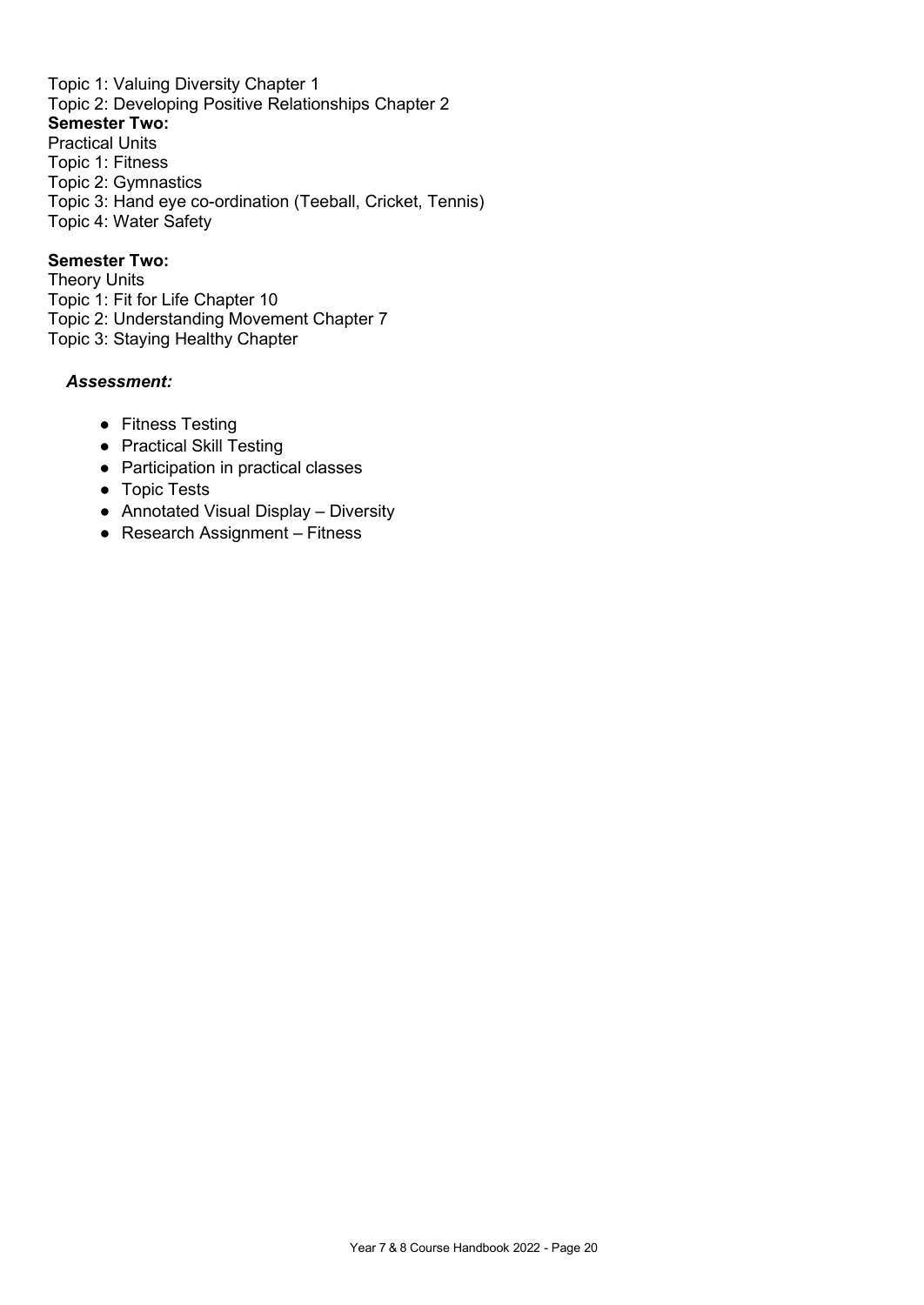## **THE HUMANITIES**

### **THE HUMANITIES – YEAR 7**

CORE SUBJECT – TWO SEMESTERS

### <span id="page-20-0"></span>*Learning Focus:*

The Humanities - History in Year 7 involves a study of analysing, describing and comparing key aspects of life in ancient societies. Students study the two Ancient Civilisations in detail and draw comparisons between Ancient Egypt and China. They describe events and developments from the perspective of different people who lived during the time. Students explain the role of groups and the significance of particular individuals in society. They identify past events and developments that have been interpreted in different ways.

The Humanities - Geography uses a variety of geography tools and skills to investigate environmental issues such as forest use and global warming. Students study sustainability and resources by relating it to water.

The Humanities - Economics explains the nature of the economic problem and how economic choices involve trade-offs with immediate and future consequences. Students can identify and describe ways in which the government influences economic activity in the country.

### *Victorian Curriculum Strands:*

The Humanities discipline is organised into three strands each with their own strands:

- The Humanities History
	- Historical knowledge, concepts, and skills
- The Humanities Geography
- Geographical knowledge, concepts, and Skills
- The Humanities Economics and Business
	- Resource allocation and making choices

The above strands are explored through a range of activities and assessment tasks.

#### *Assessment:*

A range of assessment methods will be used, which include:

- Research Projects
- Analytical exercises
- Short answer responses
- Oral presentations
- Multimedia presentations
- Tests and quizzes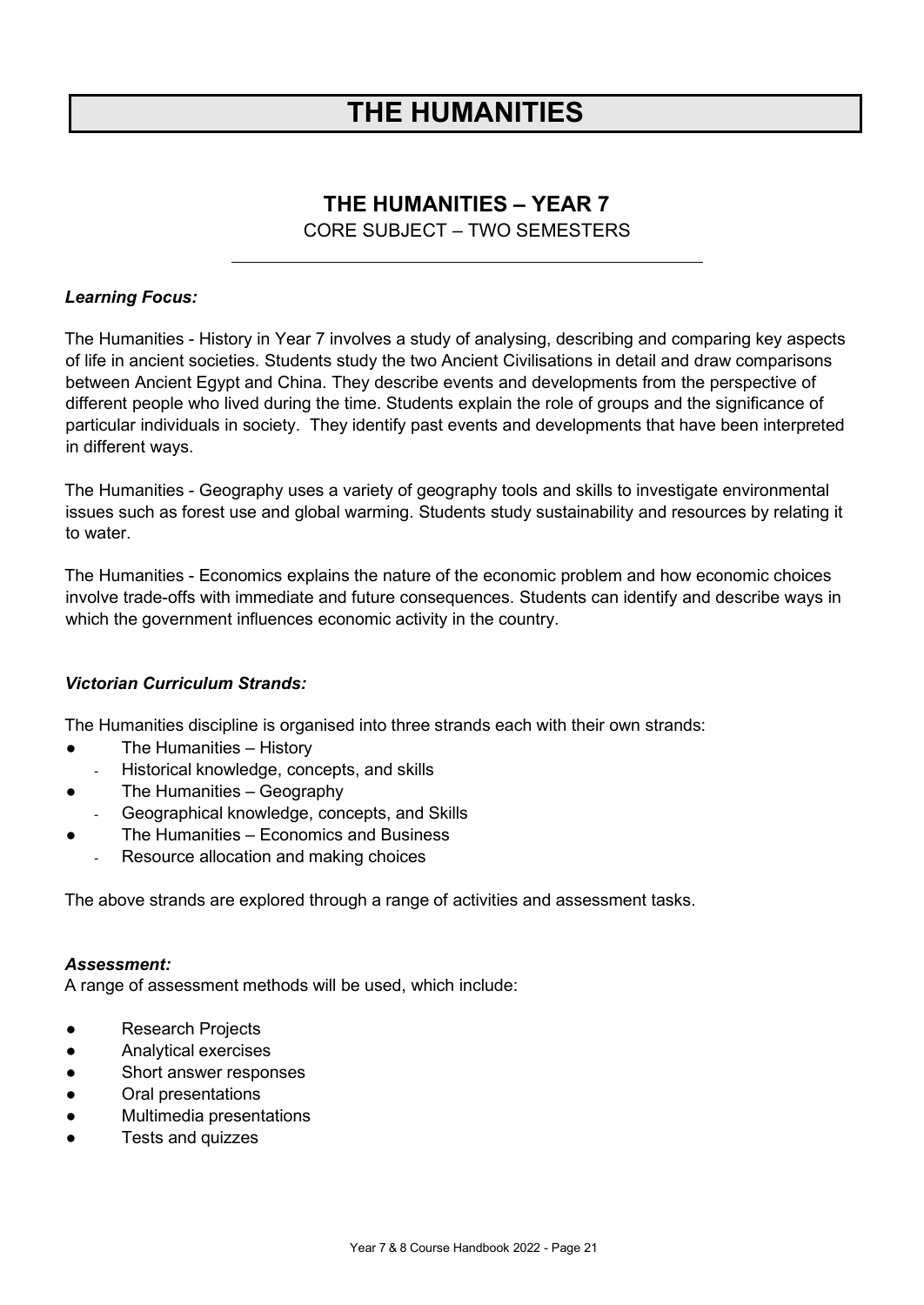### **ITALIAN – YEAR 7**

### ELECTIVE SUBJECT – TWO SEMESTERS

### <span id="page-21-0"></span>*Learning Focus:*

In this course, students begin to understand and use the language within the world of their own experience and imagination. They exchange simple personal information and opinions and create as well as perform short role plays in the language. Students begin building an understanding of and appreciation for the language through the study of sound patterns, key vocabulary and grammar work. Through the study of Italian cities, traditions and customs, students also build awareness of Italy as the context for their language learning.

### *Victorian Curriculum Strands:*

**Communicating** 

Students will be able to:

- Follow and respond to basic classroom language in Italian
- Recognise letter patterns and the specific sounds they make in Italian
- Use appropriate greetings and salutations used at different times of the day and with differentpeople (adults and peers)
- Introduce themselves giving personal information such as their name and age
- Discuss their likes and dislikes in relation to food, hobbies and school subjects-
- Count to 100 in Italian
- tell the time
- Conjugate the verbs *avere* and *essere*
- Become familiar with the regular verb forms
- Talk about themselves and others using a range of adjectives
- Understanding

Students will learn about and develop an appreciation for:

- The geography and features of different Italian regions including their symbols, populations,famous dishes and landmarks.
- Typical greetings and customs used with family members
- The similarities and differences between English and Italian grammar
- The similarities and differences between Australian and Italian cultures
- Formal and informal modes of address and their importance in Italy
- The importance of food as a central part of Italian culture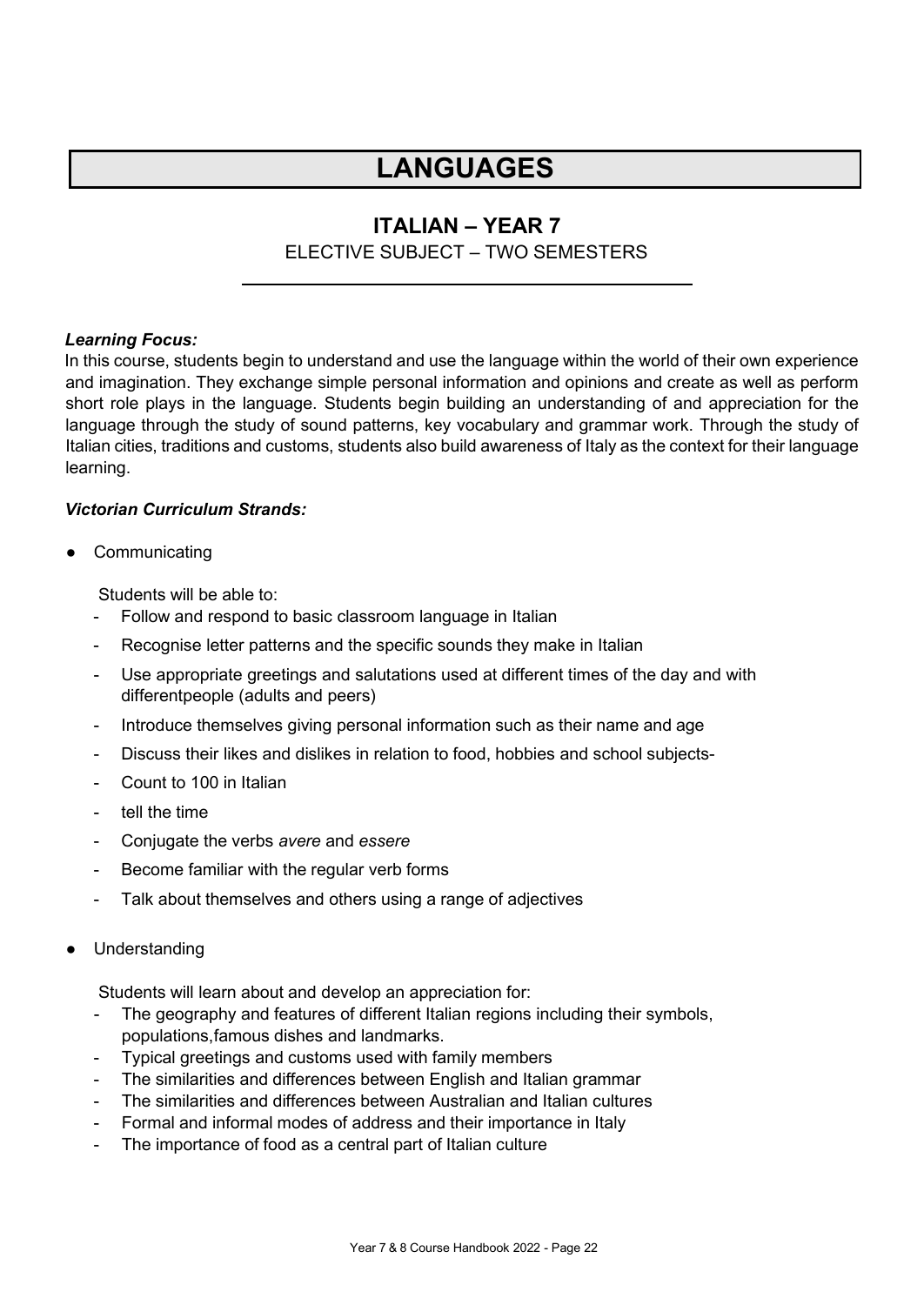- Class quizzes
- Unit tests
- Oral Test
- Written tasks
- Aural tasks
- Reading tasks
- Research tasks
- Cultural tasks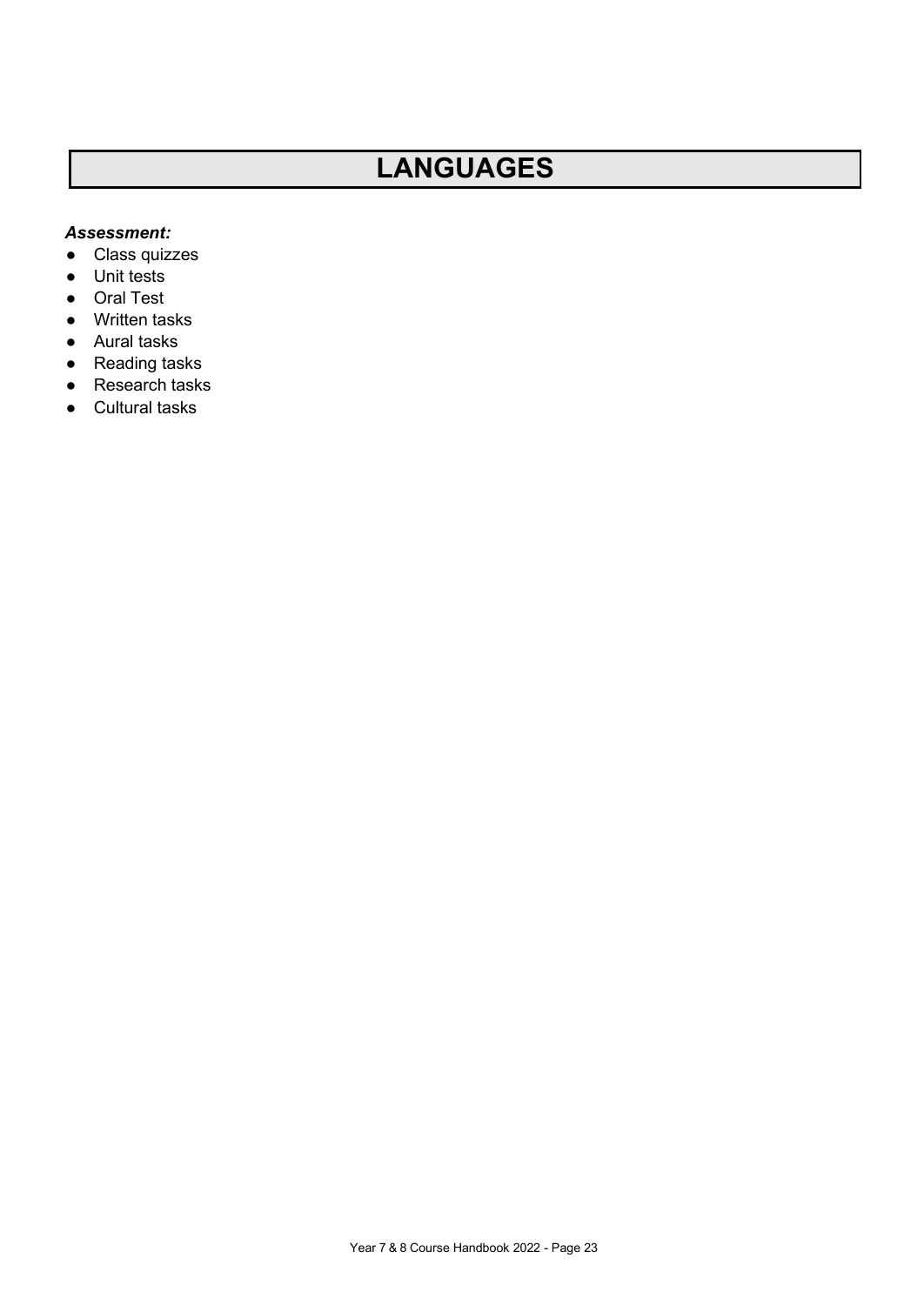### **JAPANESE – YEAR 7**

### ELECTIVE SUBJECT – TWO SEMESTERS

### <span id="page-23-0"></span>*Learning Focus:*

This course provides students with an introduction to basic spoken and written Japanese. Students acquire the ability to introduce themselves, greet and farewell others and exchange simple personal information by asking and responding to questions, using correct pronunciation and intonation and culturally-appropriate gestures and body language. From the outset students are exposed to vocabulary, phrases and basic sentence structures in the language, aiding the progression to extracting basic factual information from passages in reading and aural comprehension tasks. The ability to recognise and reproduce the Hiragana alphabet and selected Kanji characters with correct stroke order is the main focus of this course.

### *Victorian Curriculum Strands:*

● Communicating

Students will be able to:

- Write in Japanese using the Hiragana alphabet
- Use greetings appropriate to situation
- Ask and respond to questions in Japanese (name, age, where they live)
- Use basic adjectives in a sentence (including colours)
- Count to 100 and write numbers in Kanji
- Understanding

Students will learn about and develop an appreciation for:

- Typical Japanese homes and Japanese way of life
- Japanese holidays and festivals
- Geography and features of Japanese cities
- Similarities and differences between English and Japanese grammar
- The way Japanese culture has influenced many aspects of Western culture

- Oral tasks
- Written tasks
- Viewing and reading tasks
- Cultural assignment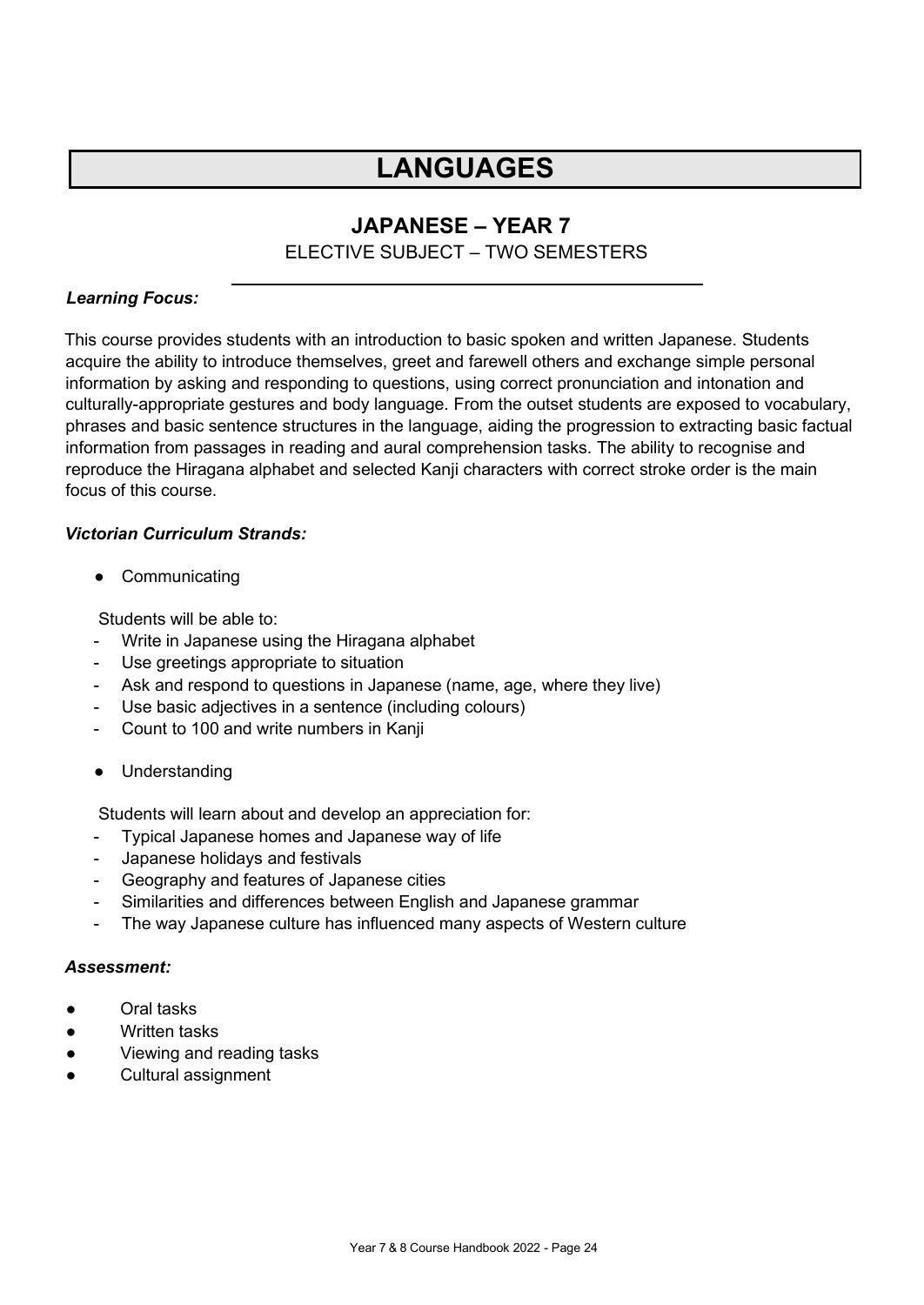## **MATHEMATICS**

### **MATHEMATICS – YEAR 7**

### CORE SUBJECT – TWO SEMESTERS

### <span id="page-24-0"></span>*Learning Focus:*

The emphasis in all Mathematics classes at Nazareth is to encourage students to "work like a mathematician". This encourages the student to explore a problem through modelling and inquiry. The necessary skills are then consolidated in class and at home. The Mathematics curriculum aims to ensure that students develop useful mathematical and numeracy skills for everyday life, and are able to see connections and apply mathematical concepts, skills and processes to pose and solve problems.

At Year 7, all aspects of number skills are considered as these form the basis of many units of work. Algebra is introduced by activities and modelling. Students present data in different forms.

### *Victorian Curriculum Strands:*

|           |          | Number and Algebra:<br>o whole numbers<br>o fractions<br>o percentages<br>o finding rules<br>o translating from verbal to algebraic |   | o multiples<br>o decimals<br>o exploring patterns<br>o plotting data |
|-----------|----------|-------------------------------------------------------------------------------------------------------------------------------------|---|----------------------------------------------------------------------|
| $\bullet$ |          | <b>Measurement and Geometry:</b>                                                                                                    |   |                                                                      |
|           | O        | length                                                                                                                              | o | perimeter                                                            |
|           | O        | area of rectangles, triangles and parallelograms                                                                                    |   |                                                                      |
|           | $\Omega$ | surface area                                                                                                                        | O | volume                                                               |
|           | $\Omega$ | time                                                                                                                                | O | angles                                                               |
|           | O        | perpendicular lines                                                                                                                 | O | classifying triangles and quadrilaterals                             |
|           |          | <b>Statistics and Probability:</b>                                                                                                  |   |                                                                      |
|           | o        | displaying data                                                                                                                     | O | measures of central tendency                                         |
|           | O        | dot plots                                                                                                                           | o | stem-and-leaf plots                                                  |

#### *Assessment:*

Test or Application task for each unit of work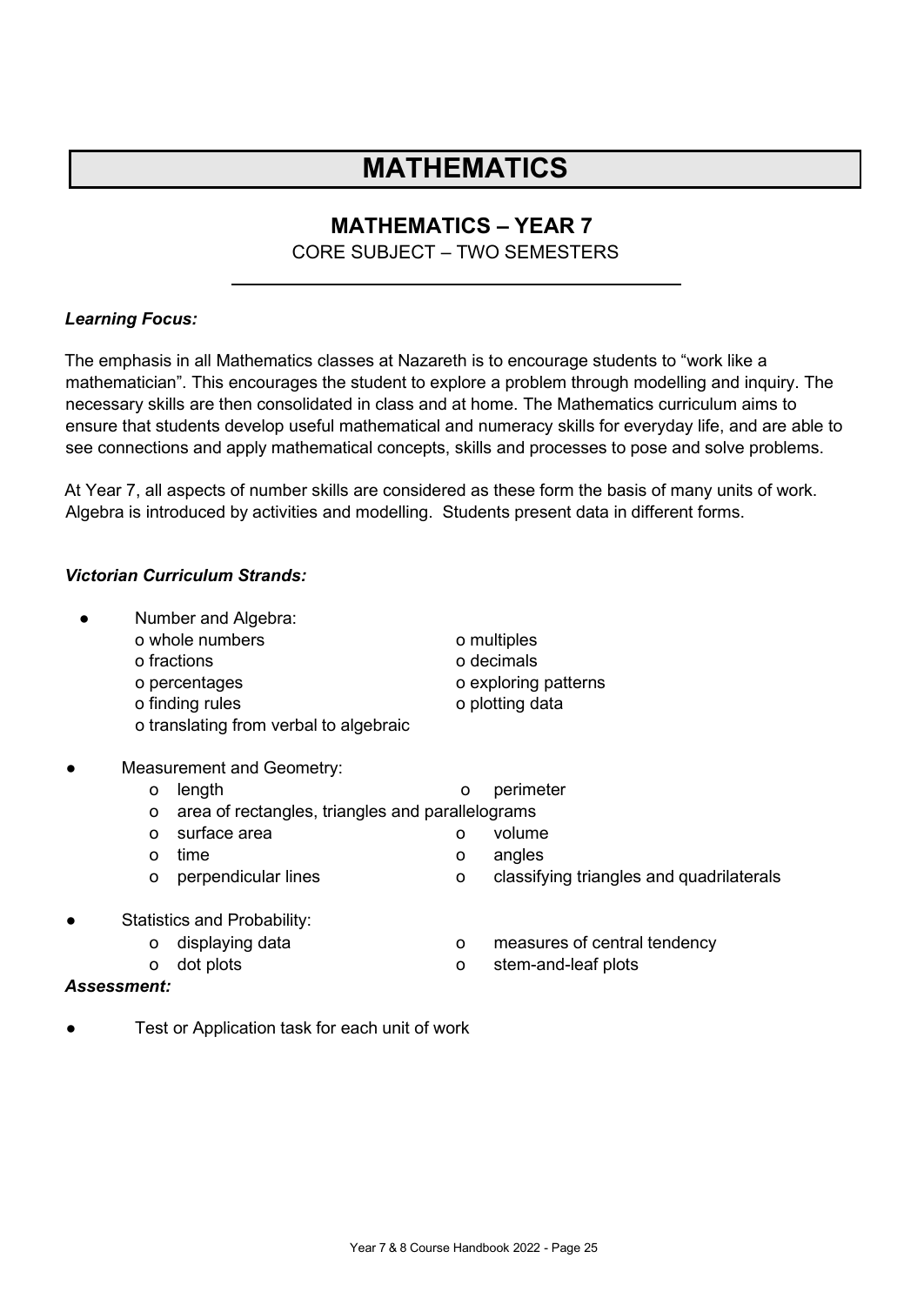## **SCIENCE**

### **SCIENCE – YEAR 7** CORE SUBJECT – TWO SEMESTERS

### <span id="page-25-0"></span>*Learning Focus*

Science in Year 7 involves students exploring and explaining science phenomena and its applications. They develop an appreciation of the unique nature of science and how its applications affect people's lives. They investigate the diverse range of living things and their interdependence and interactions within ecosystems. They explore the composition and behaviour of substances and the techniques involved in their separation. Students view Earth as part of a solar system that is part of a larger universe and investigate how forces affect the behaviour of objects. Students develop their inquiry skills by making accurate measurements in experiments and explain findings using appropriate representations.

#### *Victorian Curriculum Strands at Level 7:*

The Science discipline has two interrelated strands, each with their own sub-strands:

### **Science Understanding**

#### **● Science has a human endeavour**

- o Scientific knowledge and understanding of the world changes as new evidence becomes available; science knowledge can develop through collaboration and connecting ideas across the disciplines and practice of science
- o Science and technology contribute to finding solutions to a range of contemporary issues; these solutions may impact on other areas of society and involve ethical considerations

#### **● Biological Sciences**

- o The differences within and between groups of organisms; Classification helps organise this diversity
- o Interactions between organisms can be described in terms of food chains and food webs and can be affected by human activity

#### **● Chemical Sciences**

- o Mixtures, including solutions, contain a combination of pure substances that can be separated using a range of techniques
- o The properties of the different states of matter can be explained in terms of the motion and arrangement of particles

### **● Earth & Space Sciences**

- o Predictable phenomena on Earth, including seasons and eclipses, are caused by the relative positions of the Sun, Earth, and the Moon
- o Some of Earth's resources are renewable, but others are non-renewable
- o Water is an important resource that cycles through the environment
- o Sedimentary, igneous, and metamorphic rocks contain minerals and are formed byprocesses that occur within Earth over a variety of timescales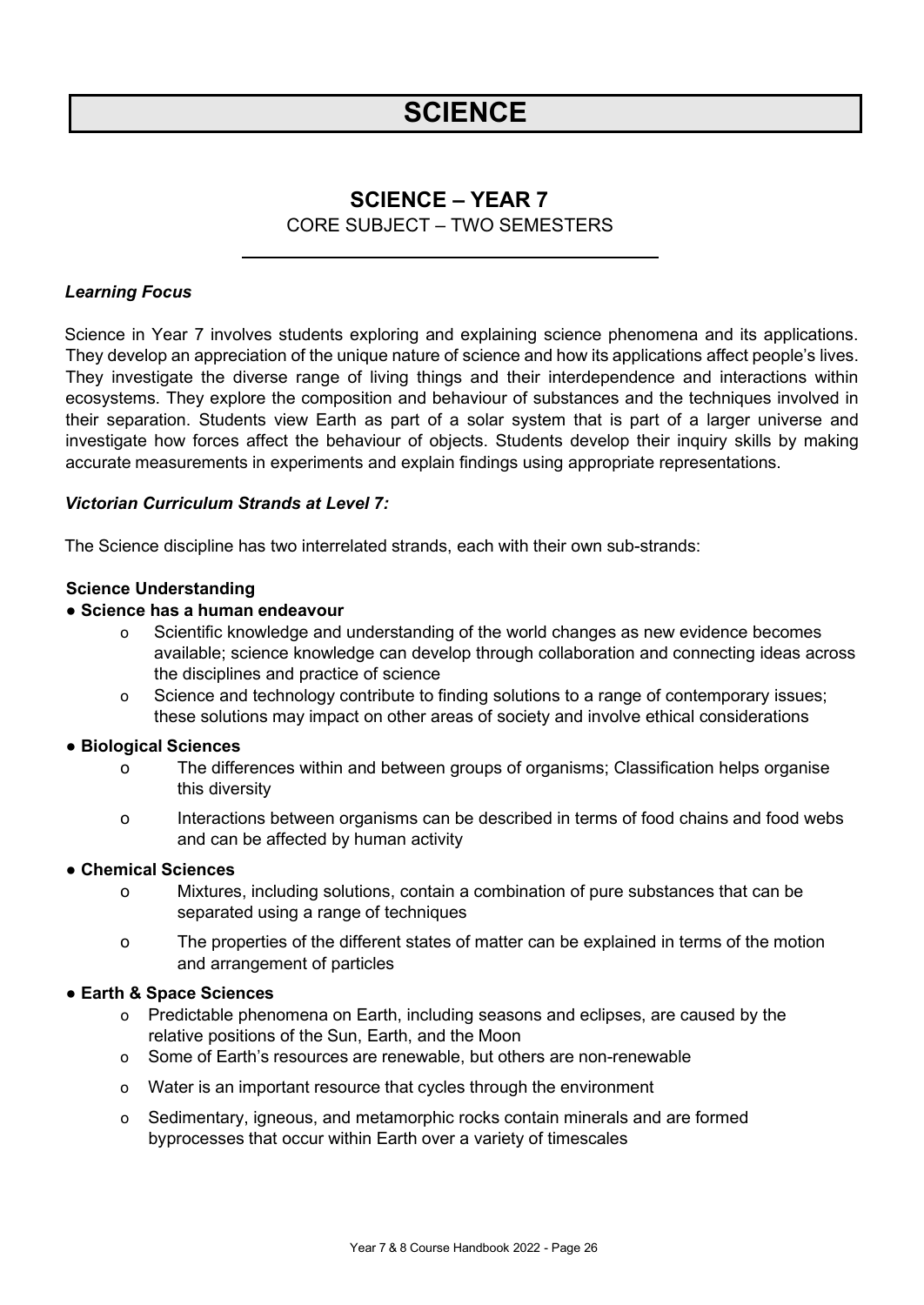### **● Physical Sciences**

- o Change to an object's motion is caused by unbalanced forces acting on the object; Earth's gravity pulls objects towards the centre of Earth
- o Energy appears in different forms including movement (kinetic energy), heat, light, chemical energy, and potential energy; devices can change energy from one form to another

### **Science Inquiry Skills**

Science inquiry involved identifying and posing questions planning, conducting, and reflecting on investigations, processing, analysing and interpreting evidence, and communicating findings.

### **● Questioning and predicting**

- o Identify questions, problems and claims that can be investigated scientifically and make predictions based on scientific knowledge
- **Planning and conducting**
	- o Collaboratively and individually plan and conduct a range of investigation types, including fieldwork and experiments, ensuring safety and ethical guidelines are followed
	- o In fair tests, measure, and control variables, and select equipment to collect data with accuracy appropriate to the task

### ● **Recording and processing**

o Construct and use a range of representations including graphs, keys, and models to recordand summarise data from students' own investigations and secondary sources, and to represent and analyse patterns and relationships

### **●Analysing and evaluating**

- o Use scientific knowledge and findings from investigations to identify relationships, evaluate claims and draw conclusions
- o Reflect on the method used to investigate a question or solve a problem, including evaluating the quality of the data collected, and identify improvements to the method

### **● Communicating**

o Communicate ideas, findings and solutions to problems including identifying impacts and limitations of conclusions and using appropriate scientific language and representations

#### *Assessment:*

A range of assessment methods will be used, which may include:

- Practical investigation activities and reports
- Research assignments
- Topic Tests on the areas of study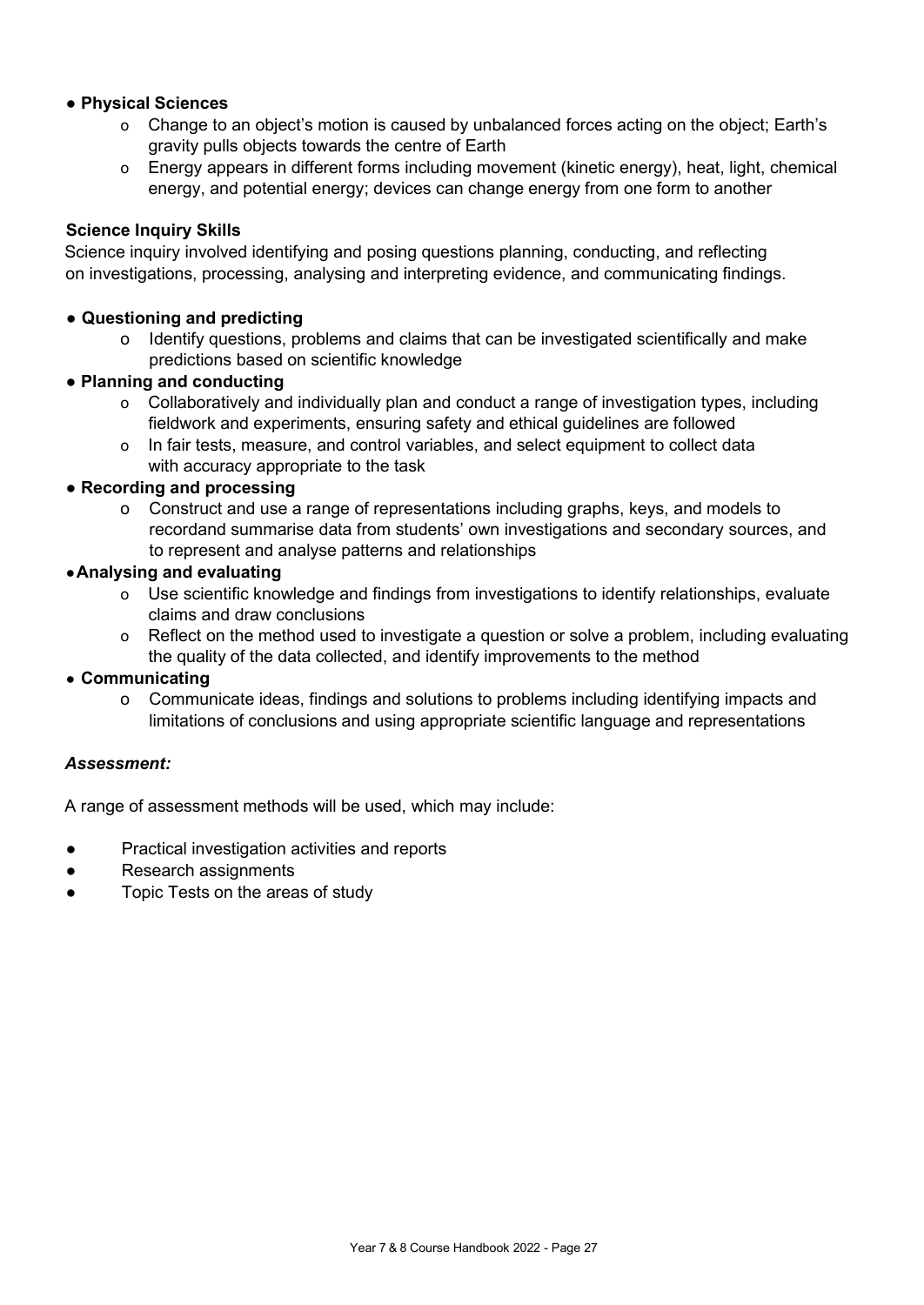## **SCIENCE**

### **SCIENCE – YEAR 7 LAUREL**

### CORE SUBJECT – TWO SEMESTERS

<span id="page-27-0"></span>The Year 7 Laurel Science course aims to enrich students' knowledge and understanding of various branches of Science and to apply scientific principles and concepts in a variety of real-life situations. It will develop students' confidence and competence in using scientific equipment and scientific method in a safe and enjoyable environment and enhance problem-solving and research skills.

In addition, all students will compete in the 2022 ICAS Science Competition (International Competitions and Assessments for Schools) to measure their skills and understanding against other students at a national level. To help stimulate an interest in science, all students will explore the topic of Energy (Year 8 Science) through research and hands-on activities and are encouraged to complete sufficient activities to be eligible for a SPECTRA Award (Science Program Exciting Children Through Research Activities). At the end of the year, students will delve into the microscopic world of a cell, during which they will explore how an understanding of the cell structure can be useful in advancing medical research (Year 8 Science).

### *Victorian Curriculum Strands:*

The Science discipline has two interrelated strands, each with their own sub-strands:

### **Science Understanding**

### ● **Science has a human endeavour**

- $\circ$  Scientific knowledge and understanding of the world changes as new evidence becomes available; science knowledge can develop through collaboration and connecting ideas across the disciplines and practice of science
- $\circ$  Science and technology contribute to finding solutions to a range of contemporary issues

### ● **Biological sciences**

- o The differences within and between groups of organisms; Classification helps organise this diversity
- $\circ$  Interactions between organisms can be described in terms of food chains and food webs and can be affected by human activity
- o Cells are the basic units of living things and have specialised structures and functions (Year 8 Science)

### ● **Chemical sciences**

- o Mixtures, including solutions, contain a combination of pure substances that can be separated using a range of techniques
- o The properties of the different states of matter and the differences between elements, compounds and mixtures can be described by using the particle model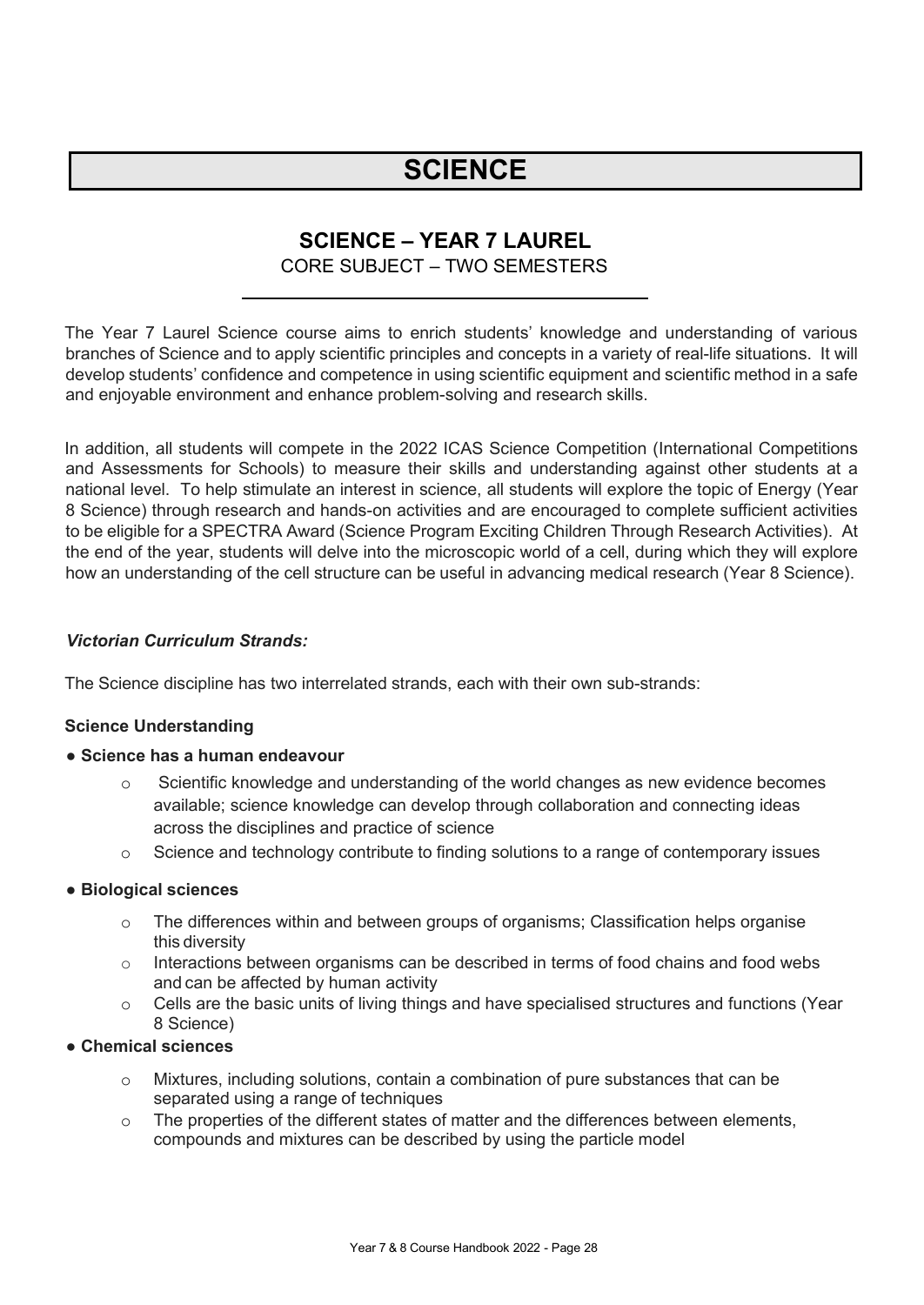#### ● **Earth & Space sciences**

- Predictable phenomena on Earth, including seasons and eclipses, are caused by the relative positions of the Sun, Earth and the Moon
- o Some of Earth's resources are renewable, but others are nonrenewable
- o Water is an important resource that cycles through the environment

### ● **Physical sciences**

- o Change to an object's motion is caused by unbalanced forces acting on the object
- o Earth's gravity pulls objects towards the centre of the Earth
- o Energy appears in different forms including movement (kinetic energy), heat, light, chemical energy and potential energy; devices can change energy from one form to another (Year 8 Science)

### **Science Inquiry Skills**

Science inquiry involved identifying and posing questions planning, conducting and reflecting on investigations, processing, analysing and interpreting evidence, and communicating findings

### ● **Questioning and predicting**

o Identify questions, problems and claims that can be investigated scientifically and make predictions based on scientific knowledge

#### ● **Planning and conducting**

- o Collaboratively and individually plan and conduct a range of investigation types, including fieldwork and experiments, ensuring safety and ethical guidelines are followed
- o In fair tests, measure and control variables, and select equipment to collect data with accuracy appropriate to the task.

### ● **Recording and processing**

o Construct and use a range of representations including graphs, keys, and models to record and summarise data from students' own investigations and secondary sources, and to represent and analyse patterns and relationships

#### ● **Analysing and evaluating**

- o Use scientific knowledge and findings from investigations to identify relationships, evaluate claims and draw conclusions
- o Reflect on the method used to investigate a question or solve a problem, including evaluating the quality of the data collected, and identify improvements to the method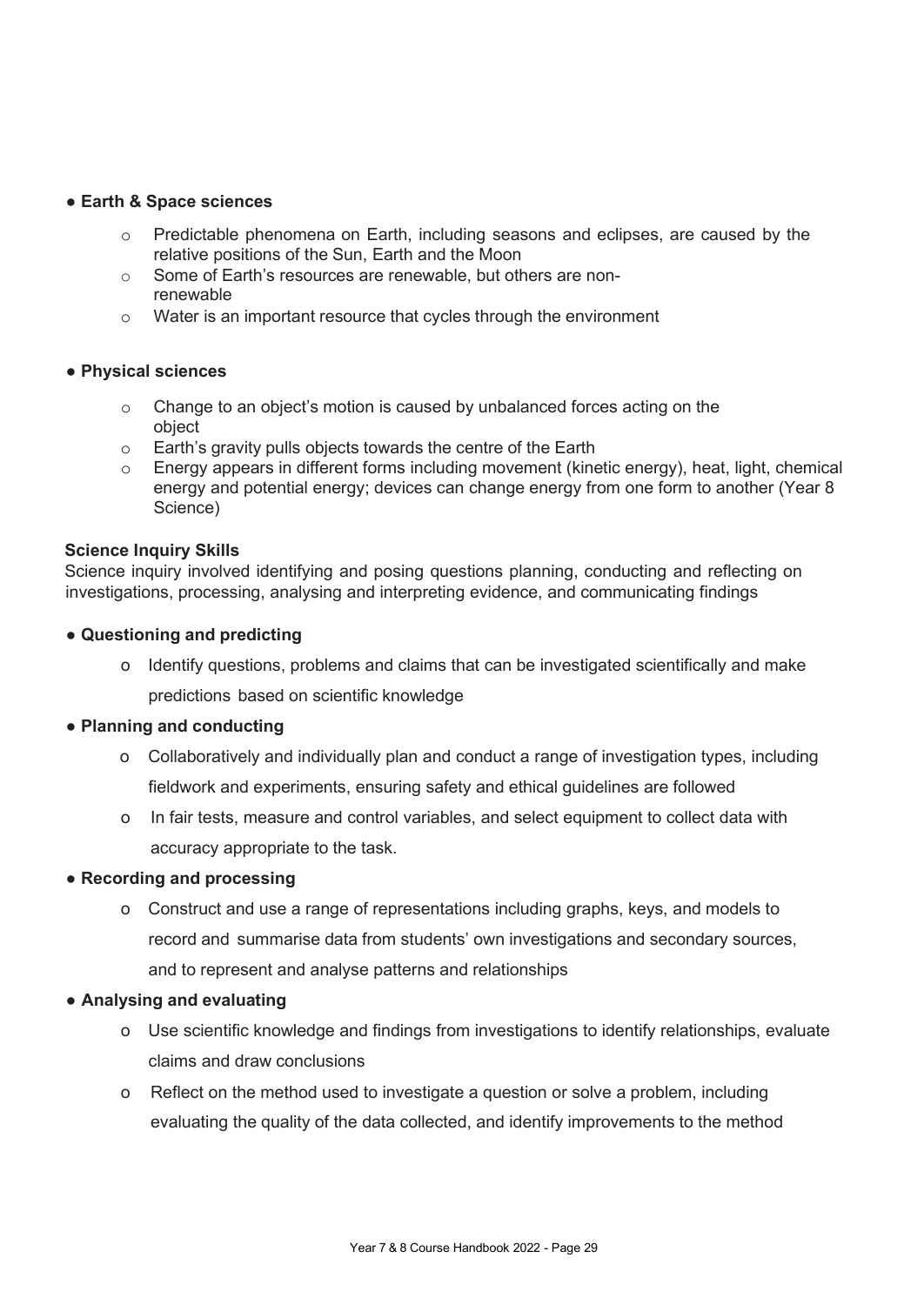### ● **Communicating**

o Communicate ideas, findings and solutions to problems including identifying impacts and limitations of conclusions and using appropriate scientific language and representations

- A range of assessment methods will be used, which may include:
- Tests on the areas of study
- Practical Investigation Reports and Laboratory Skills
- Science Inquiry Skills
- Websites
- Research and Application Tasks research and presentation of information
- SPECTRA Award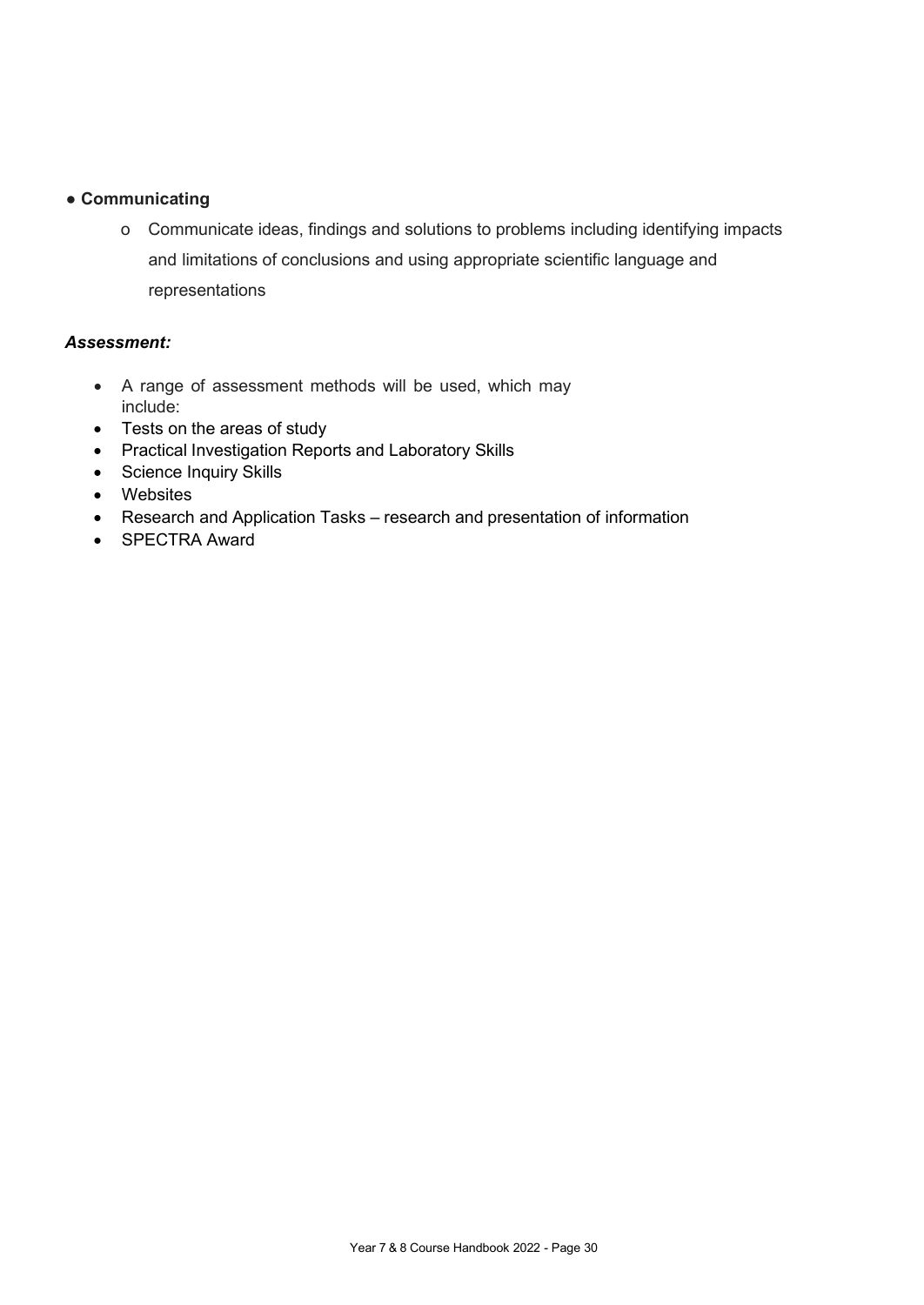## **THE ARTS**

### **VISUAL ARTS**

### **ART – YEAR 7**

### ELECTIVE SUBJECT – ONE SEMESTER

### <span id="page-30-0"></span>*Learning Focus:*

Visual Arts includes the fields of art, craft and design. Students create visual artworks that communicate, challenge and express their own and others' ideas. They develop perceptual and conceptual understanding, critical reasoning and practical skills through exploring and expanding their understanding of their world, and other worlds. They learn about the role of the artist, craftsperson and designer and their contribution to society, and the significance of the creative industries including the roles of critics, curators and commentators. Students learn about the relationships between the viewer and artworks and how artworks can be displayed to enhance meaning for the viewer.

### *Victorian Curriculum Strands:*

### • **Explore and Express Ideas**

○ Exploring, imagining, experimenting and expressing ideas, concepts, themes, values, beliefs, observations and experiences in artworks that students view and make.

### • **Visual Arts Practices**

- Developing understanding and skills by exploring, selecting, applying and manipulating techniques, technologies and processes. Conceptualising, planning and designing artworks.
- **Present and Perform**
	- Creating, exhibiting, discussing, analysing artworks and considering the intention of artists and curators. Considering the relationship between artist intentions and audience engagement and interpretation.
- **Respond and Interpret**
	- Analysing, evaluating, interpreting, and reflecting upon meanings, beliefs and values in artworks. Examining artworks in historical and cultural contexts.

### *Assessment:*

A range of assessment procedures are used, including:

- Folio and practical work
- Written assignments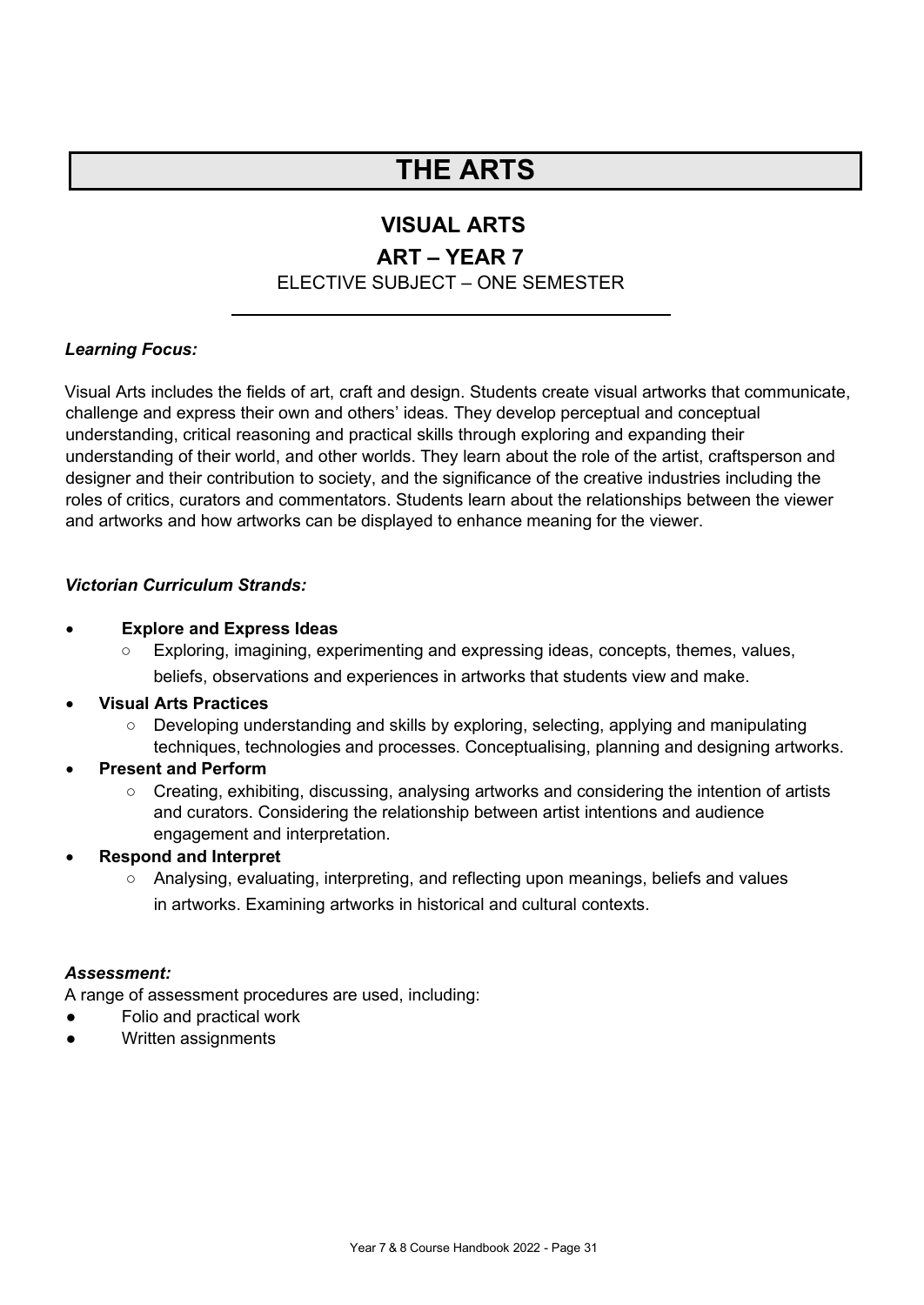## **THE ARTS**

### **MUSIC – YEAR 7**

### ELECTIVE SUBJECT – ONE SEMESTER

### <span id="page-31-0"></span>**Students are encouraged to participate in co-curricular opportunities provided by the Performing Arts Department**

### *Learning Focus:*

Students studying this unit will use listening skills and imagination to interpret their feelings and experiences and develop ideas in response to music they have listened to. They will sing, play instruments and use notation and technologies to interpret, compose and document music. All students have the opportunity to trial orchestral instruments.

### *Victorian Curriculum Strands:*

- **Explore and express Ideas**
	- Experiment with elements of music, in isolation and in combination, using listening skills, voice, instruments and technologies to find ways to create and manipulate effects
- **Music practices**
	- Create, practice and rehearse music to develop listening, compositional and technical and expressive performance skills

### • **Present and perform**

○ Rehearse and perform to audiences in different settings and contexts, a range of music they have learnt or composed, using techniques and expression appropriate to style

### • **Respond and interpret**

○ Analyse composers' use of the elements of music and stylistic features when listening to and interpreting music

- Musicianship and performance
- Composition
- Listening and analysis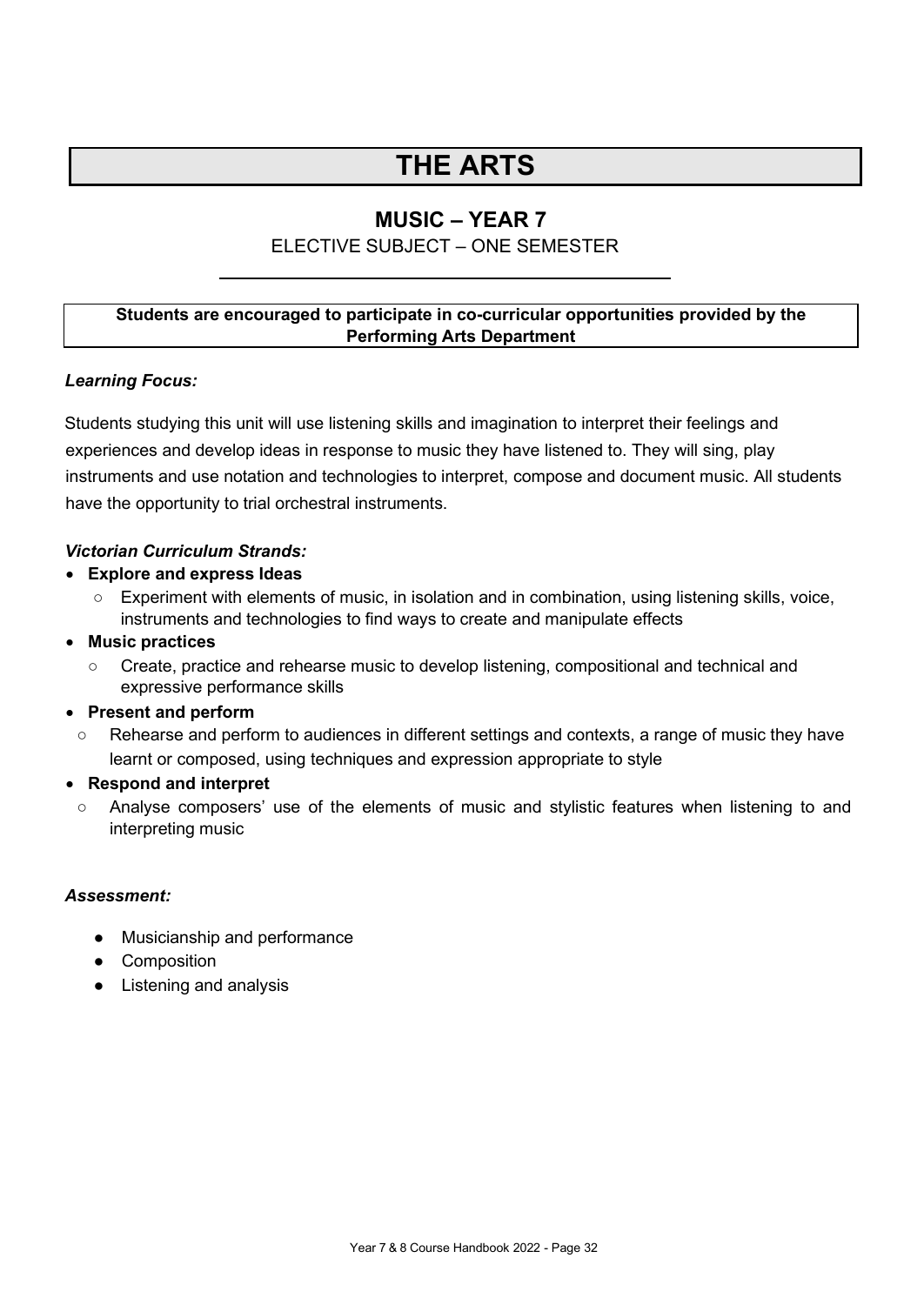## **TECHNOLOGY**

### **INFORMATION TECHNOLOGY – YEAR 7**

ELECTIVE SUBJECT – ONE SEMESTER

### <span id="page-32-0"></span>*Learning Focus:*

The Digital Technologies curriculum aims to ensure that students can:

- Design, create, manage and evaluate sustainable and innovative digital solutions to meet and redefine current and future needs
- Use computational thinking and the key concepts of abstraction; data collection, representation and interpretation; specification, algorithms and development to create digital solutions
- Apply systems thinking to monitor, analyse, predict and shape the interactions within and between information systems and the impact of these systems on individuals, societies, economies and environments
- Confidently use digital systems to efficiently and effectively automate the transformation of data intoinformation and to creatively communicate ideas in a range of settings
- Apply protocols and legal practices that support safe, ethical and respectful communications and collaboration with known and unknown audiences.
- Investigate how data are transmitted and secured in wired, wireless and mobile networks

### *Victorian Curriculum Strands:* **Digital Systems**

### **Data and Information**

- Investigate how digital systems represent text, image and sound data in binary
- Acquire data from a range of sources and evaluate their authenticity, accuracy and timeliness
- Analyse and visualise data using a range of software to create information, and use structured data to model objects or events
- Manage, create and communicate interactive ideas, information and projects collaboratively online, taking safety and social contexts into account

### **Creating Digital Solutions**

- Define and decompose real-world problems taking into consideration functional requirements and sustainability (economic, environmental, social), technical and usability constraints
- Design the user experience of a digital system, generating, evaluating, and communicating alternative designs
- Design algorithms represented diagrammatically and in English, and trace algorithms to predict output for a given input and to identify errors
- Develop and modify programs with user interfaces involving branching, iteration and functions using a general-purpose programming language
- Evaluate how well student-developed solutions and existing information systems meet needs, are innovative and take account of future risks and sustainability

### **Assessment:**

Students are assessed and reported on via a variety of classwork activities, analytical tasks, research projects and practical work including: classwork, homework, assessment tasks and tests.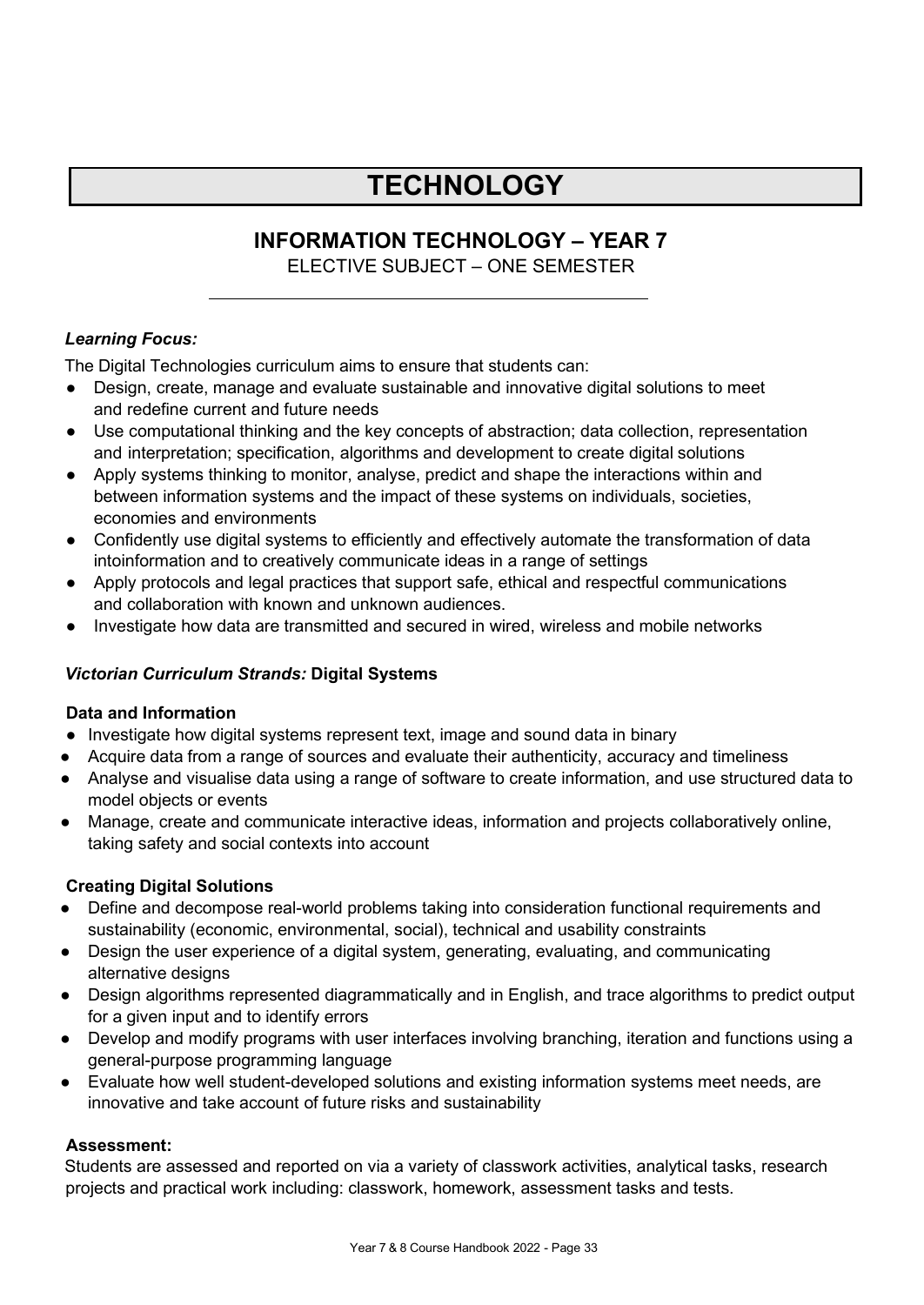## **TECHNOLOGY**

### **TEXTILES TECHNOLOGY – YEAR 7**

ELECTIVE SUBJECT – ONE SEMESTER

### <span id="page-33-0"></span>*Learning Focus:*

In the Design and Technologies curriculum, students create quality designed solutions across a range of technologies contexts. Students consider the economic, environmental and social impacts of technological change and how the choice and use of technologies may contribute to a sustainable future. Students also take into consideration the ethical, legal, aesthetic and functional factors that inform the design processes.

### *Victorian Curriculum Strands: Creating Designed Solutions*

### • **Investigating and Generating:**

- o Students work through the design process
- o Design briefs
- o Research
- o Generate designs and justify preferred options
- o Make critical decisions about materials
- o Identify a range of criteria for evaluation

### **Producing:**

- $\circ$  Students safely, responsibly and using protective clothing when necessary, produce a pencil case (zipped item) and drawstring carry bag with applique
- **Evaluating:**
	- o Students self-evaluate each piece of work and make appropriate suggestions for changes in reference to design ideas and production.
- **Planning and Managing:**
	- Students use processes to coordinate production of designed solutions

- **Practical tasks**
- Research Design assignment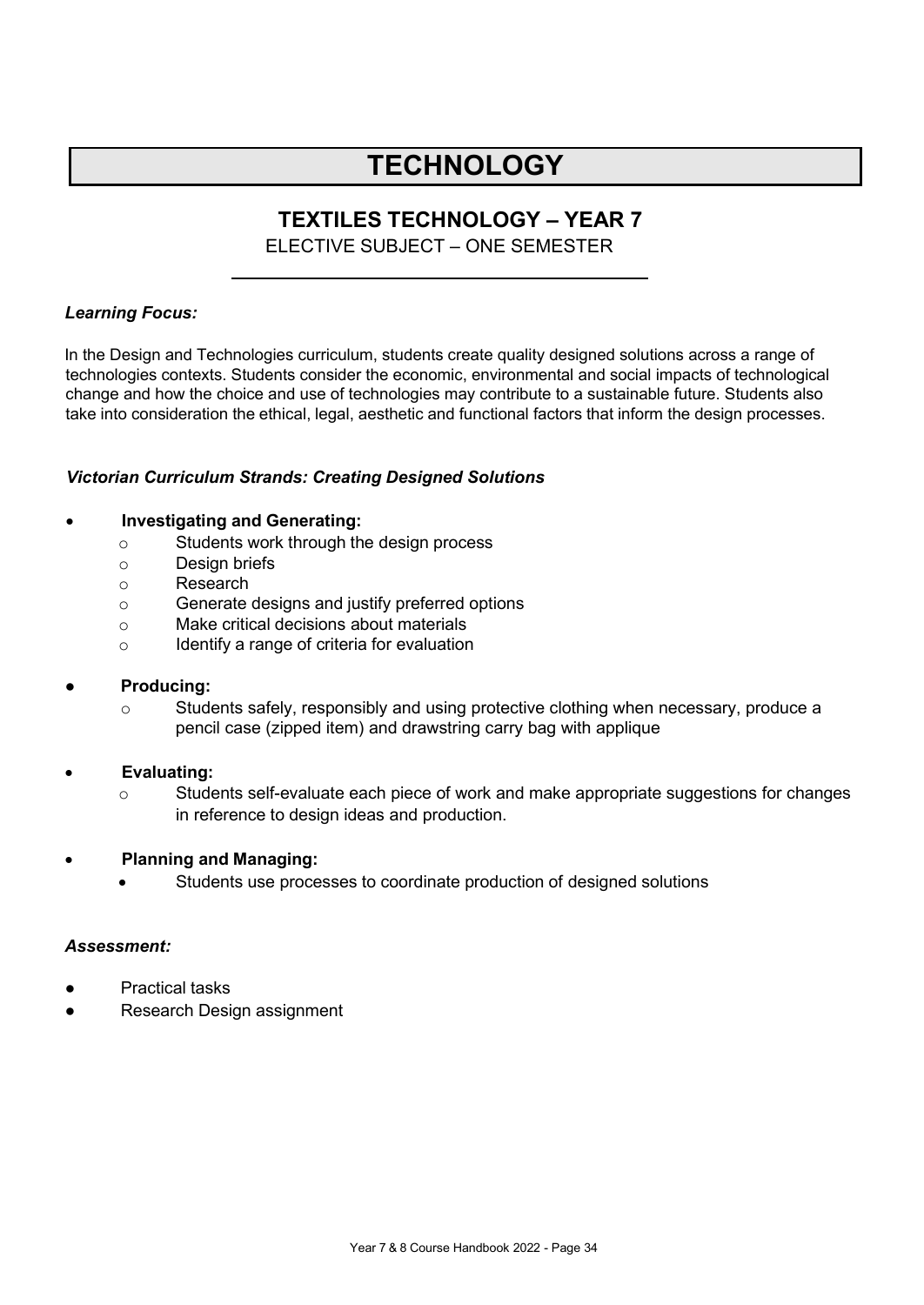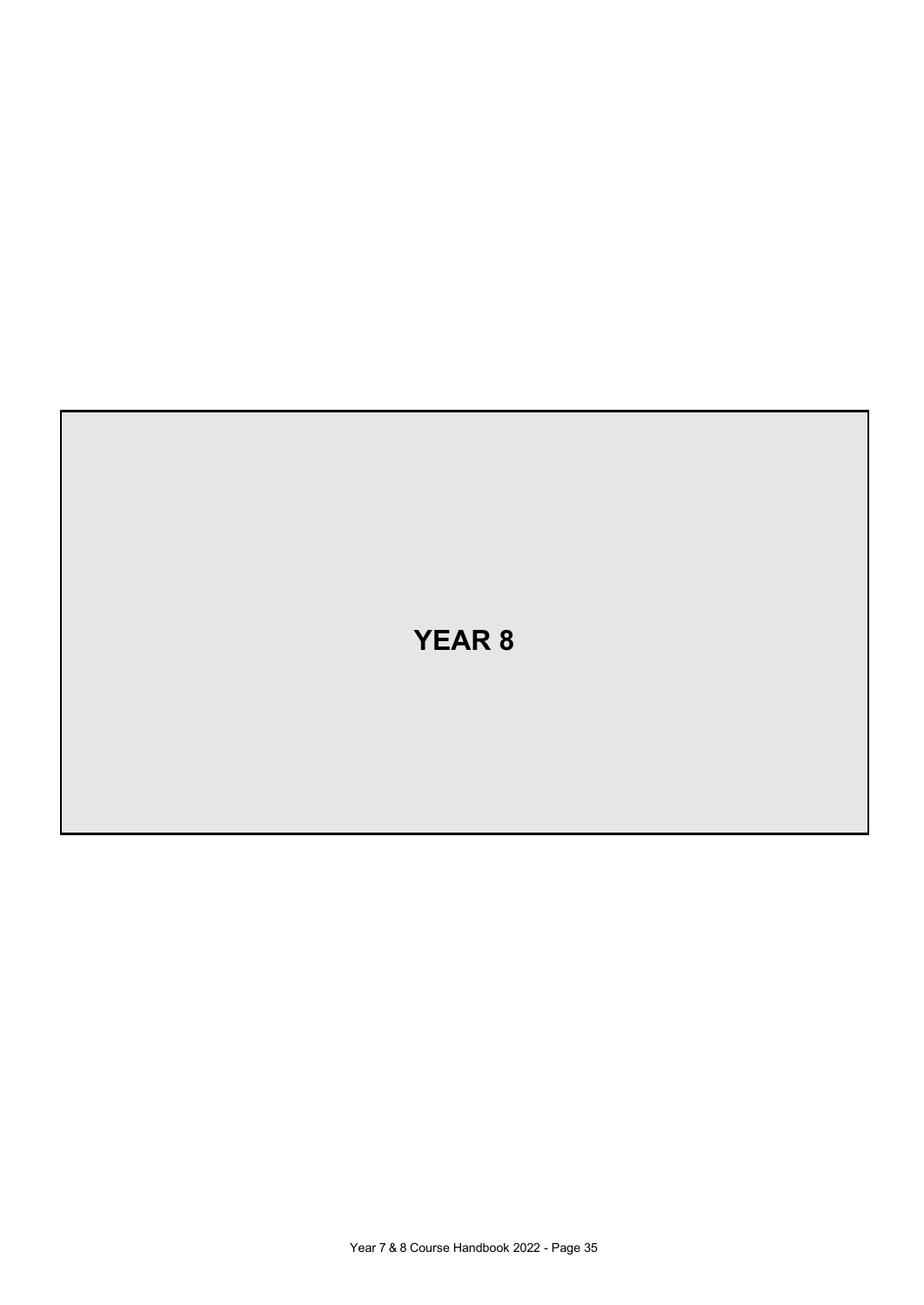## **YEAR 8**

The curriculum for our Year 8 students includes many special activities and events, offering opportunities for both educational and interpersonal skill development. Year 8 students participate in SIS sport, to celebrate and encourage the sporting endeavours and team spirit among our students.

There is a workshop for all Year 8 students that focuses on the issue of bullying, as part of the Pastoral Program. This workshop is a particularly important and valuable session, as it deals with an issue that is both sensitive and serious. The College has a strong commitment to educating students about the unacceptable nature of bullying behaviour, and students benefit greatly from the workshop, as it highlights the importance of accepting all people as individuals, regardless of their differences.

Year 8 students participate in a Reflection Day, where the central theme is self-esteem. Students undertake various activities relevant to this theme, and focus on building and maintaining a positive and strong sense of self.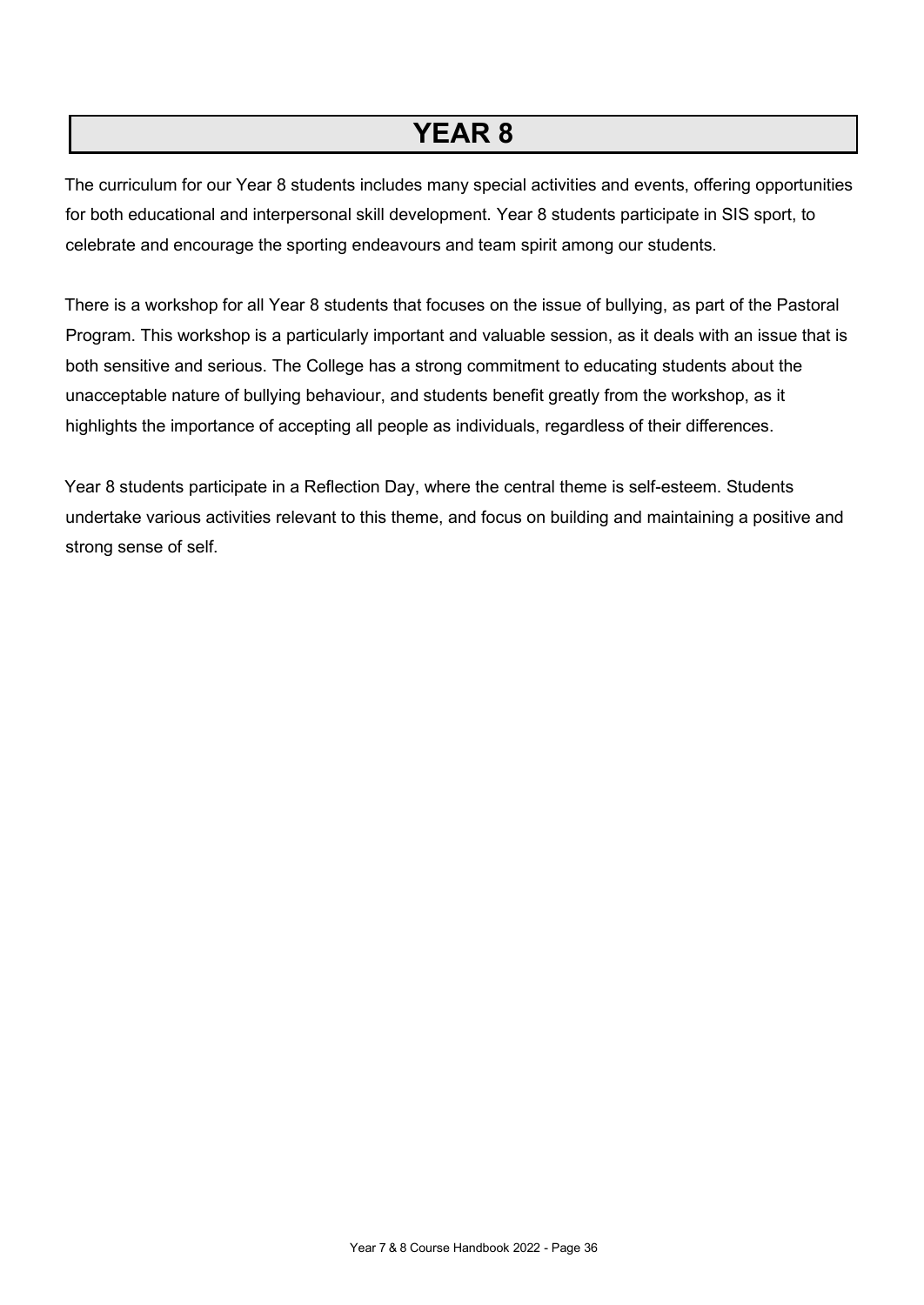## **RELIGIOUS EDUCATION**

### **RELIGIOUS EDUCATION – YEAR 8**

CORE SUBJECT – TWO SEMESTERS

### <span id="page-36-0"></span>*Learning Focus*

In Religious Education the five Catholic Education Melbourne strands are covered each year in Years 7- 10. They are:

- Scripture and Jesus
- Church and Community
- God, Religion and Life
- Sacrament, Prayer and Liturgy
- Morality and Justice

Victorian Curriculum Capability Standards are also incorporated into the units of work that the students will study, recognising that Religious Education has the ability to be of benefit across all areas of the College's academic and faith life.

In Year 8 the topics studied include units of work on The Early Christian Church, St Paul the Apostle, Catholic Signs and Symbols used in the Church's Liturgical life, Life After Death, Jesus, and Good and Evil. Students are offered many opportunities to develop and practise their faith throughout each semester, including liturgical and sacramental events, nursing home visits and membership to the Nazareth Mini Vinnies conference.

### *Dimensions:*

- Knowledge and Understanding
- Reasoning and Responding
- Personal and Communal Engagement

- Creative reports
- Short and Extended responses
- Essays
- Orals reports
- **Tests**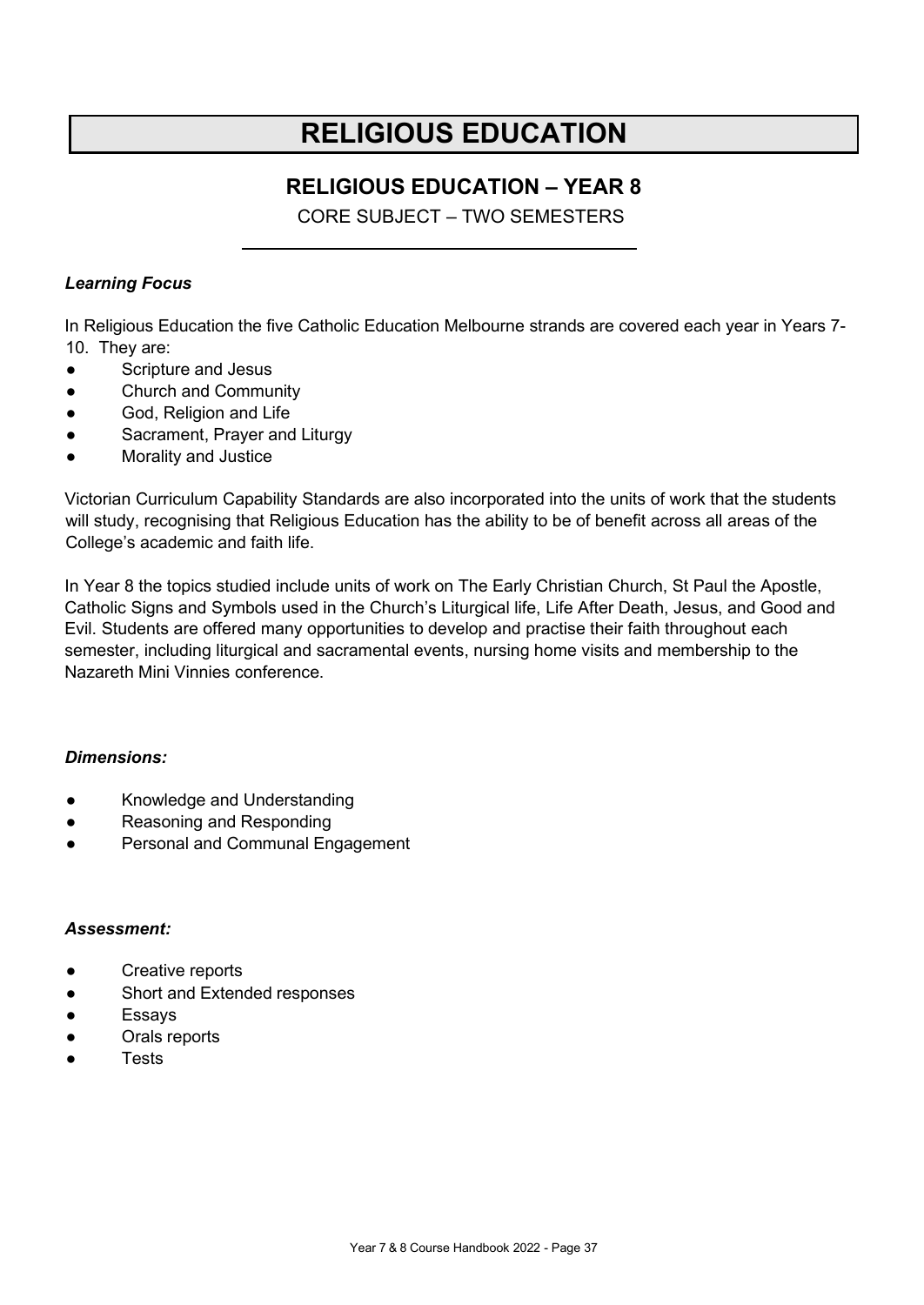## **ENGLISH**

### **ENGLISH – YEAR 8**

### CORE SUBJECT – TWO SEMESTERS

<span id="page-37-0"></span>English in Years 7 to 10 is organised into three strands that support students' growing understanding and use of Standard Australian English (English).

### *Learning Focus:*

In Semester 1:

- Students study the novel Runner and complete a range of written and creative tasks, including: a partial text response, comprehension work and a group multi-modal iMovie presentation stemming from an excursion to Richmond.
- Students learn how to structure a serial narrative task, focusing on structure, building tension and creating effective description.
- Students prepare a wide reading oral presentation 'Mystery Box'.

In Semester 2:

- Students study current issues presented in the media and learn how to analyse techniques of persuasion. A letter to the editor is constructed.
- Students study the novel A Bridge to Wiseman's Cove and complete a range of tasks associated with the novel, including a text response.
- Students complete an oral presentation in pairs, reviewing a film of their choice.
- Students study a Film as Text. Focus is on character analysis, issues stemming from the film and an analytical response is completed.

### *Victorian Curriculum Strands*

The three strands are:

- *Language*: knowing about the English language
- *Literature*: understanding, appreciating, responding to, analysing and creating literature
- Literacy: expanding the repertoire of English usage.

- Text response essays
- Personal response writing pieces
- Narrative task
- Persuasive writing
- Comprehension activities
- Oral presentations
- Creative task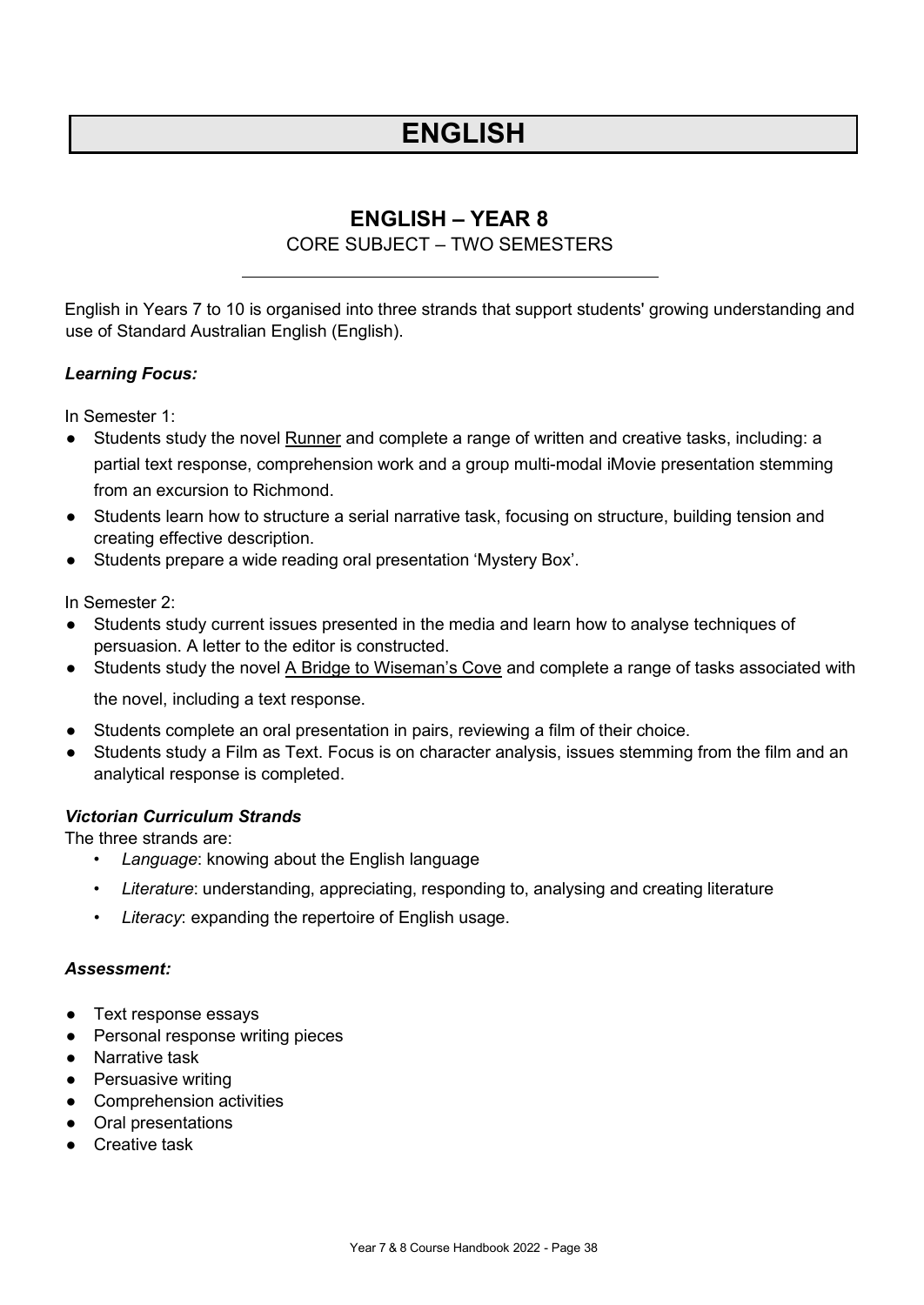## **ENGLISH**

### **LITERACY SUPPORT – YEAR 8**

CORE SUBJECT – TWO SEMESTERS

### <span id="page-38-0"></span>*N.B. This subject is by invitation only. Only students identified by the College as having significant Literacy Learning Support needs will be offered a place in this subject .*

### *Learning Focus:*

The Year 8 Literacy Support group has been developed for students who find some difficulty with writing and interpreting text. As an alternative to a Languages subject, the curriculum is designed to support understanding of text and also improve the students' ability to express their thoughts in writing.

### *Victorian Curriculum Strands:*

The program has a focus on grammar, spelling, listening and writing skills to enhance the students' learning and self-expression.

Initially the program is English-based, but then progresses into other subjects like Science and Humanities in which the language-specific vocabulary may be confusing and complex.

The students are taught to decode the information in the text books and gain a better understanding of the course content being taught in these classrooms. This supports their learning in the subjects studied so they are able to achieve better outcomes across a range of curriculum areas.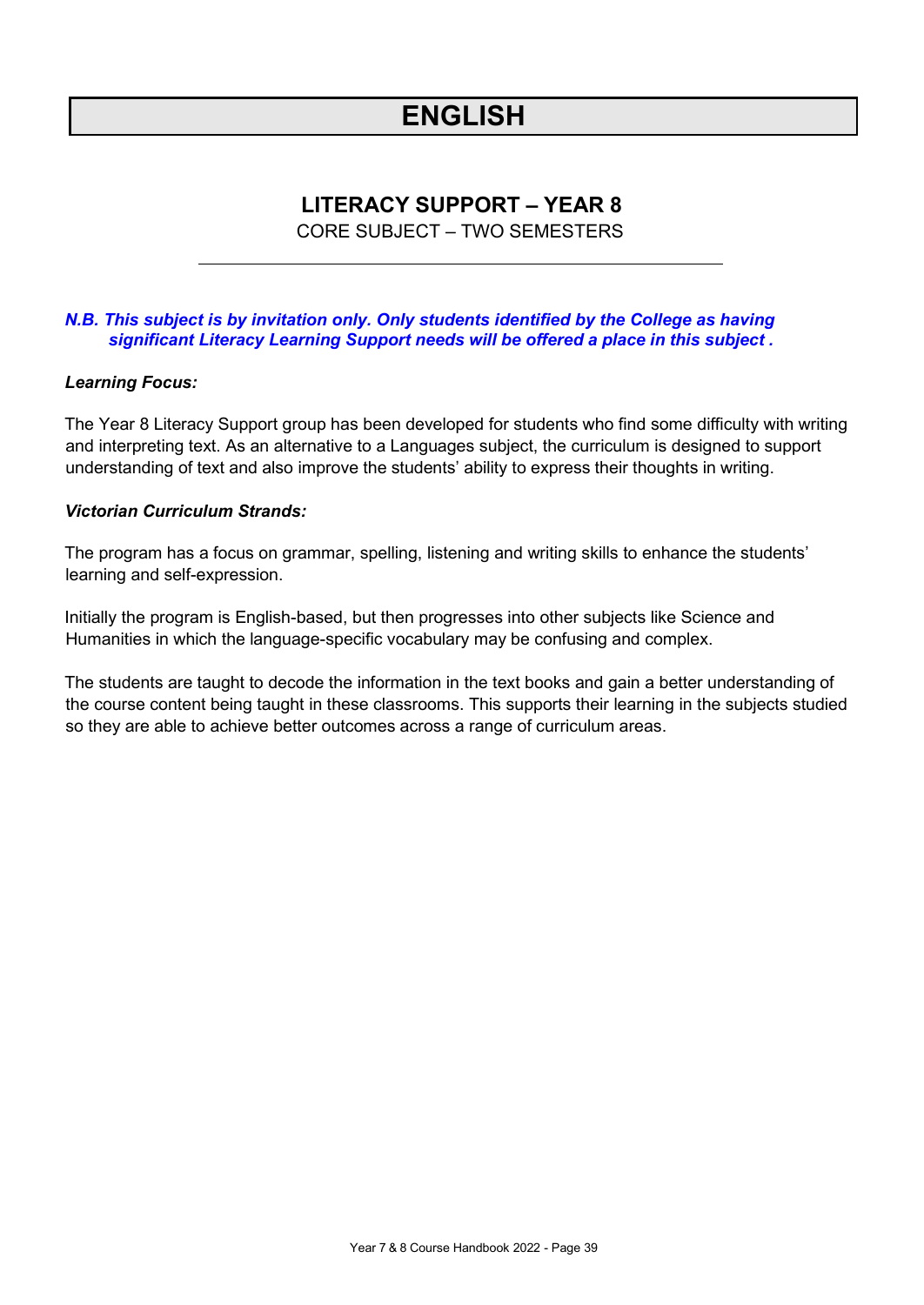## **HEALTH & PHYSICAL EDUCATION**

### **HEALTH & PHYSICAL EDUCATION – YEAR 8**

CORE SUBJECT – TWO SEMESTERS

### <span id="page-39-0"></span>*Learning Focus:*

In Year 8, students continue to develop their skills through the Sport of Hockey, Gymnastics, Softball and Australian Rules. They will also have the opportunity to learn and practice specialized skills in once-off lessons through the Sports Education Program. Students will engage in fitness testing, and undertake Semester pre, mid and post testing, as well as learn to develop and undertake tailored warm-up's to improve on one fitness component during each Semester.

Health and Physical Education in Year 8 allows students to refine a range of specialised knowledge, understanding and skills in relation to their health, safety, wellbeing. They develop specialised movement skills and understanding in a range of sports such as Lacrosse and European Handball. They analyse how body control and coordination influence movement composition and performance and learn to transfer movement skills and concepts to a variety of physical activities. Students explore the role that games, and sports, outdoor recreation, lifelong physical activities and rhythmic and expressive movement activities play in shaping cultures and identities.

### *Victorian Curriculum Strands at Level 8:*

The Health and Physical Education discipline is organised into two strands, each with their own strands:

### • **Personal, Social and Community Health**

- o Being healthy, safe and active
- o Communicating and interacting for health and well being
- o Contributing to healthy and active communities

### • **Movement and Physical Activity**

- o Moving the body
- o Understanding movement
- o Learning through movement

#### **Unit Focus Areas**

In Year 8 Health & Physical Education students will study a full year of Physical Education in both Semester One & Two

### **Semester One**:

Practical Units Topic 1: Fitness Topic 2: Hockey Topic 3: Gymnastics Topic 4: Sport Education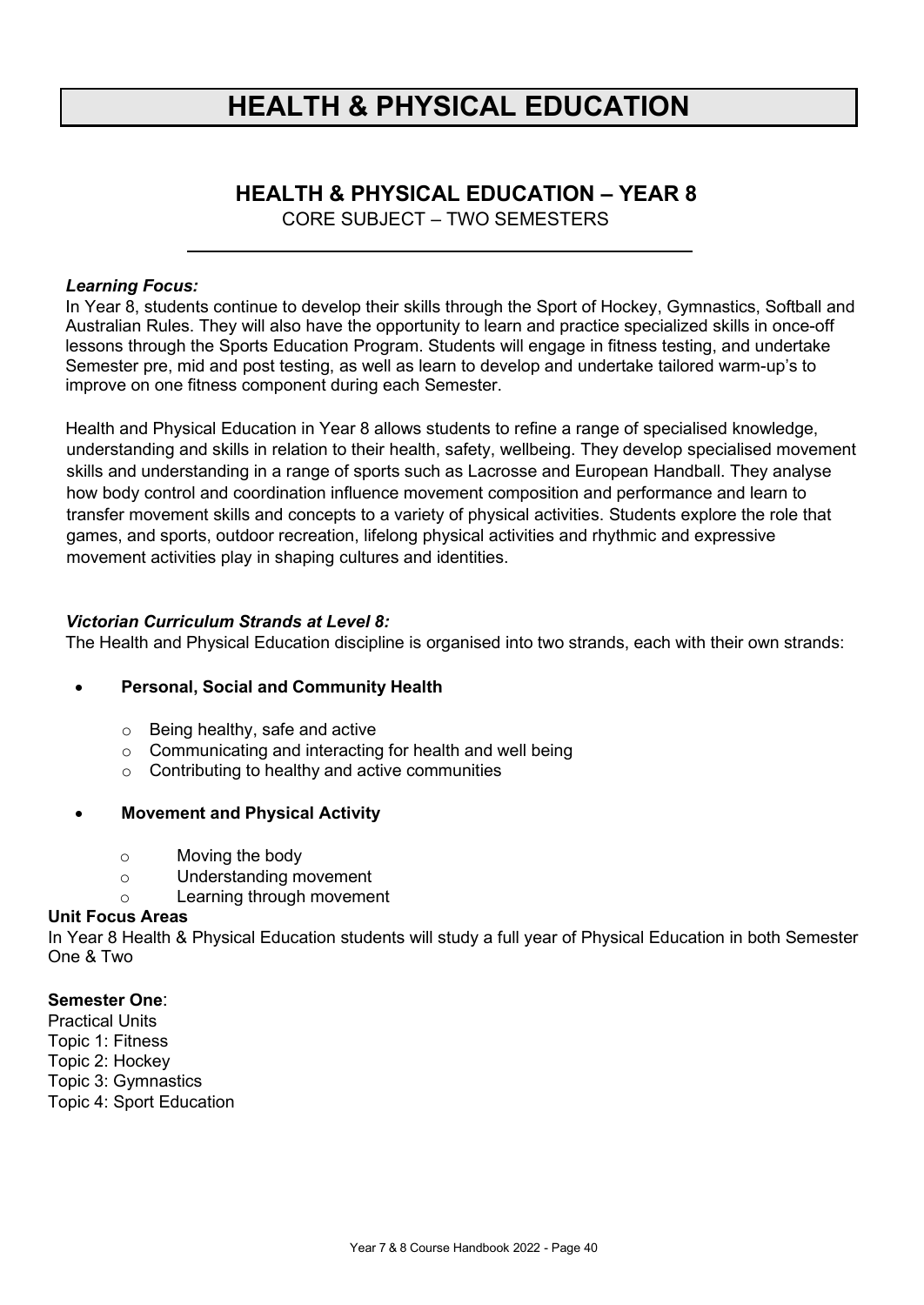### **Semester One:**

Theory Units Topic 1: Moving with Skill Chapter 8 Topic 2: Building Successful Teams Chapter 9 Topic 3: Influences during adolescence Chapter 4

### **Semester Two:**

Practical Units Topic 1: Fitness Topic 2: Australian Rules Topic 3: Softball Topic 4: Sport Education

### **Semester Two**:

Theory Units Topic 1: Seeking Help Chapter 6 Topic 2 – Adolescence – Changes & Challenged Chapter 2

- Fitness Testing
- Practical Skill Testing
- Participation in practical classes
- Topic Tests
- Research Assignment Hockey
- Research Assignment Health Resource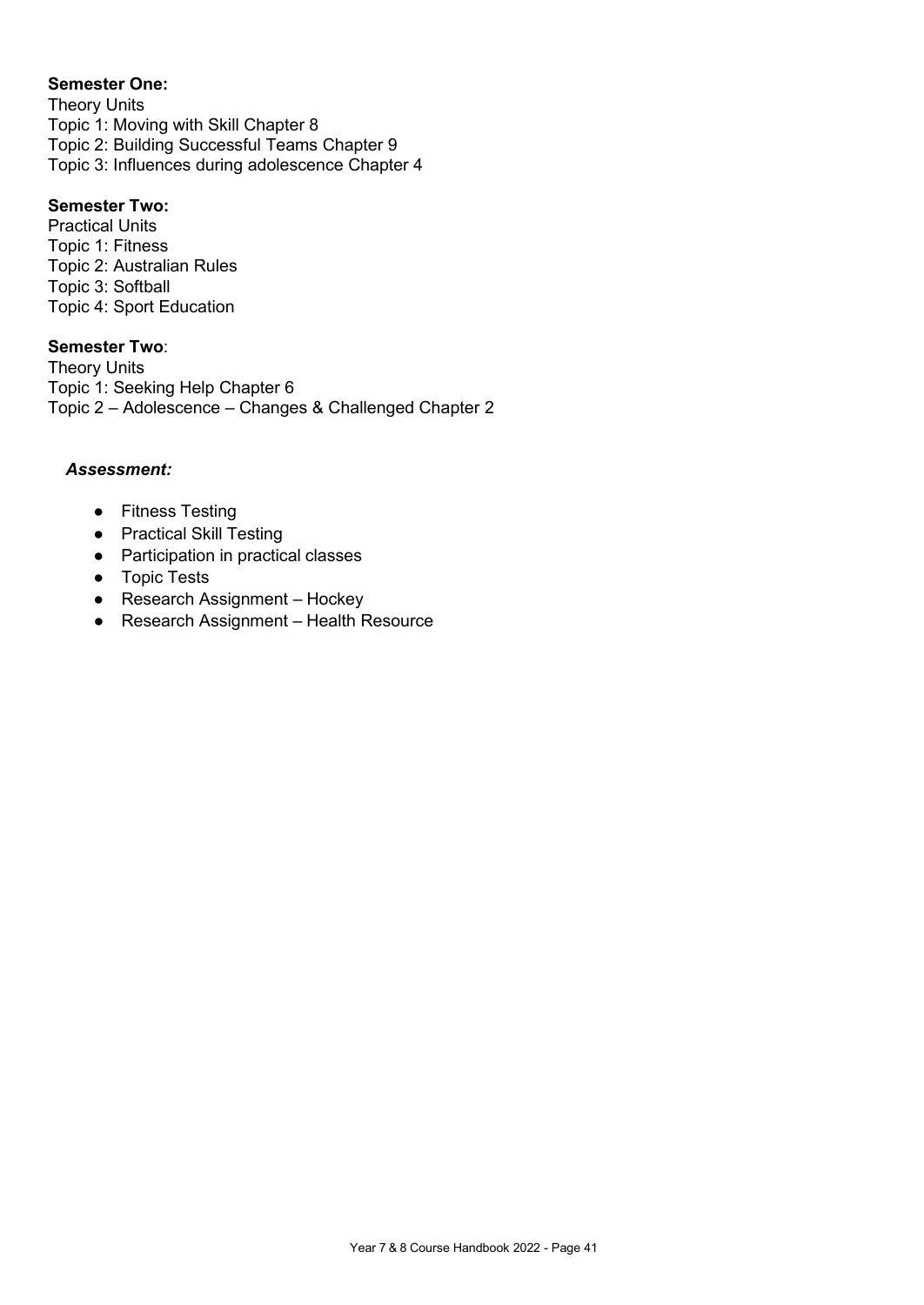## **THE HUMANTIES**

### **THE HUMANITIES – YEAR 8**

### CORE SUBJECT – TWO SEMESTERS

### <span id="page-41-0"></span>*Learning Focus:*

The Humanities in Year 8 involves a study of understanding how medieval societies in Europe and Asia have provided foundations for modern society. Students also explore the Renaissance, to see how the world continued to change and develop after the Medieval period. Students explore and investigate the values and beliefs of societies through their religions and their social and political structures.

The Humanities units also include mapping and geospatial skills, whereby students learn to decipher grid and area references as well as topographic maps. Students also look at the study of landforms and landscapes including the management of these and associated hazards.

The Humanities identifies and describes ways the government influences economic activity and outcomes at the personal, local and national levels.

### *Victorian Curriculum Strands:*

The Humanities discipline is organised into three areas each with their own strands:

- The Humanities History
	- Historical knowledge, concepts, and skills
- $\bullet$  The Humanities Geography
	- Geographical knowledge, concepts, and Skills
- The Humanities Civics and Citizenship
	- Government and democracy
	- Laws and Citizenship
	- Citizenship, Diversity, and Identity

#### *Assessment:*

A range of assessment methods will be used, which include:

- Source analysis
- Assignments
- Short answer responses
- Oral presentations
- Multimedia presentations
- Tests and quizzes
- Concept maps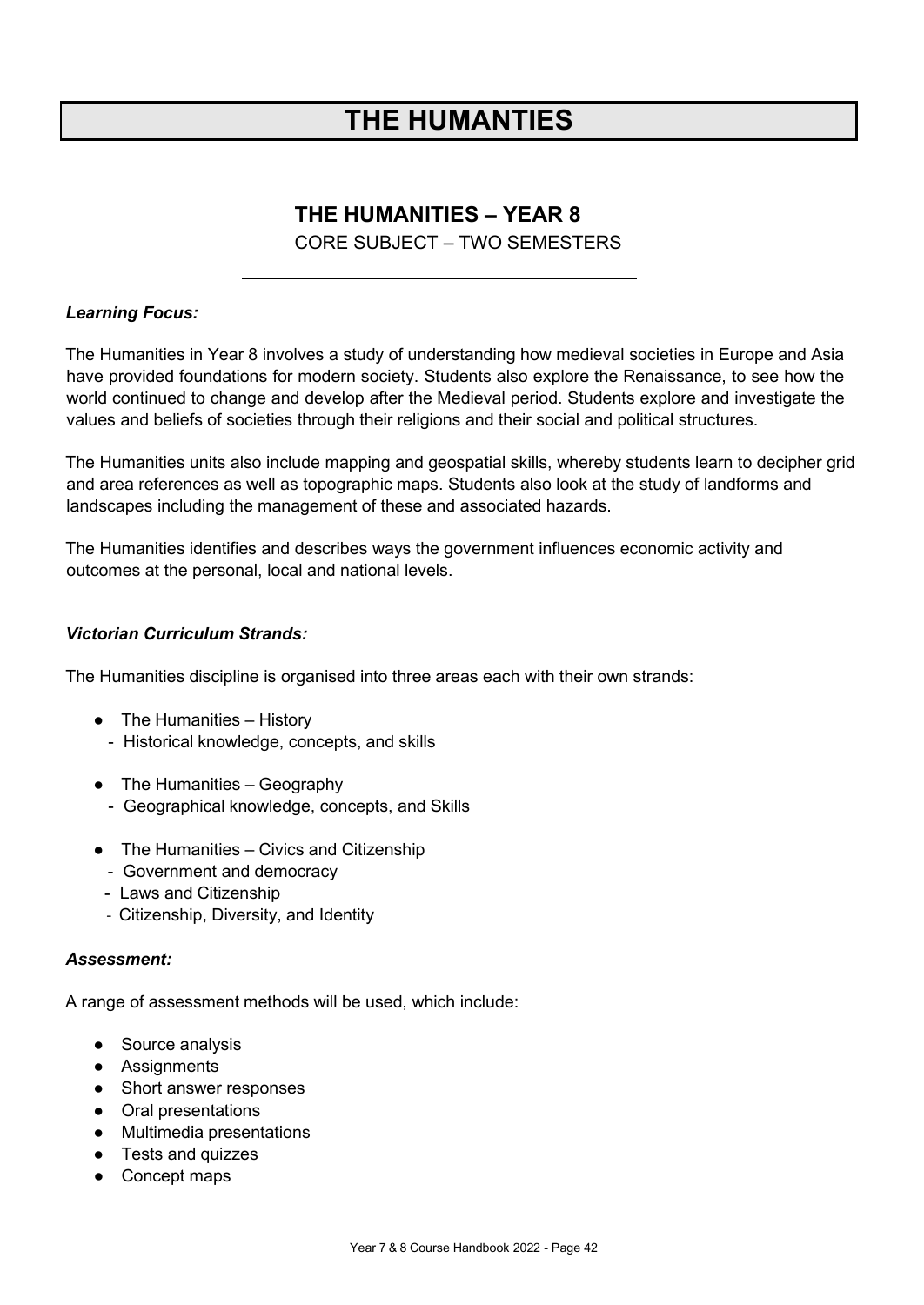### **ITALIAN – YEAR 8** ELECTIVE SUBJECT – TWO SEMESTERS

### <span id="page-42-0"></span>*Learning Focus:*

This course focuses on consolidating previously learned vocabulary, grammar, and cultural knowledge. Students exchange information, ideas and opinions through class discussions and self-scripted role plays. They read and listen to information in order to build their comprehension and respond effectively in written, aural and oral tasks. Students produce assessment tasks in Italian which more fluently utilise the vocabulary and grammar they have studied.

### *Victorian Curriculum Strands:*

Communicating

Students will be able to:

- Introduce people in their family
- Describe family members
- Describe themselves
- Tell the time
- Describe animals and say where they live
- Discuss quantity using singular and plural language and grammar
- Describe their pets and those of others
- Ask and respond to questions in Italian Talk about their likes and dislikes
- Understand and apply Italian verb constructions
- Discuss the weekend and various leisure activities
- Understanding

Students will learn about and develop an appreciation for:

- The Latin connections between Italian and English
- The similarities and differences between Italian and English grammar
- The similarities and differences between Italian and Australian culture Formal and informal modes of address and their cultural significance

- Class quizzes
- Unit tests
- **Oral tasks**
- Written tasks
- **Aural tasks**
- Reading tasks
- **Research tasks**
- **Cultural tasks**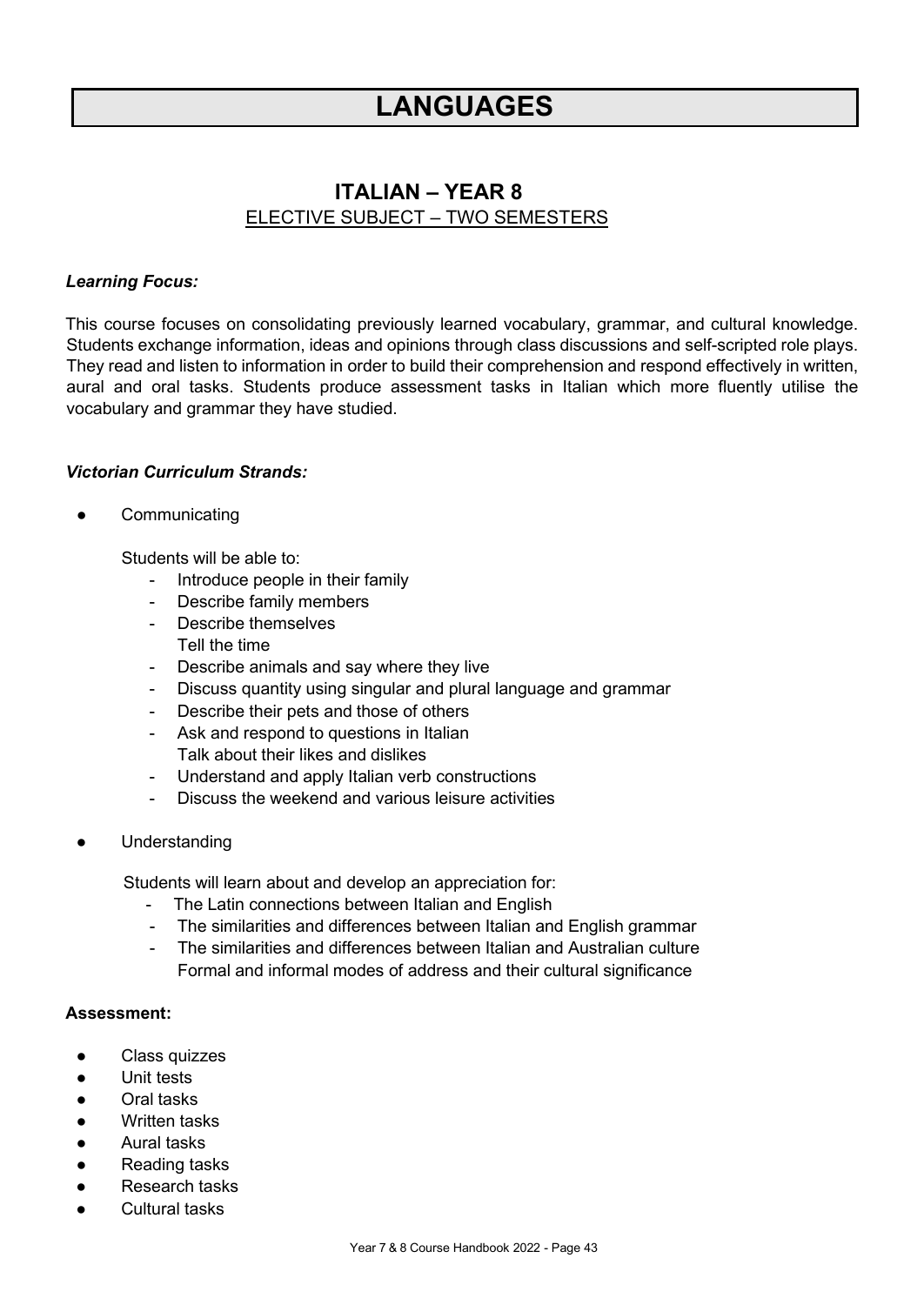### **JAPANESE – YEAR 8** ELECTIVE SUBJECT – TWO SEMESTERS

### <span id="page-43-0"></span>*Learning Focus:*

This course focuses on the students' ability to use Japanese to communicate verbally and in written language. The Hiragana script is revised and the "Katakana" and "Kanji" scripts are introduced. Using Japanese to explain the students' immediate world (family, daily activities) is a main focus of this course. Students are exposed to the Japanese language in both aural and written forms, and are able to respond in both written and oral tasks. Modern and traditional elements of Japanese culture are also studied.

### *Strands:*

### ● **Communicating**

Students will be able to:

- Write in the new Katakana script
- Say who is in their family and briefly describe them
- Talk about their pets
- Talk about what they have to eat and drink
- Ask and say what day/date it is (and write dates in Kanji)
- Say where they are going (places) and who they are going with Understand basic verb conjugation

### ● **Understanding**

Students will learn about and develop an appreciation for:

- Japanese food eating etiquette
- Japanese festivals and public holidays
- Traditional Japanese arts (calligraphy, tea ceremony, martial arts)
- Japanese transportation system
- How most Kanji characters are ideograms

- Oral tasks
- Written tasks
- Viewing and reading tasks
- Cultural assignment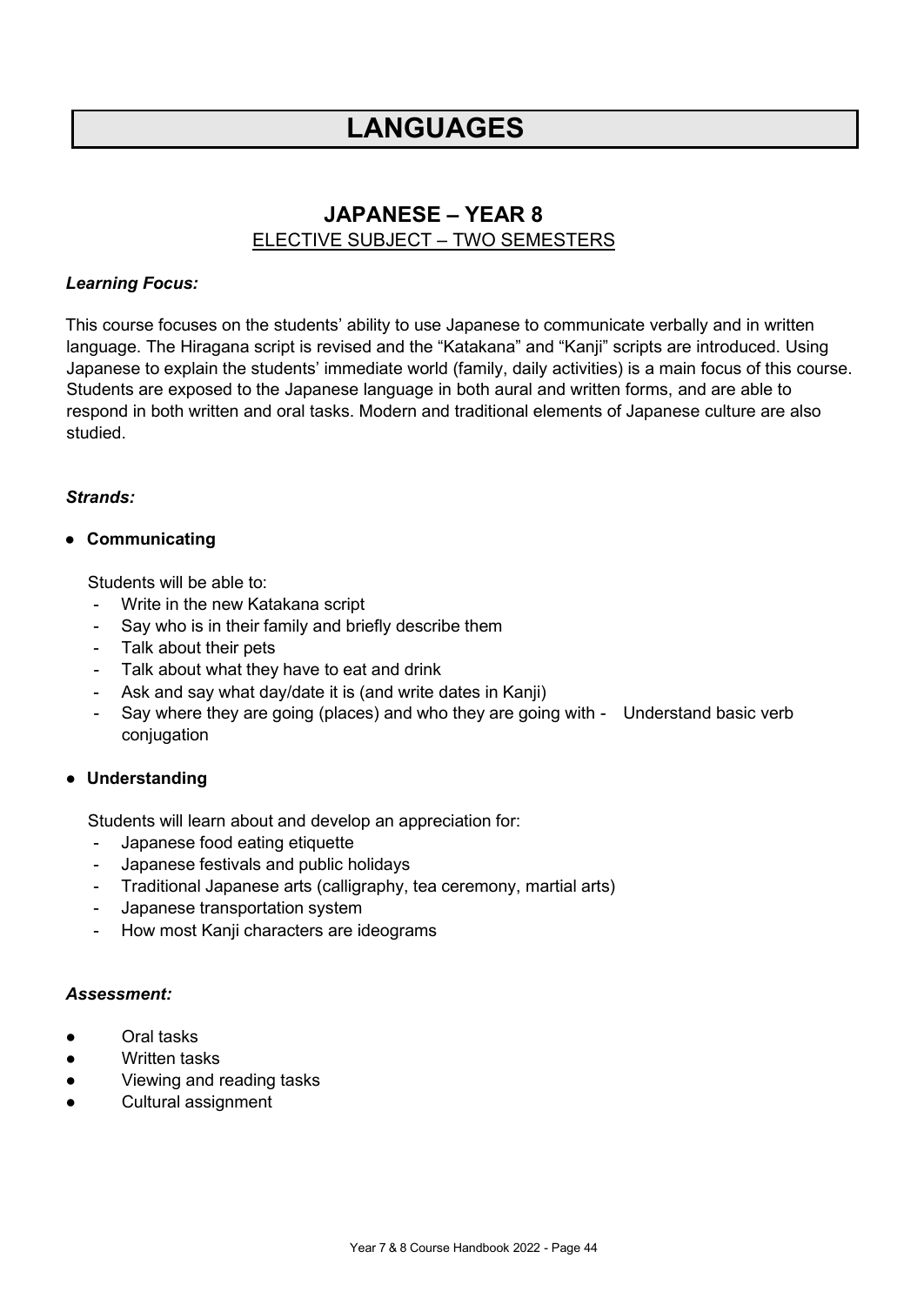## **MATHEMATICS**

### **MATHEMATICS – YEAR 8**

CORE SUBJECT – TWO SEMESTERS

### <span id="page-44-0"></span>*Learning Focus:*

The emphasis in all Mathematics classes at Nazareth is to encourage students to "work like a mathematician". The Mathematics curriculum aims to ensure that students develop useful mathematical and numeracy skills for everyday life, and are able to see connections and apply mathematical concepts, skills and processes to pose and solve problems.

At Year 8 students continue to explore problems through modelling and inquiry before consolidating the essential skills. Students build on the skills and concepts learnt in Year 7 for algebra and begin to solve more complex equations. Whole number skills are extended in the introduction of directed numbers and percentages, and ratios are investigated.

### *Victorian Curriculum Strands:*

| $\bullet$ | <b>Number and Algebra:</b>             |         |                                     |
|-----------|----------------------------------------|---------|-------------------------------------|
|           | o directed numbers                     | o       | percentage applications             |
|           | ratios<br>$\Omega$                     | o       | solving Equations                   |
|           | straight line graphs o index laws<br>o | $\circ$ | factorising expressions             |
| $\bullet$ | <b>Measurement and Geometry:</b>       |         |                                     |
|           | circumference of a circle<br>$\Omega$  | O       | total surface area of prisms        |
|           | area of a circle<br>$\Omega$           | o       | volume of prisms other than cuboids |
|           | scale applications<br>$\circ$          | O       | bearings                            |
|           | transformations<br>$\Omega$            | o       | congruency                          |
| $\bullet$ | <b>Statistics and Probability:</b>     |         |                                     |
|           | tree diagrams<br>O                     | O       | mean, median and mode               |
|           | Venn diagrams<br>o                     |         |                                     |
|           | frequency tables and histograms<br>O   |         |                                     |

#### *Assessment:*

● Test or Application task for each unit of work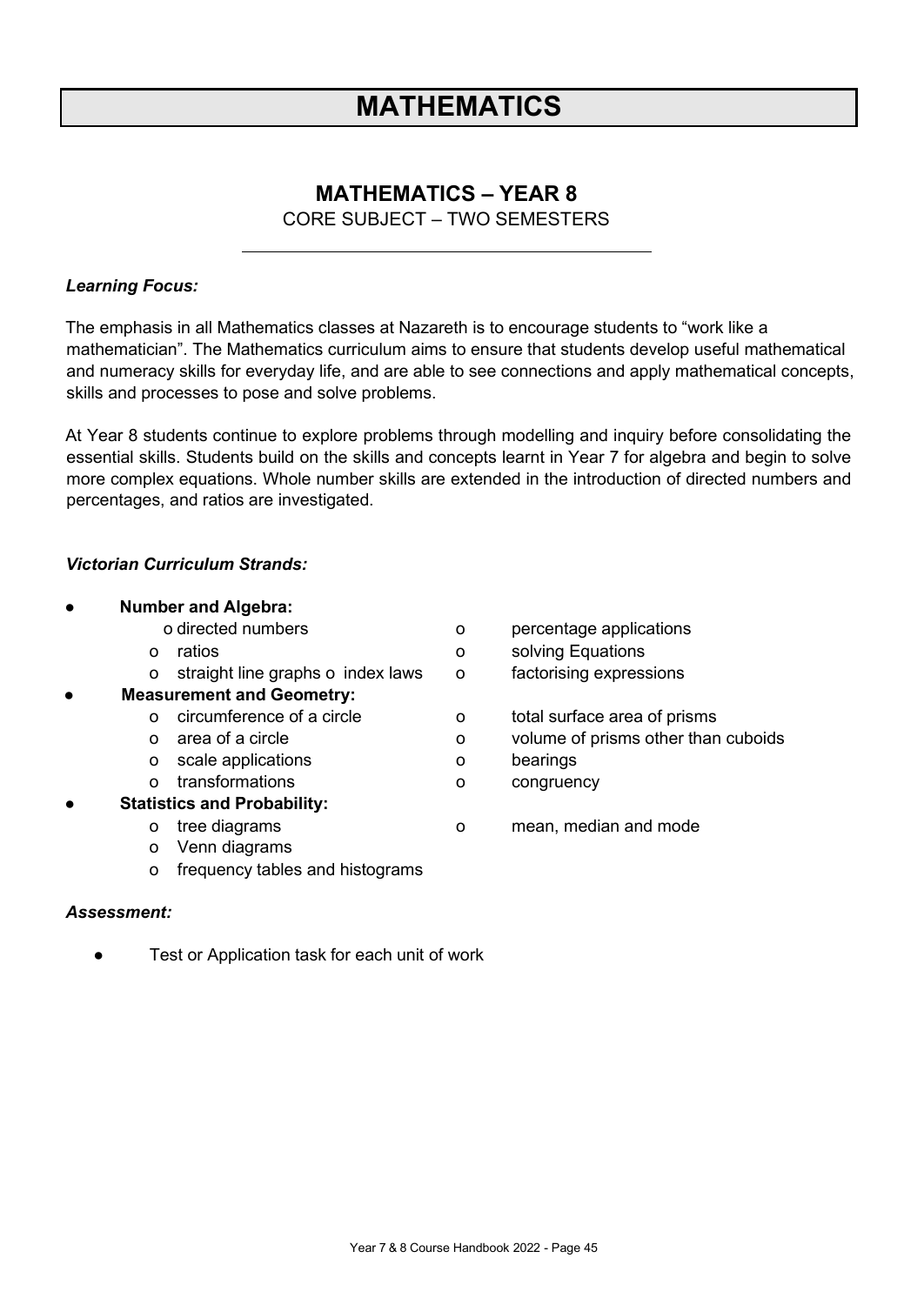## **SCIENCE**

### **SCIENCE – YEAR 8**

CORE SUBJECT – TWO SEMESTERS

### <span id="page-45-0"></span>*Achievement Standard*

In Year 8 Science students continue to explore and expand their curiosity about the changing world in which they live by continuing to develop their understanding of scientific concepts and phenomena across the major science disciplines of Biological sciences, Chemical sciences, Earth and space sciences and Physical sciences. They develop an understanding of the form and features of living things and how they are related to the functions that their body systems perform. Students investigate how chemical and physical properties of substances are determined by the particle model and then use the model and the atomic structure of atoms to distinguish between an atom, molecule, element, and compound. Students explore the ways in which humans use resources from the earth and develop an understanding of energy and how energy transfer is associated with phenomena involving heat, sound, and light. Students use experimentation to isolate relationships between components in systems and explain these relationships.

### *Victorian Curriculum Strands at Level 8:*

The Science discipline has two interrelated strands, each with their own sub-strands:

### **Science Understanding ● Science has a human endeavour**

- o Scientific knowledge and understanding of the world changes as new evidence becomes available; science knowledge can develop through collaboration and connecting ideas across the disciplines and practice of science
- o Science and technology contribute to finding solutions to a range of contemporary issues

### **● Biological sciences**

- o Cells are the basic units of living things and have specialised structures and functions.
- o Multicellular organisms contain systems of organs that carry out specialised functions that enable them to survive and reproduce

### **● Chemical sciences**

- o Chemical change involves substances reacting to form new substances
- o Differences between elements, compounds and mixtures can be described by using a particle module
- **● Earth & Space Sciences**
	- o Sedimentary, igneous and metamorphic rocks contain minerals and are formed by processes that occur within Earth over a variety of timescales

### **● Physical Sciences**

- o Energy appears in different forms including movement (kinetic energy), heat, light, chemical and potential energy, devices can change energy from one form to another
- o Properties of sound can be explained by a wave model
- o Light can form images using reflective and refractive devices and can be dispersed to produce a spectrum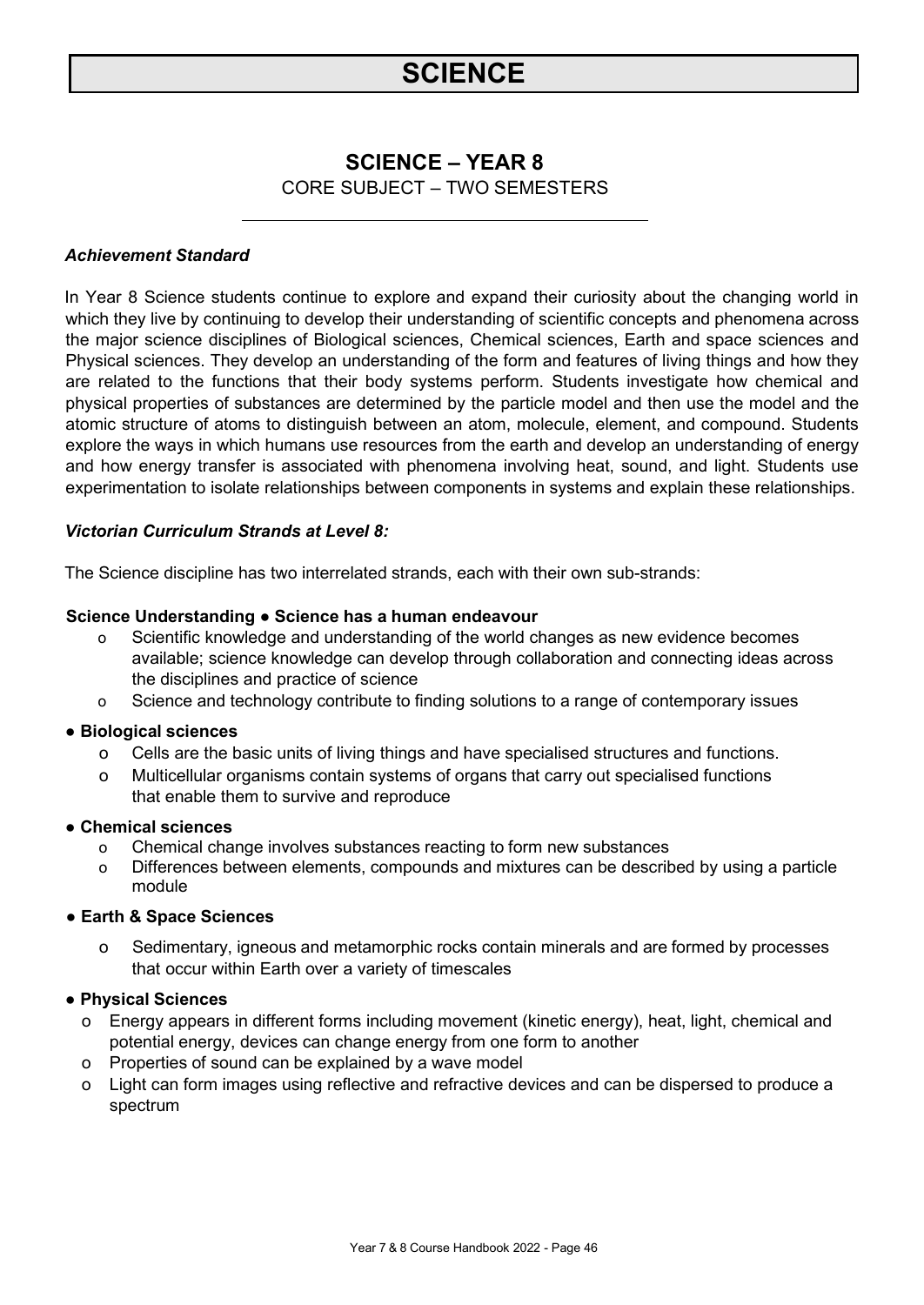### **Science Inquiry Skills**

Science inquiry involved identifying and posing questions planning, conducting and reflecting on investigations, processing, analysing and interpreting evidence, and communicating findings

- **● Questioning and predicting**
	- o Identify questions, problems and claims that can be investigated scientifically and make predictions based on scientific knowledge
- **● Planning and conducting**
	- o Collaboratively and individually plan and conduct a range of investigation types, including fieldwork and experiments, ensuring safety and ethical guidelines are followed
	- o In fair tests, measure and control variables, and select equipment to collect data with accuracy appropriate to the task
- **● Recording and processing**
	- o Construct and use a range of representations including graphs, keys and models to record and summarise data from students' own investigations and secondary sources, and to represent and analyse patterns and relationships

### **● Analysing and evaluating**

- o Use scientific knowledge and findings from investigations to identify relationships, evaluate claims and draw conclusions
- o Reflect on the method used to investigate a question or solve a problem, including evaluating the quality of the data collected, and identify improvements to the method

### **● Communicating**

o Communicate ideas, findings and solutions to problems including identifying impacts and limitations of conclusions and using appropriate scientific language and representations

### *Assessment:*

A range of assessment methods will be used, which may include:

- Practical investigation activities and reports
- Research and application tasks
- Unit Tests on the areas of study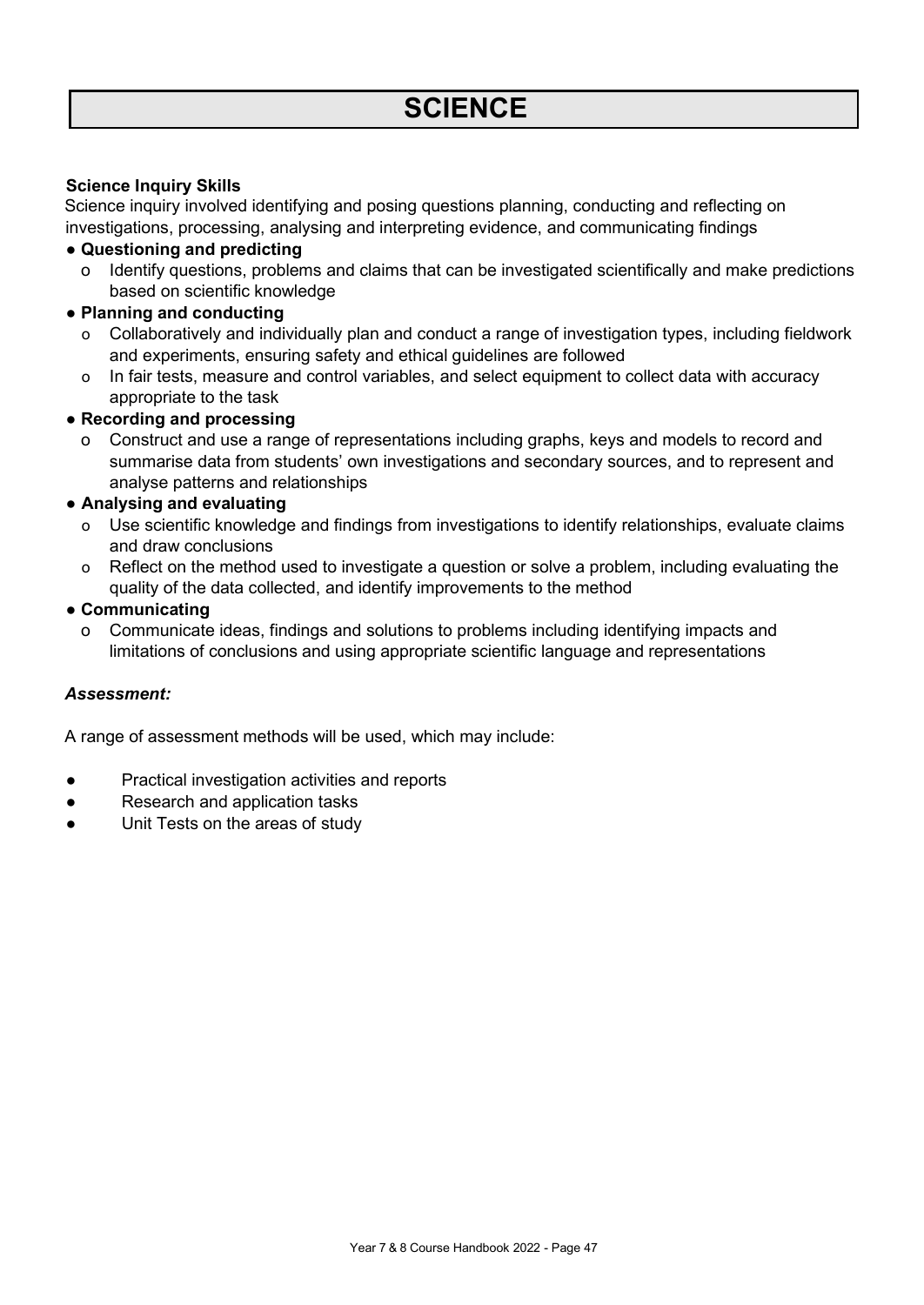## **SCIENCE**

### **YEAR 8 LAUREL SCIENCE**

### CORE SUBJECT – TWO SEMESTERS

### <span id="page-47-0"></span>**Achievement Standard**

In Year 8 Laurel Science students continue to develop their understanding of scientific concepts across the major science disciplines of Biological sciences, Chemical sciences, Earth and Space sciences and Physical sciences as well as developing experimental, research, critical thinking and application skills.

Students will undertake a science research project, which may be submitted into the Science Talent Search competition. These open investigations will enable students to continue refining their science inquiry skills by designing questions that can be investigated and then analysed.

Students will be exposed to current science research and its human application will be used to motivate and engage them by attending Fresh Science Forum. As an extension of the scientific knowledge and understanding students will take part in the International Competition and Assessment for Schools (ICAS) Competition and participate in Active Earth SPECTRA (Science Program Exciting Children Through Research Activities) Awards.

### *Victorian Curriculum Strands:*

The Science discipline has two interrelated strands, each with their own sub-strands:

#### **Science Understanding**

- o Science has a human endeavour
- o Scientific knowledge and understanding of the world changes as new evidence becomes available; science knowledge can develop through collaboration and connecting ideas across the disciplines and practice of science
- o Science and technology contribute to finding solutions to a range of contemporary issues

#### **● Biological Sciences**

- o Multi-cellular organisms contain systems of organs that carry out specialised functions that enable them to survive and reproduce
- o Multi-cellular organisms rely on coordinated and interdependent internal systems to respond to changes to their environment

### **● Chemical Sciences**

- o Differences between elements, compounds and mixtures can be described at a particle level
- o Chemical changes involve substances reacting to form new substances
- o All matter is made of atoms which are composed of protons, neutrons and electrons; Natural radioactivity arises from the decay of nuclei in atoms

#### **● Earth & Space Sciences**

- o Sedimentary, igneous, and metamorphic rocks contain minerals and are formed by processes that occur within Earth over a variety of timescales
- o The theory of plate tectonics explains global patterns of geological activity and continental movement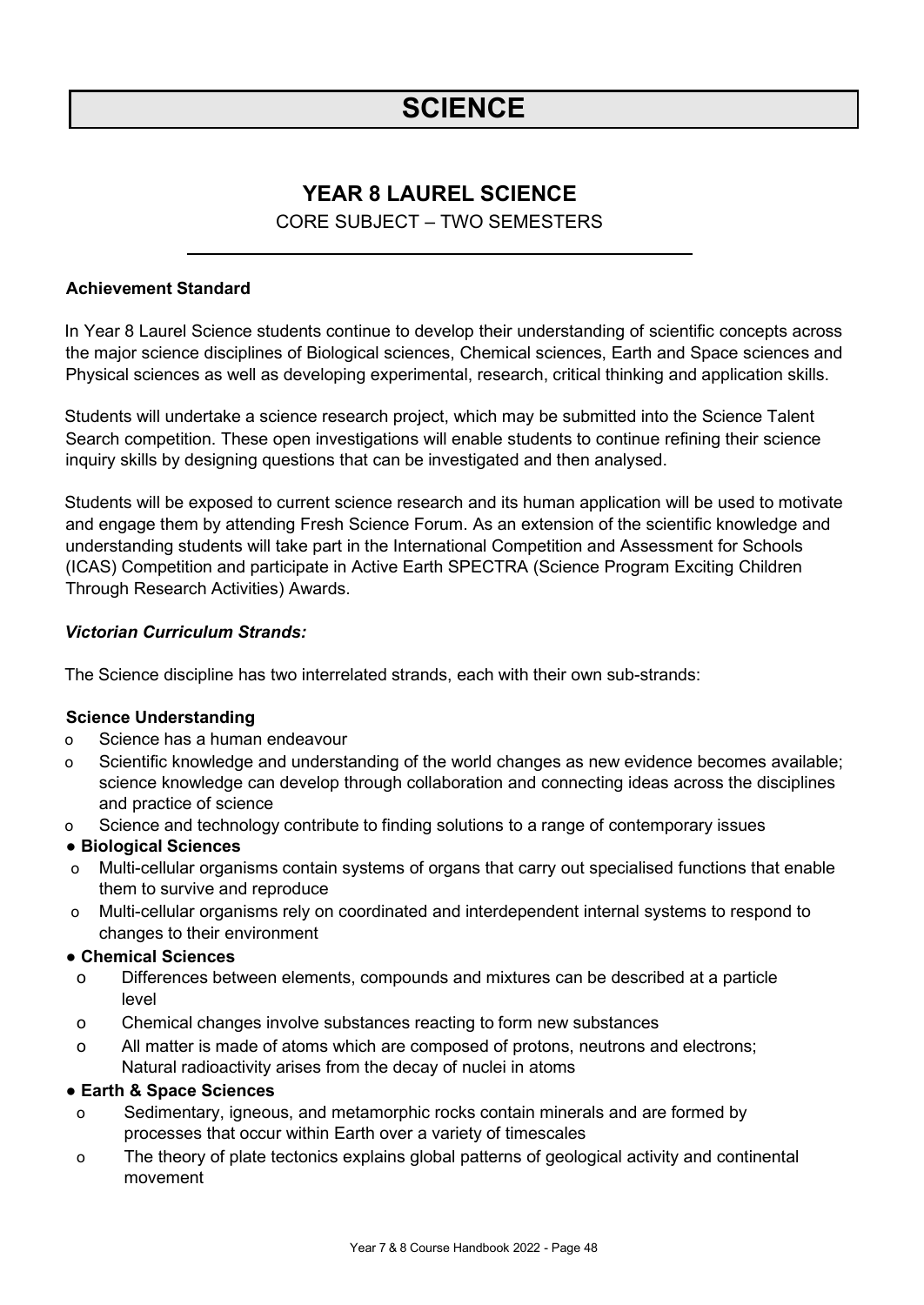## **SCIENCE**

### **● Physical Sciences**

- o Energy appears in different forms including movement (kinetic energy), heat and potential energy, and causes changes within systems
- o Properties of sound can be explained by a wave model
- o Light can form images using reflective and refractive devices and can be dispersed to produce a spectrum
- o The interaction of magnets using the field model and the use of magnets in the generation of electricity

### **Science Inquiry Skills**

Science inquiry involved identifying and posing questions planning, conducting and reflecting on investigations, processing, analysing and interpreting evidence, and communicating findings

### **● Questioning and predicting**

- o Identify questions, problems and claims that can be investigated scientifically and make predictions based on scientific knowledge
- **● Planning and conducting**
	- o Collaboratively and individually plan and conduct a range of investigation types, including fieldwork and experiments, ensuring safety and ethical guidelines are followe.
	- o In fair tests, measure and control variables, and select equipment to collect data with accuracy appropriate to the task

### **● Recording and processing**

Construct and use a range of representations including graphs, keys and models to record and summarise data from students' own investigations and secondary sources, and to represent and analyse patterns and relationships

### **● Analysing and evaluating**

- o Use scientific knowledge and findings from investigations to identify relationships, evaluate claims and draw conclusions
- o Reflect on the method used to investigate a question or solve a problem, including evaluating the quality of the data collected, and identify improvements to the method

### **● Communicating**

o Communicate ideas, findings and solutions to problems including identifying impacts and limitations of conclusions and using appropriate scientific language and representations

### *Assessment:*

A range of assessment methods will be used, which may include:

- Tests on areas of study
- Practical Investigation Reports and Laboratory Skills
- Science Inquiry Skills
- Research and Application Tasks research and presentation of information
- SPECTRA Awards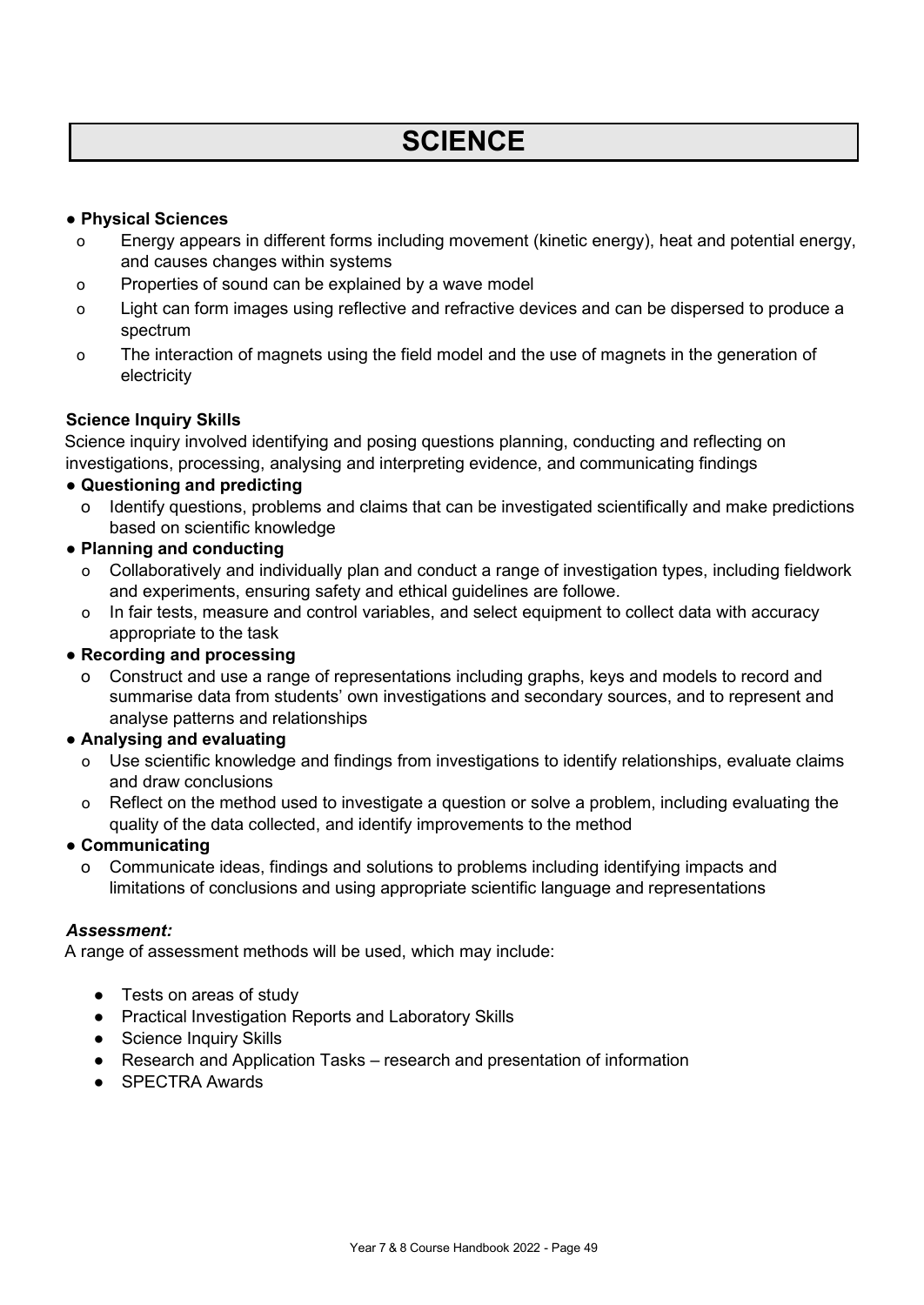## **PERFORMING ARTS**

### **DRAMA – YEAR 8**

### ELECTIVE SUBJECT – ONE SEMESTER

### <span id="page-49-0"></span>*Learning Focus:*

During this course students will be introduced to Drama and will explore the essential elements of this art form. They will study units on the Elements of Drama and the Elements of Improvisation.

They will begin to develop performance skills, especially in the areas of focus, confidence, and audience awareness. Students will have the opportunity to direct performance work and give analytical responses utilizing theatrical terminology.

### *Victorian Curriculum Strands:*

### **● Explore and Express Ideas**

○ Students will combine the elements of drama in devised and scripted drama to explore and develop issues, ideas, and themes. They will also develop roles and characters consistent with situation, dramatic forms, and performance styles to convey status, relationships and intentions.

### **● Drama Practises**

○ Students will plan, structure, and rehearse drama, exploring ways to communicate and refine dramatic meaning. They will learn to develop and refine expressive skills in voice and movement to communicate ideas and dramatic action in different performance styles and conventions.

#### **● Present and Perform**

○ Students will perform devised and scripted drama using a range of performance styles, maintaining commitment to role and applying stagecraft elements.

### **● Respond and Interpret**

○ Students will analyse how the elements of drama have been combined in devised and scripted drama to convey different forms, performance styles and dramatic meaning.

- Character profile and improvising
- Rehearsed group poetry performance
- Journal entries and written evaluations
- Original devised performance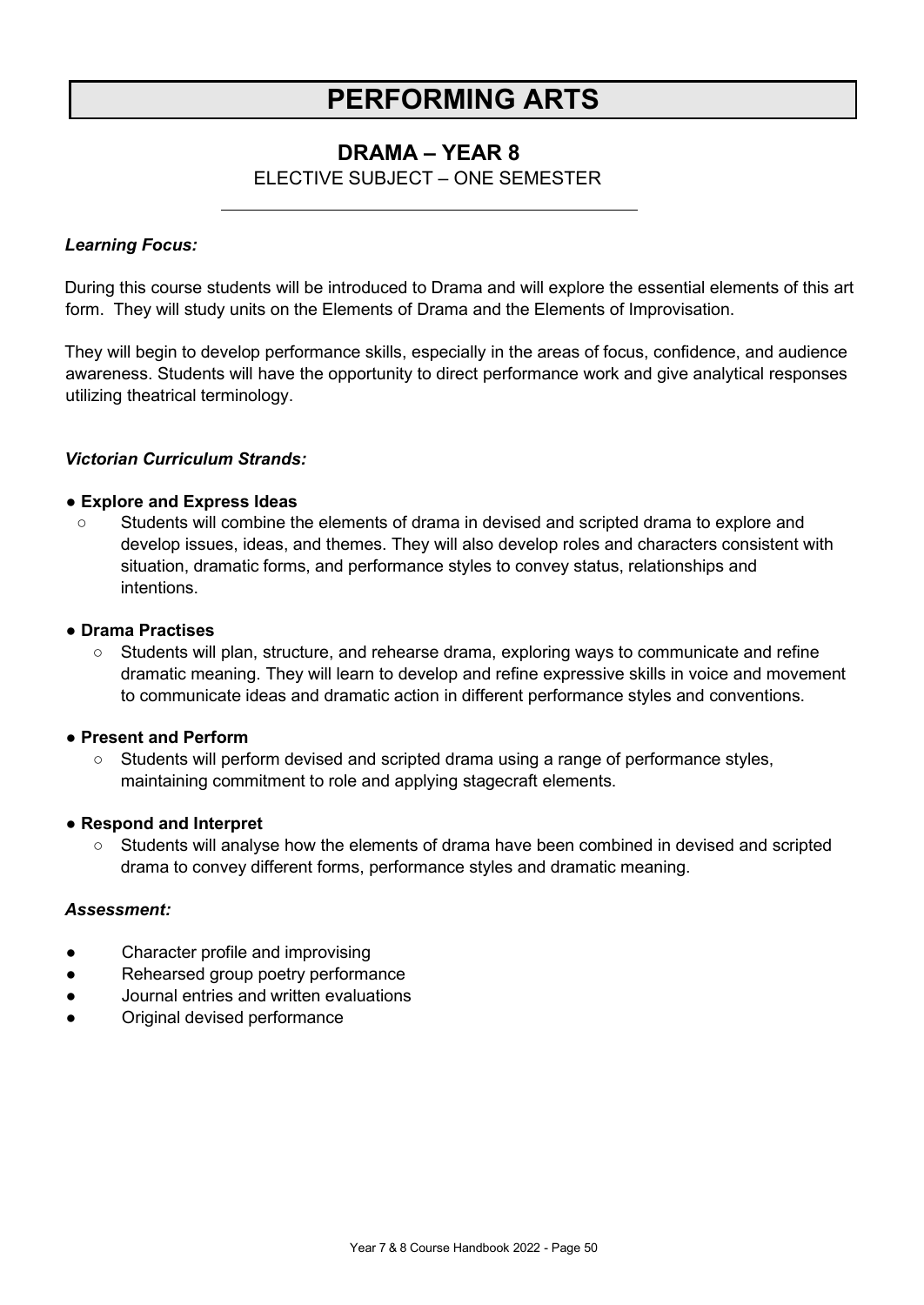## **PERFORMING ARTS**

### **MUSIC – YEAR 8 ELECTIVE SUBJECT – ONE SEMESTER**

### *Students electing to study this subject must have access to an instrument at home for private practice. They are also encouraged to take private lessons on their chosen instrument with one of the College instrumental tutors.*

### *Learning Focus:*

Students studying this unit will develop their skills on different instruments in the context of solo and/or ensemble rehearsal and performance. They interpret and analyse music from diverse cultures, times and locations and explore how contexts inform music and music making and how music connects with other art forms and disciplines. Students will learn how to prepare and develop effective solo and ensemble performances and explore ways of using and manipulating the elements of music and compositional devices

### *Victorian Curriculum Strands:*

### **● Explore and Express Ideas**

Develop music ideas through improvisation, composition, and performance, combining and manipulating the elements of music

### **● Music Practices**

○ Structure compositions by combining and manipulating the elements of music and using notations

### **● Present and Perform**

○ Students will perform devised and scripted drama using a range of performance styles, maintaining commitment to role and applying stagecraft elements.

#### **● Respond and Interpret**

○ Rehearse and perform to audiences in different setting and contexts, a range of music they have learnt or composed, using techniques and expression appropriate to style

- Musicianship
- **Composition**
- Analysis and reflection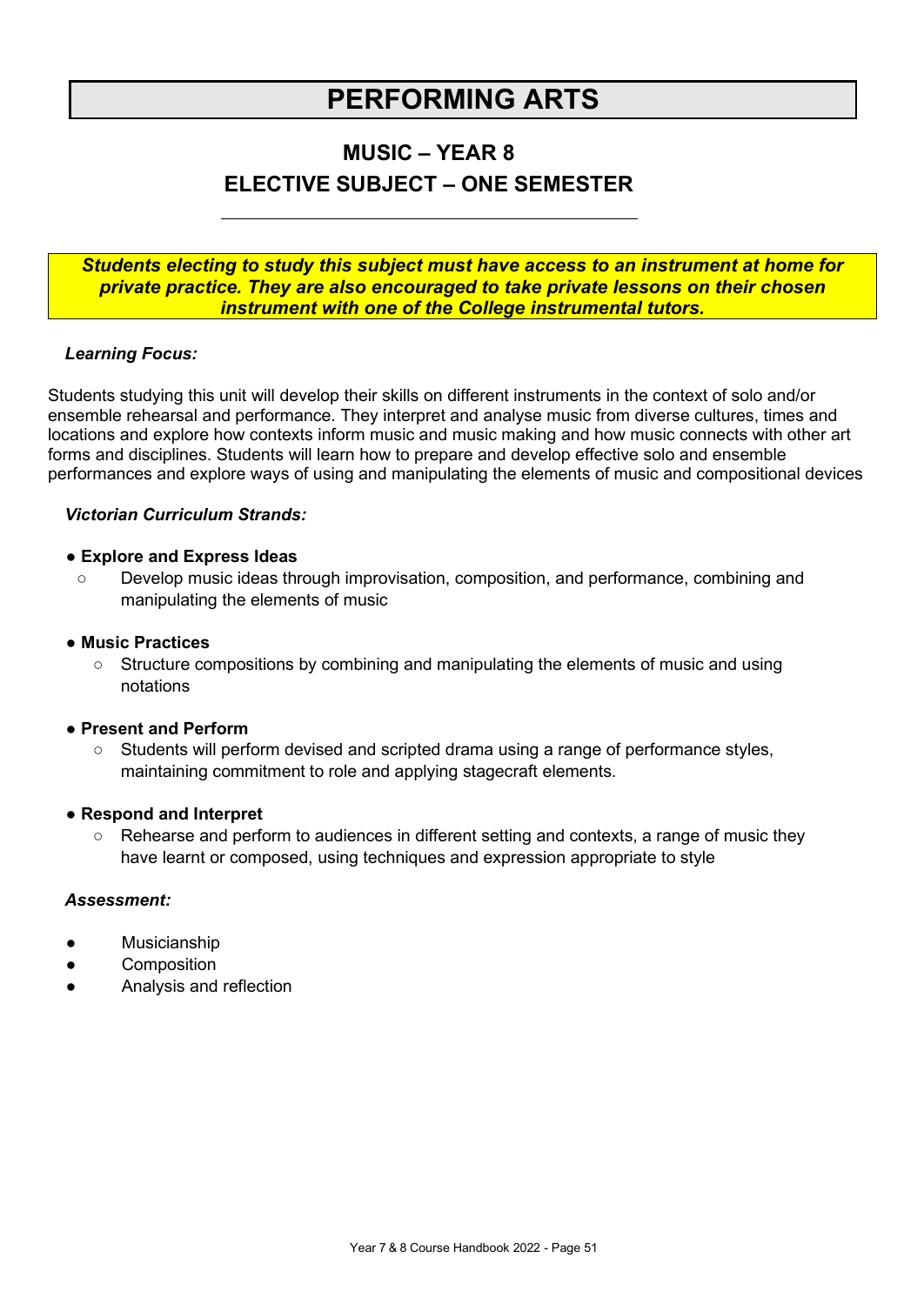## **THE ARTS**

**VISUAL ARTS**

### **VISUAL COMMUNICATION – YEAR 8**

ELECTIVE SUBJECT – ONE SEMESTER

### <span id="page-51-0"></span>*Learning Focus:*

Year 8 Visual Communication is a foundation course which can lead into higher level art, technology and design course options.

In Year 8 Visual Communication students will explore new ways of presenting information visually. They will learn the conventions used in technical drawing for the environmental and industrial design field along with the purpose of these drawing methods. They will engage a range of methods, media, materials, equipment, and technologies to create two- and three-dimensional representations. Students will learn the importance of the elements and principles of design to effectively communicate a message and use the 'design process' as a means to experiment with imaginative and innovative ways of generating ideas. An investigation of a selected designer and associated career allows students to explore different historical, social, and cultural contexts of design.

### *Victorian Curriculum Strands:*

### **● Design Practices**

○ Use observational technical, pictorial drawing systems and digital drawing methods to create a range of communications

### **● Respond and Interpret**

○ Identify and describe the purpose, intended audience and context in a range of visual communications from different historical, social and cultural contexts

### **● Classwork Researching Type**

○ Students will be introduced to the Anatomy of Type and complete in class short exercise on how to manipulate type manually and digitally

### **● Present and Perform**

- Communication Design & the Design Process
- Develop and present visual communications for different purpose(s), audience and in response to specific need

### *Assessment:*

A range of assessment procedures is used, including:

- **Practical design activities**
- Annotated design folio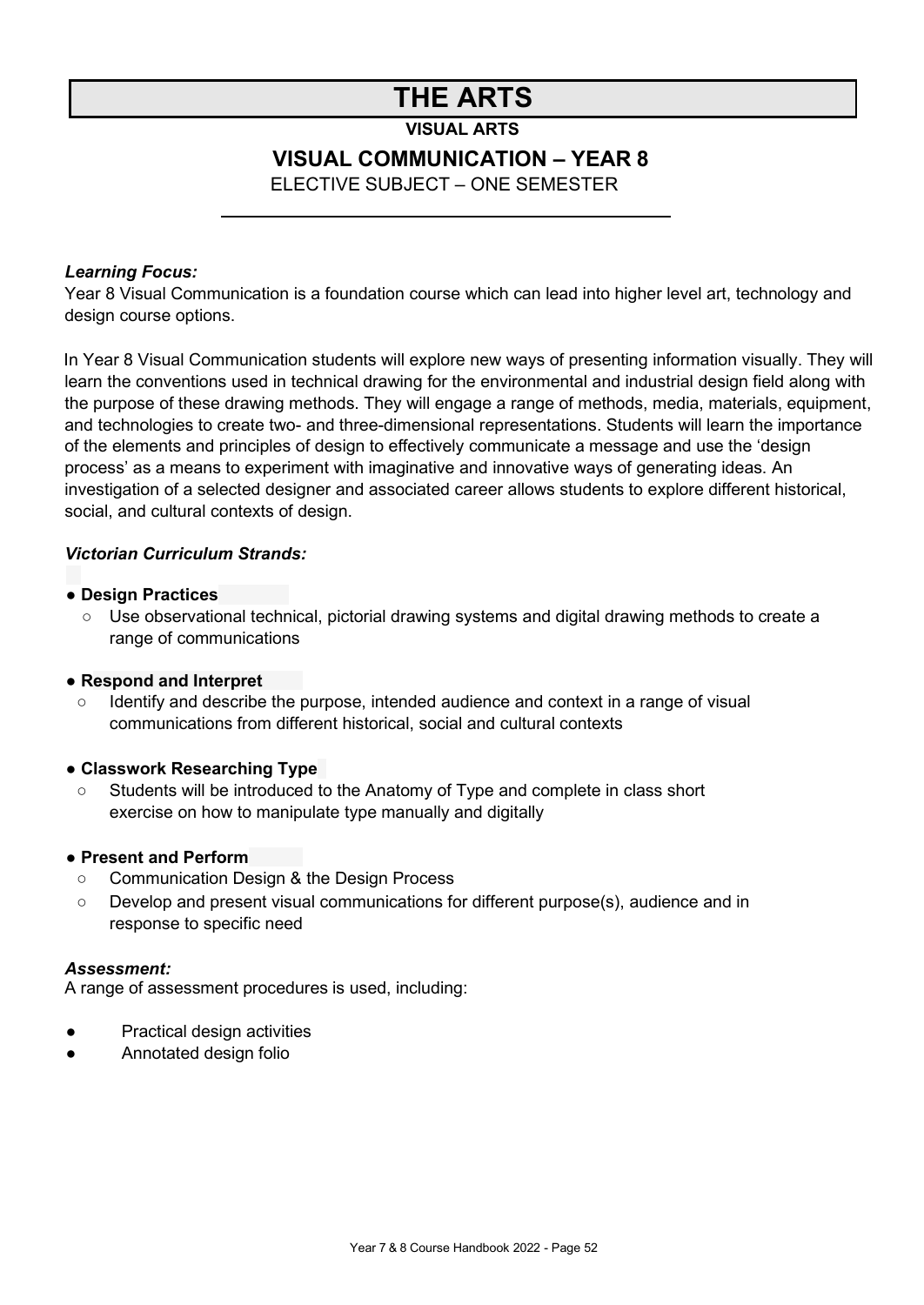## **TECHNOLOGY**

### **FOOD TECHNOLOGY – YEAR 8**

ELECTIVE SUBJECT – ONE SEMESTER

### *Learning Focus:*

The study of Food Technology at this year level aims to provide students with basic knowledge and skills necessary to use a range of materials, equipment and processes to produce food products. The unit contributes to student awareness and understanding of health-related issues, nutrition and their link to food. Students will learn to work safely and hygienically when preparing recipes. Students will work through the design process to create and produce a muffin.

### *Victorian Curriculum Strands: Creating Designed Solutions*

### • **Investigating and Generating:**

- o Research and design safety
- o Food safety in the kitchen
- o Criteria for evaluation
- o Make critical decisions about production

### **Production:**

- $\circ$  Students safely, efficiently and hygienically produce food products using a range of techniques, equipment, tools and ingredients, taking into consideration quality and aesthetic factors.
- **Evaluating** students evaluate design ideas and productions
- **Planning and managing** students use processes to coordinate production of designed solutions

### *Assessment:*

Assessment tasks include:

- Production use of equipment and utensils to produce selected food products
- Topic test –Safety test
- Research and analytical skills Family recipe assignment
- Design activity Muffin Challenge